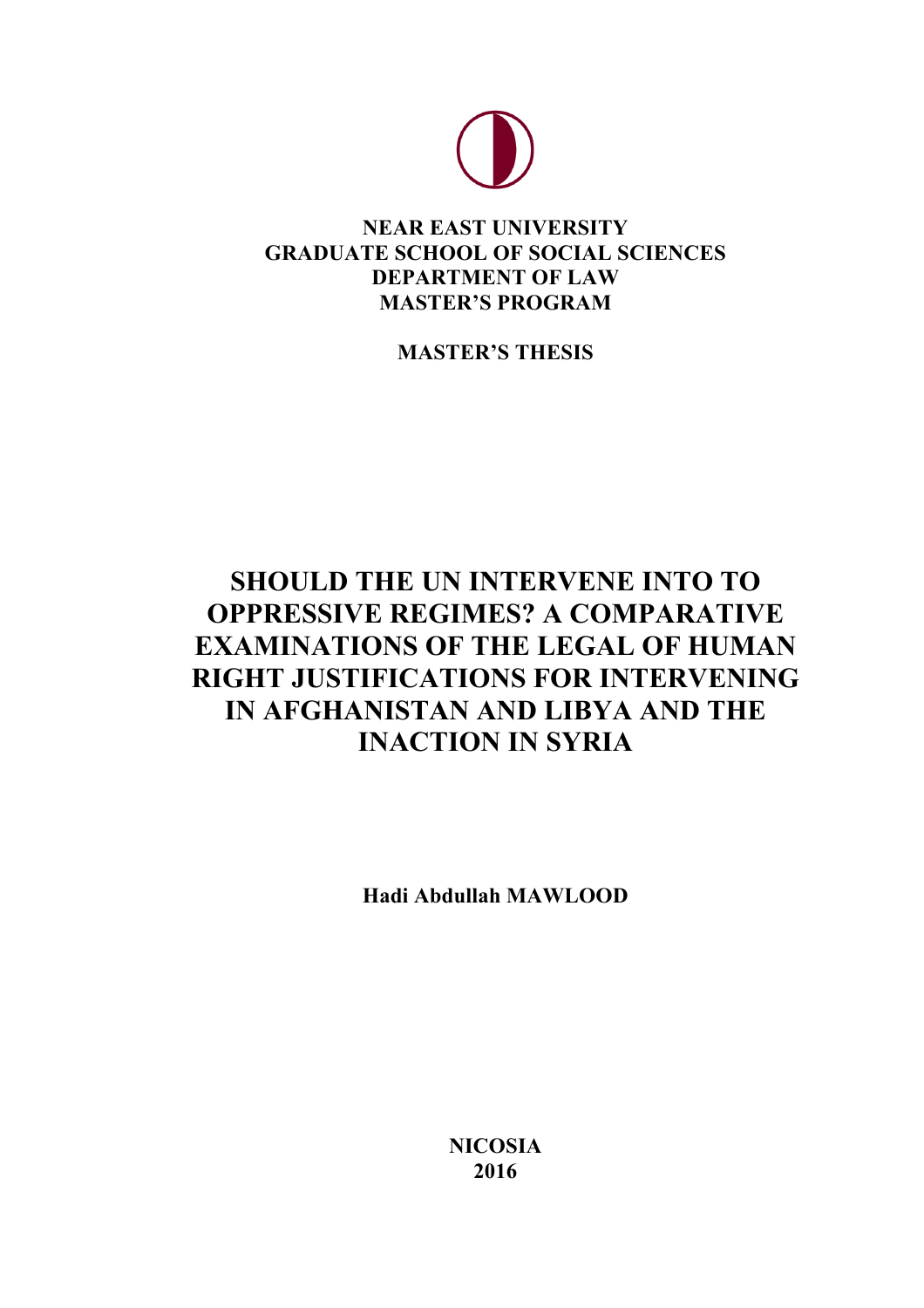# **NEAR EAST UNIVERSITY GRADUATE SCHOOL OF SOCIAL SCIENCES DEPARTMENT OF LAW MASTER'S PROGRAM**

**MASTER'S THESIS**

# **SHOULD THE UN INTERVENE INTO TO OPPRESSIVE REGIMES? A COMPARATIVE EXAMINATIONS OF THE LEGAL OF HUMAN RIGHT JUSTIFICATIONS FOR INTERVENING IN AFGHANISTAN AND LIBYA AND THE INACTION IN SYRIA**

**PREPARED BY Hadi Abdullah MAWLOOD 20135446**

**Supervisor Asst. Prof. Dr Resat Volkan GUNEL**

> **NICOSIA 2016**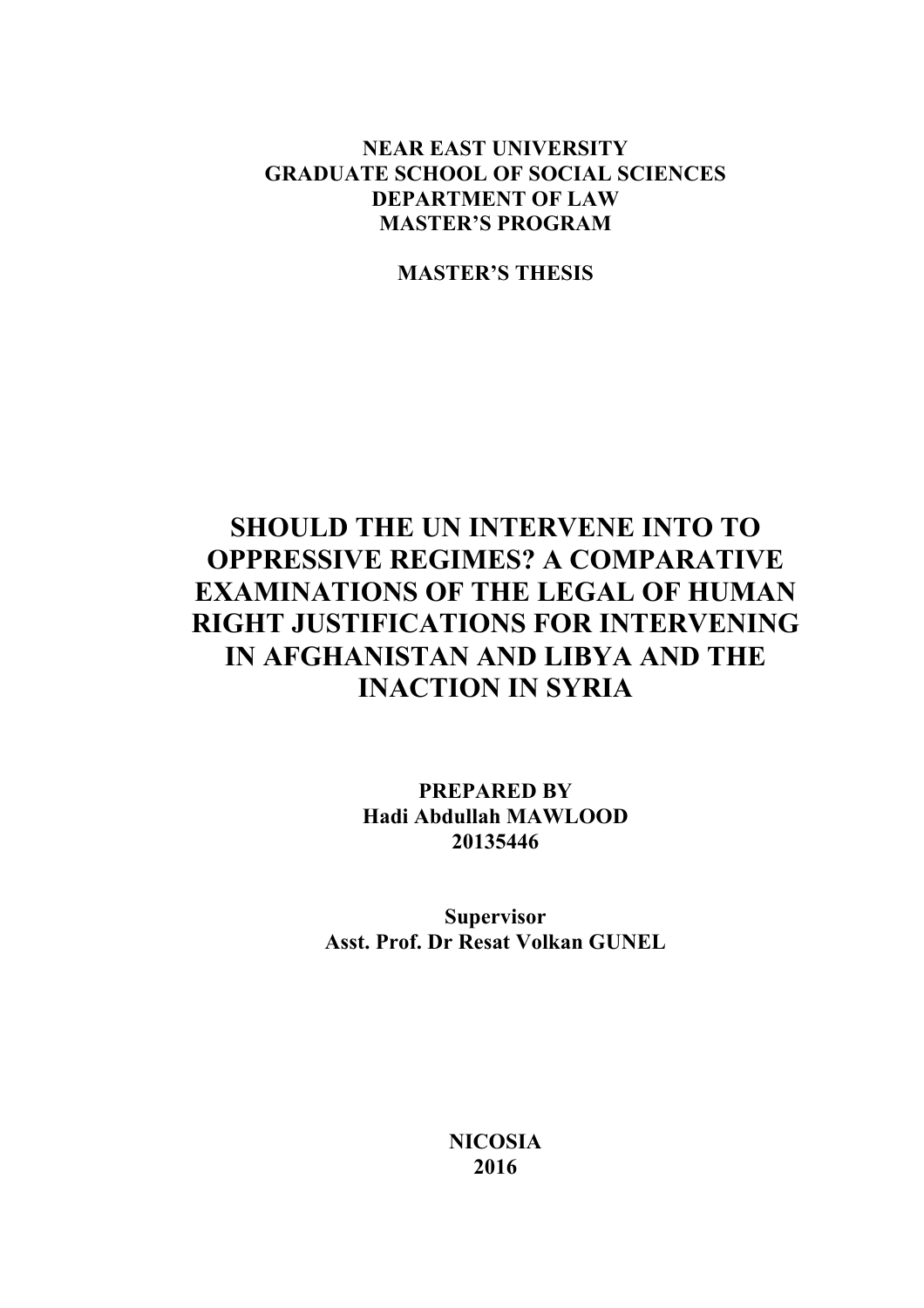### **NEAR EAST UNIVERSITY GRADUATE SCHOOL OF SOCIAL SCIENCES Department of Law Master's Program**

#### **Thesis Defence**

#### **Thesis Title: Should The UN Intervene Into To Oppressive Regimes? A Comparative Examinations of The Legal Of Human Right Justifications For Intervening In Afghanistan And Libya And The Inaction In Syria**

**We certify the thesis is satisfactory for the award of degree of Master of Law**

**Prepared By: Hadi Abdullah MAWLOOD**

**Examining Committee in charge** 

Asst. Prof. Dr. Reșat Volkan Günel Near East University

 **Thesis Supervisor Head of Law Department**

**Dr. Tutku Tugyan Near East University Law Department** 

**….………………… Near East University ………… Department**

> **Approval of the Graduate School of Social Sciences Assoc. Prof. Dr. MUSTAFA SAĞSAN Acting Director**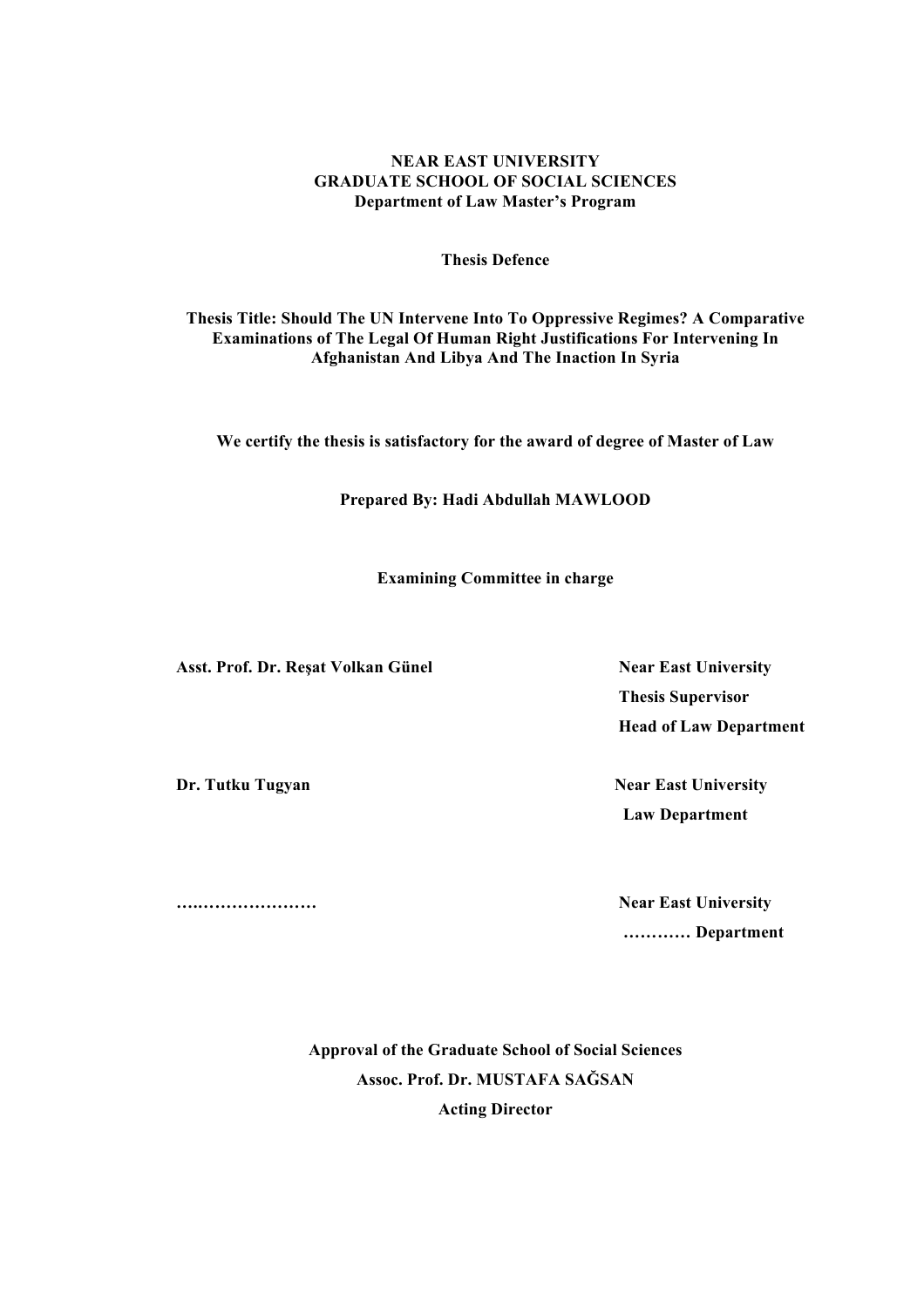### **ABSTRACT**

The establishment of the United Nations is for the sole reason of protecting the entire peace and for the entire human race. The protection and advancement of Human Rights as innate and enforceable rights are the known tenets behind the establishment of the United Nations. The failure of the League of Nations to protect the entire world against the Second World War culminated in its downfall. How has the United Nations faired in this task of protecting and guiding the world and the entire race of man especially considering the happenings and occurrences/crisis witnessed in Afghanistan, Libya and Syria? the invasion of Afghanistan by the United States of America so as to search or get Osama Bin Laden highlights the partisan and how highly politicized the United Nations is and how politically influential the United States is, it sums it up that the United Nations is powerfully behind or at the beck and call of the united States. Despite the unlawful invasion of Afghanistan, the United Nations took no drastic measure to penalize the United States. Muammar Gaddafi became to sole target of the forces of the world because of his anti-United Nations stand and his vehement criticism of the United States. While he was undemocratic, the support given to rebels by the NATO forces till today leaves a whole lot of questions begging, yet, Bashir Al-Assad till this present moment kills and maim his subjects, yet the United Nations and the pokenoser United States of America have adopted a sudden look approach, can their actions be economical? Your thoughts are as good as mine.

**Keywords:** United Nations, Human Rights, Afghanistan, Libya, United States.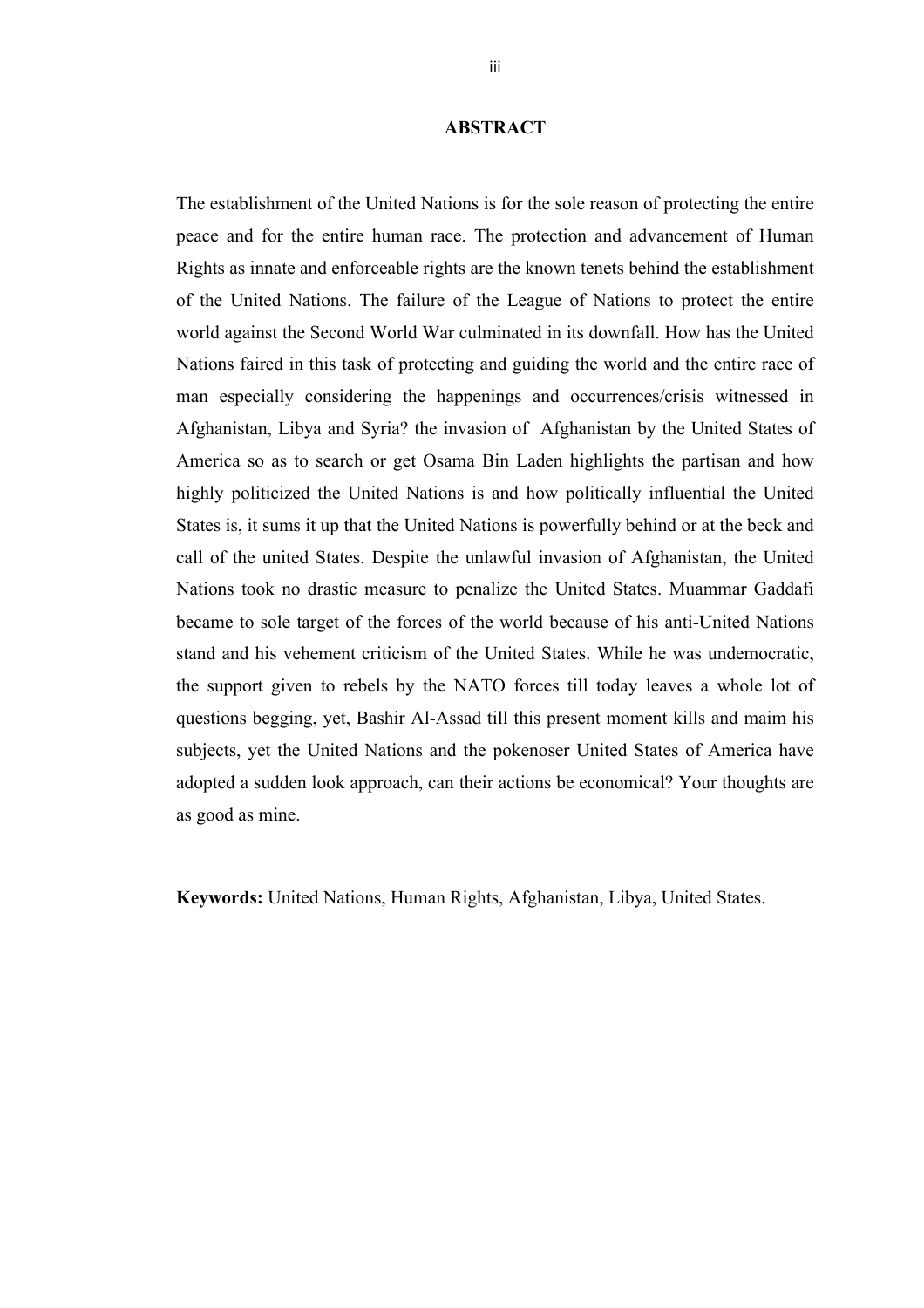#### **DECLARATION**

I hereby declare that this master's thesis titled as *"Should the UN Intervene into to Oppressive Regimes? A Comparative Examinations of the Legal of Human Right Justifications for Intervening in Afghanistan and Libya and the Inaction in Syria"* has been written by myself in accordance with the academic rules and ethical conduct. I also declare that all the materials benefited in this thesis consist of the mentioned resources in the reference list. I verify all these with my honour.

… /…. / 2016

Hadi Abdullah MAWLOOD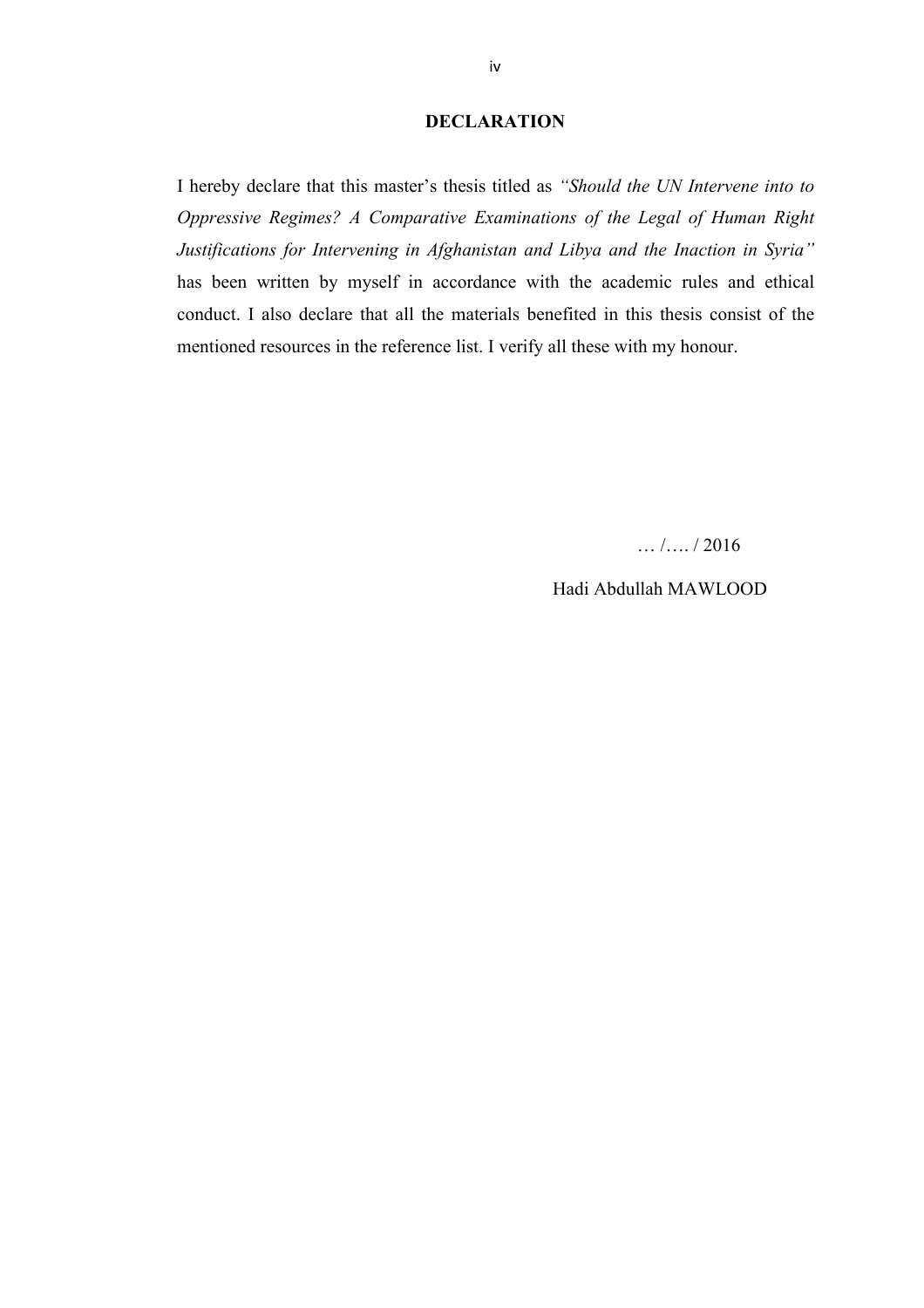**DEDICATION**

To my Family

Without whom none of my success would be possible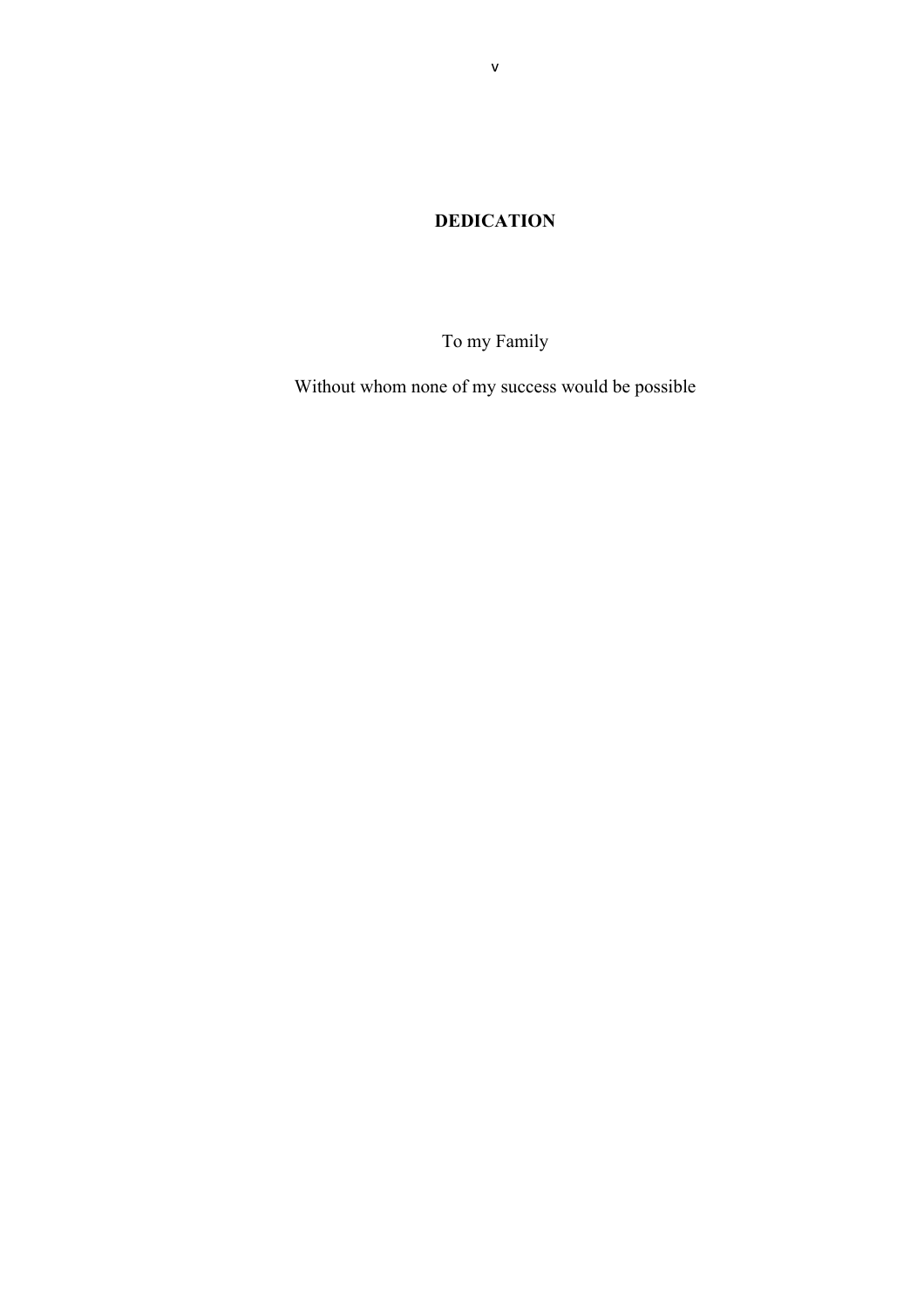## **ACKNOWLEDGMENT**

I would like to express my highest consideration and appreciation to all who have contributed and supported the completion of my research project, especially my supervisor, Asst. Prof. Dr. Resat Volkan Gunel for his support for his gaudiness and advisors.

Herein I would like also to thanks the Government of the Kurdistan Region for the generously, provide the study expenses and ensure continued support.

Finally I would express my thankful and gratitude to my family in Erbil, in particular my brother Khidher Mawlood for his kind support and follow up me in completing the research project.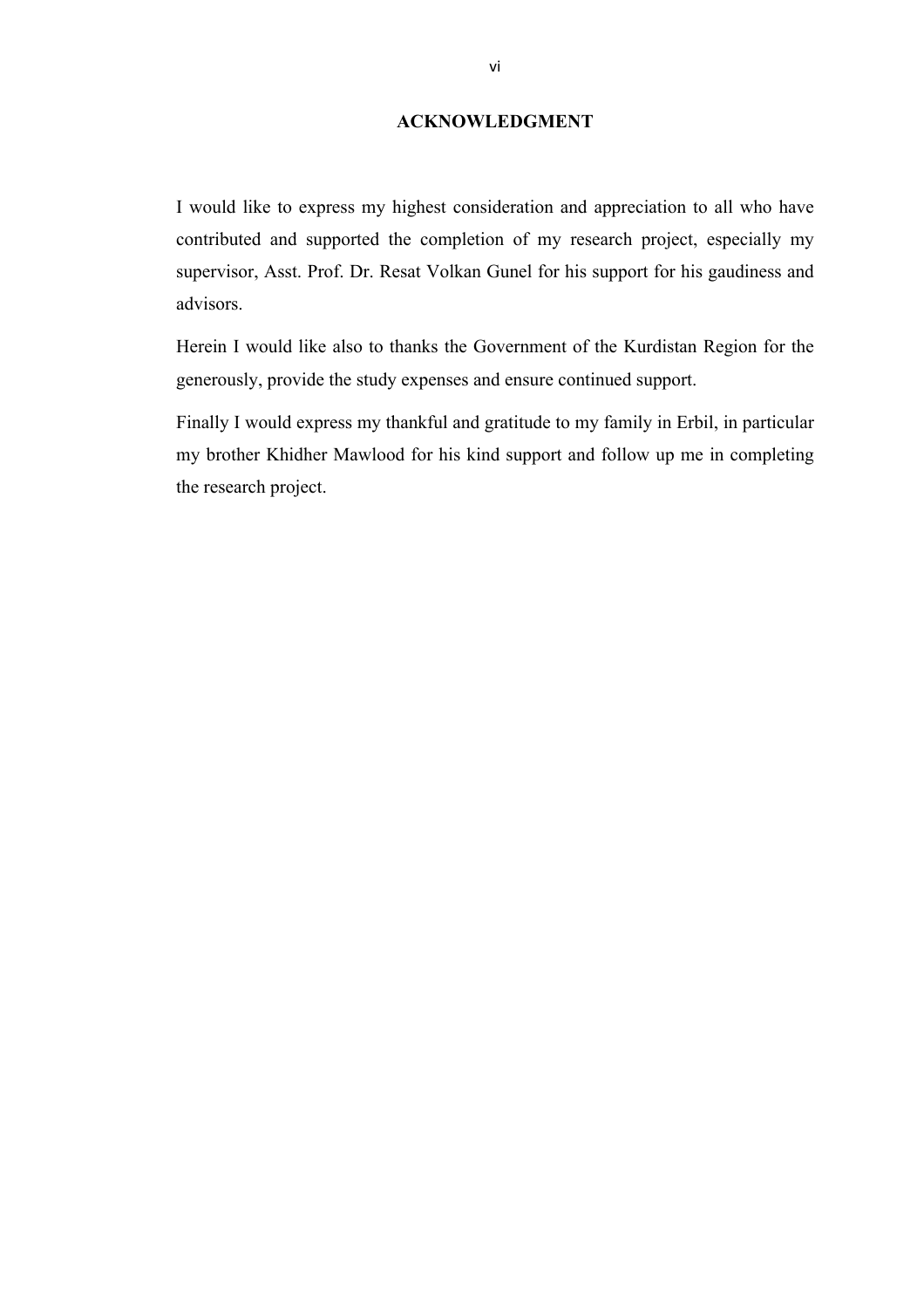# **TABLE OF CONTENTS**

| 1.1                                                               |  |
|-------------------------------------------------------------------|--|
|                                                                   |  |
|                                                                   |  |
|                                                                   |  |
|                                                                   |  |
| <b>CHAPTER TWO: HISTORICAL BACKGROUND OF THE UNITED NATIONS 7</b> |  |
|                                                                   |  |
|                                                                   |  |
|                                                                   |  |
|                                                                   |  |
|                                                                   |  |
|                                                                   |  |
|                                                                   |  |
|                                                                   |  |
|                                                                   |  |
|                                                                   |  |
|                                                                   |  |
|                                                                   |  |
|                                                                   |  |
|                                                                   |  |
|                                                                   |  |
|                                                                   |  |
|                                                                   |  |
|                                                                   |  |
|                                                                   |  |
|                                                                   |  |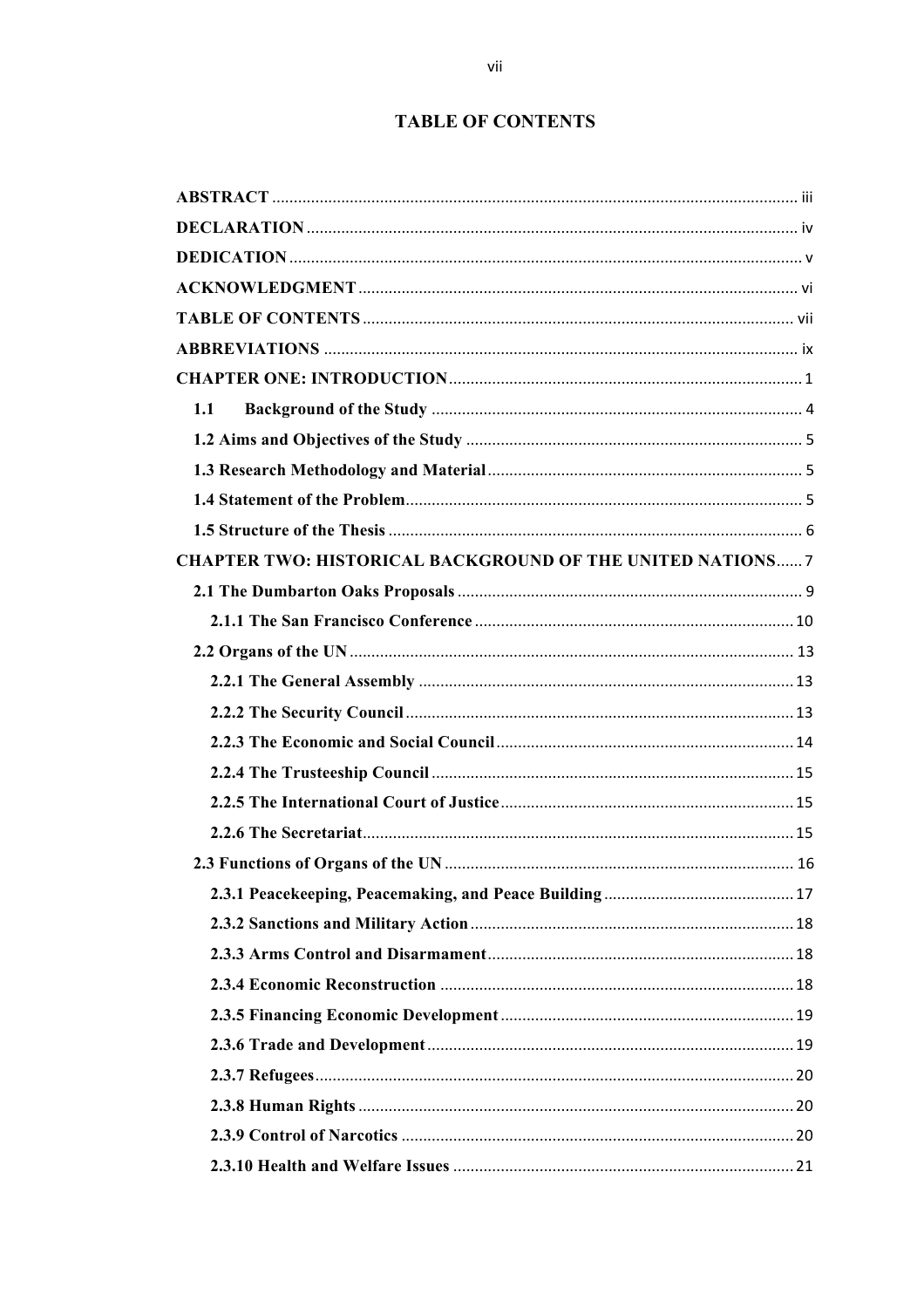| <b>CHAPTER THREE: AFGHANISTAN AND LIBYAN CRISIS: ORIGIN OF CRISIS,</b><br>VIOLATION AND OPPRESSIONS IN THESE COUNTRIES, RIGHTS AND<br><b>JUSTIFICATIONS (IF ANY) FOR THE INTERFERENCE OF UNITED NATION'S</b> |  |
|--------------------------------------------------------------------------------------------------------------------------------------------------------------------------------------------------------------|--|
|                                                                                                                                                                                                              |  |
|                                                                                                                                                                                                              |  |
|                                                                                                                                                                                                              |  |
|                                                                                                                                                                                                              |  |
|                                                                                                                                                                                                              |  |
| 4.1 In Comparison to the Afghanistan and Libyan Crisis and Why the United                                                                                                                                    |  |
|                                                                                                                                                                                                              |  |
| 4.2 REASONS FOR NOT INTERFERING IN THE SYRIAN CRISIS  37                                                                                                                                                     |  |
|                                                                                                                                                                                                              |  |
|                                                                                                                                                                                                              |  |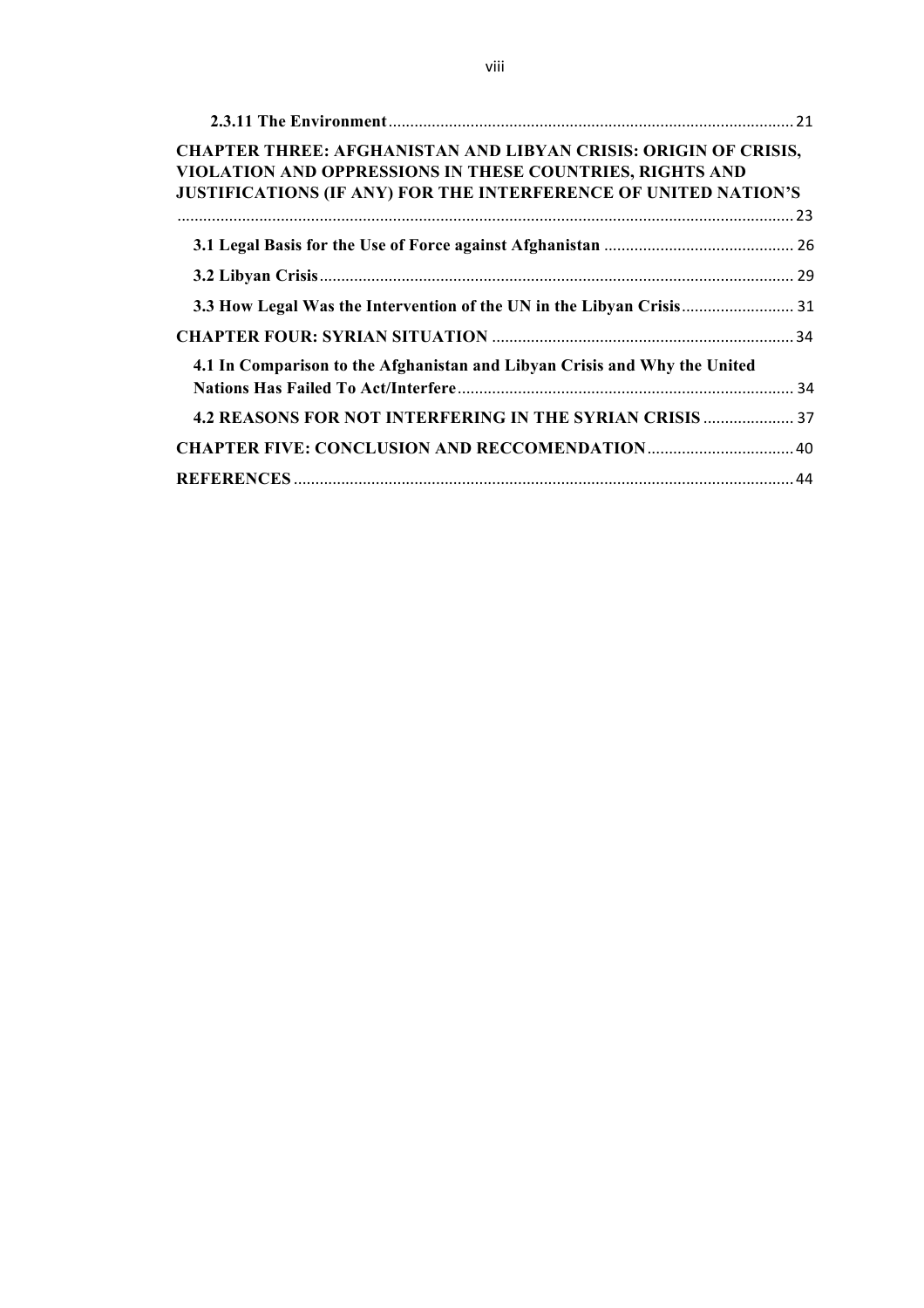#### **ABBREVIATIONS**

- UN: United Nations
- NATO: North Atlantic Treaty Organization.

**UNSCR** 

USSR

UDHR: Universal Declaration of Human Rights

ICJ: International Court of Justice

UNGA: United Nations General Assembly

ECOSOC: The Economic and Social Council

FAO: Food and Agriculture Organization of the United Nations

WHO: World Health Organization

UNESCO: UN Educational, Scientific and Cultural Organization

UNDP: United Nations Development Programme

UNICEF: United Nations International Children Emergency Fund.

UNHCR: United Nations High Commissioner for Refugees

AIDS: Acquired Immune Deficiency Syndrome

UNEP: United Nations Environment program

PDPA: People's Democratic Party of Afghanistan

UNAMA: United Nations Assistance Mission for Afghanistan

IRA: Irish Republican Army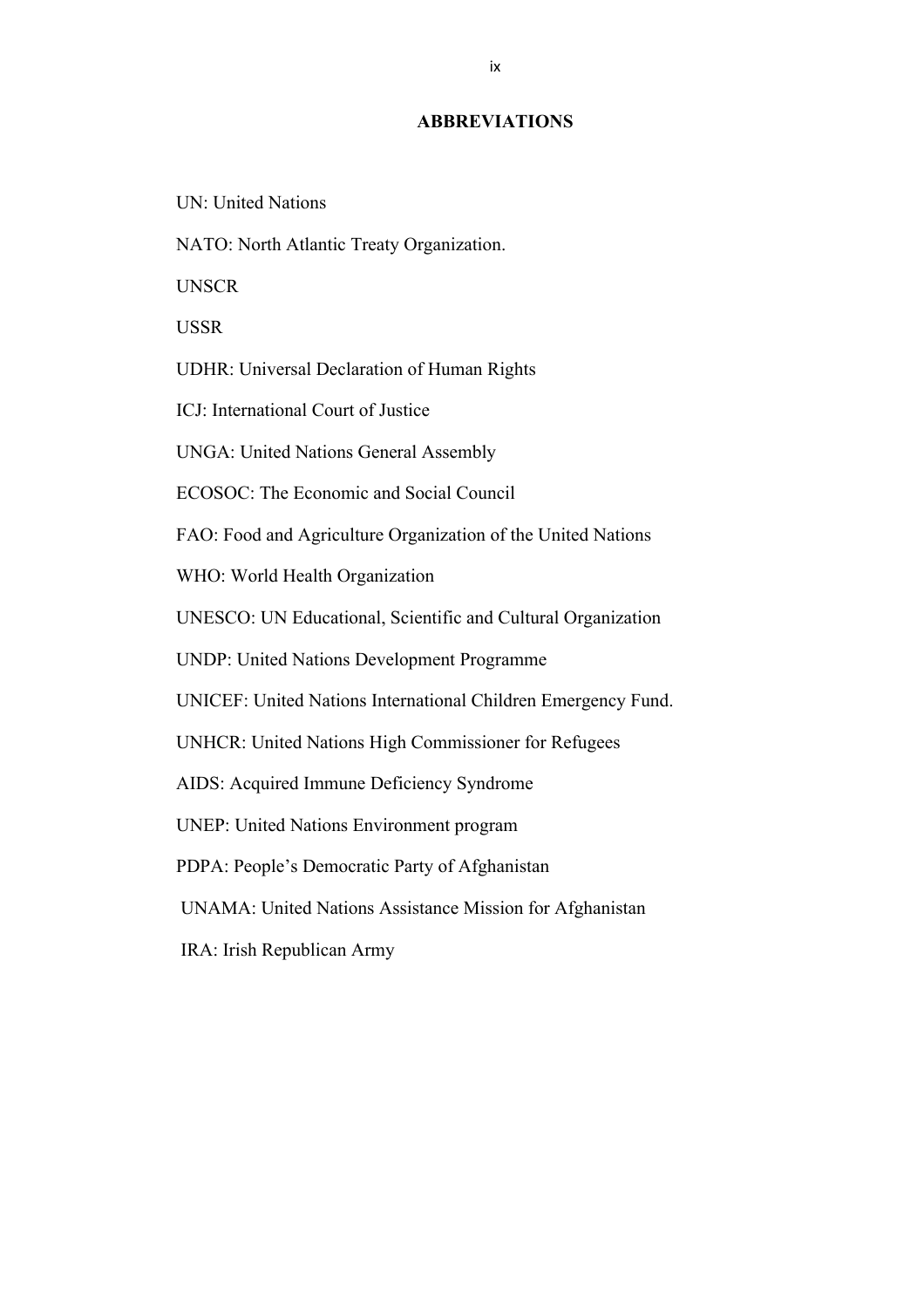### **CHAPTER ONE: INTRODUCTION**

The study point of this thesis paper will definitely be Article 1 of the United Nations charter which is the original foundation of the protection of peace of the (Kollerstrom, 2004) world and the pillar upon which protection of Human Rights is built Sørensen, 1968). The very Article 1 of the United Nations charter sets out the very tenacity of the United Nations (Hrc.co.nz, 2015) which is:

"to maintain international peace and security, and to that end to take effective collective measures for the prevention and removal of threats to the peace, and for the suppression of facts of aggression or other breaches of the peace, and to bring about peaceful means…" Hrc.co.nz, 2015).

The clear inference that can be taken away from Article 1 of the UN charter is the clear reference to International Peace and Security" (Bercovitch, Huang & Teng 2008). And it can be said that the IPS is fundamental to the structure and establishment of the UN (unic.org, N.D.). It can thus be said that it is when it is established that presence of danger is showing up to IPS that the UN can begin to act. This is also confirmed in Article 2 of the UN Charter:

"Nothing contained in the present charter shall authorize the United Nations to intervene in matters which are essentially within the domestic jurisdiction of any state or shall require members to submit such matters to settlement under the present charter; but this principle shall not prejudice the application of enforcement measures under chapter VII" (chasamhuka, 2007).

The stipulation identifying with part VII authorization might appear to give a special case. Be that as it may, part VII is worried with "activity concerning dangers to peace, ruptures of the peace and demonstrations of animosity" (Paphiti, 2013). It is not vague from the procurement of Article 39 that it is a concern of the Security Council to figure out if all risks to the peace, rupture of peace or demonstration of animosity in existent and "should make suggestions, or choose what methods might be brought as per Articles 41 and 42, to keep up or bring back universal peace and security (Paphiti, 2013). This without doubt leaves the Security Council with the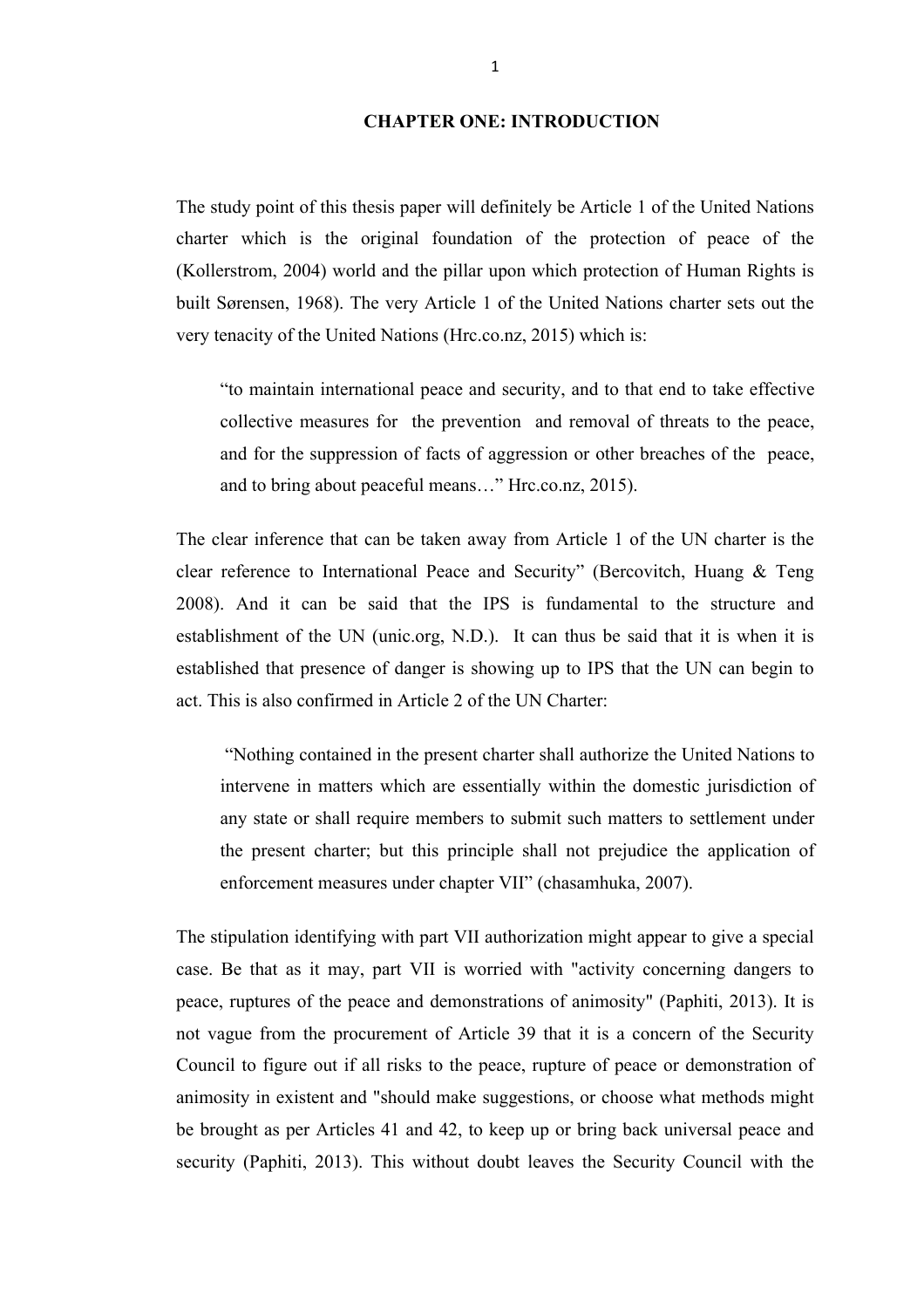envious power to decide (oxfordjournals.org, N.D.) where or whether a threat to the peace of the world exist somewhere or somehow (Campen, 2013).

The question that readily covers to mind at this point is that, what are the actions of a state that constitutes a breach to the world peace and security (pfpconsortium.org, N.D.)? It is important to stress that what determines a breach of peace must be accurately dug out and politicization of such brings about problems greater than the breach on ground. We all perceived how on account of Kosovo, cases of genocide by Serbian strengths, which served to expand the ethical weight on the United States to act, were never (Paphiti, 2013) exactly on point. The introduction of the UNSCR 1973 announced a danger to International peace and security, and gave lawful power for part VII activity, however without clarification of what that risk was (Paphiti, 2013).

Russia and China are individuals from the United Nations Security Council and both saw what happened in Libya in February 2011 as an all that much inside matter (Paphiti, 2013): certain parts of the Libya masses faced Gaddafi (Paphiti, 2013). As of right now, there was no affable war, while comparative event was on in the Middle East where the reaction of the UN was uniquely distinctive (Paphiti, 2013). The murdering of regular people is terrible at whatever point it happens be that as it may, as seen by experience, shocking passing of regular folks when battling furnished gatherings is a typical outcome which does not fundamentally sum to genocide or a risk to global peace and security (Paphiti, 2013). It is important to state that it is not just killing of civilians that amount to being oppressive, there are some other human Rights abuses that can tag a state regime or government as oppressive but the question that arises is that is it all abuses that breach international peace and at what point does the international community comes into play or intervenes. It is again important to state that it is not all United Nations intervention that involves unseating the government or war. Through the working group system and Rapporteur mechanism, the United Nations inference in certain violations by calling the attention of the government of the country to such violation after making necessary findings and arriving at adequate points of information.

"In the wake of these conflicts, a new understanding of the concept of security is evolving. Once synonymous with the defense of territory from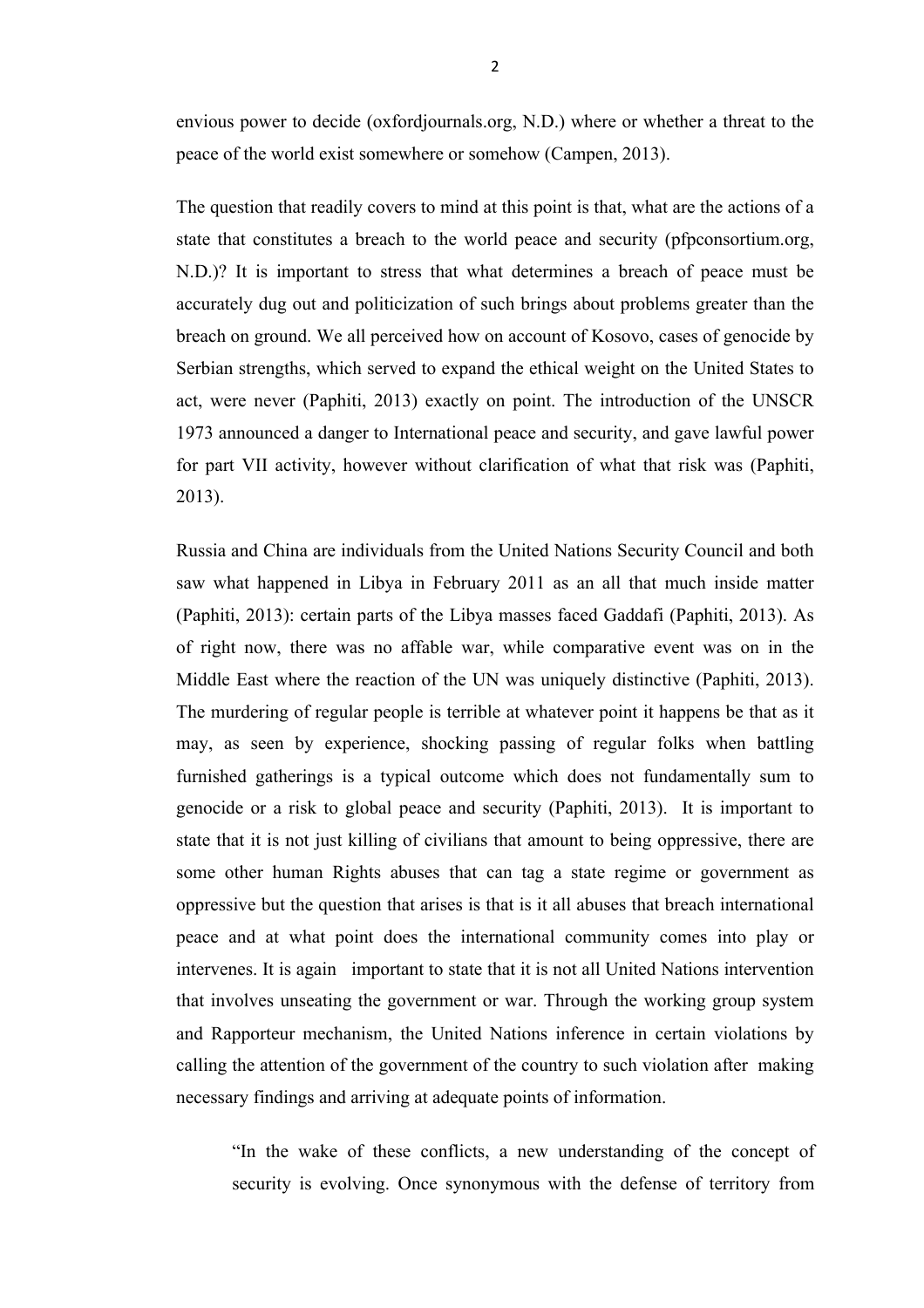external attack, the requirements of security today have come to embrace the protection of communities and individuals from internal violence" (Paphiti, 2013)

Can this be said to be a digression form the warning to the IPS? Again, the report of the Evans Commission was concerned that:

"There were an excess of events amid the most recent decade when the Security Council, confronted with inner voice stunning circumstances, neglected to react as it ought to have with opportune approval and backing, and occasions amid the 1990s showed on an excess of events that even a choice by the security gathering to approve worldwide activity to address circumstances of grave philanthropic concern was no certification that any move would be made or taken successfully" (Paphiti, 2013).

In the "standards for military intercession", it is prescribed that the individuals from the Security Council ought not to utilize their veto powers where their indispensable state hobby are not included. At standard E, it is suggested that "if the Security Council rejects a proposition or neglect to manage it in a sensible time, elective choices are:

- i. Consideration of the matter by the General Assembly in Emergency Special session under the "uniting for peace procedure;
- ii. Action within area of jurisdiction by regional or sub-regional organizations under chapter VII of the charter, subject to their seeking subsequent authorization from the Security Council (Paphiti, 2013).

Nevertheless at rule F, it statuses "F" (Paphiti, 2013). The Safety board ought to consider in every one of its consultations that, on the off chance that it neglects to release its obligation to ensure in heart stunning circumstances shouting out of activity, concerned states may not discount different intends to meet the gravity and earnestness of the circumstance and that the stature and validity of the United Nations might endure in this manner (Paphiti, 2013). Kofi Annan then underlined that the obligation to secure ought not be mistaken for compassionate mediation, but rather was to guarantee that country's activity if another situation like that of Rwanda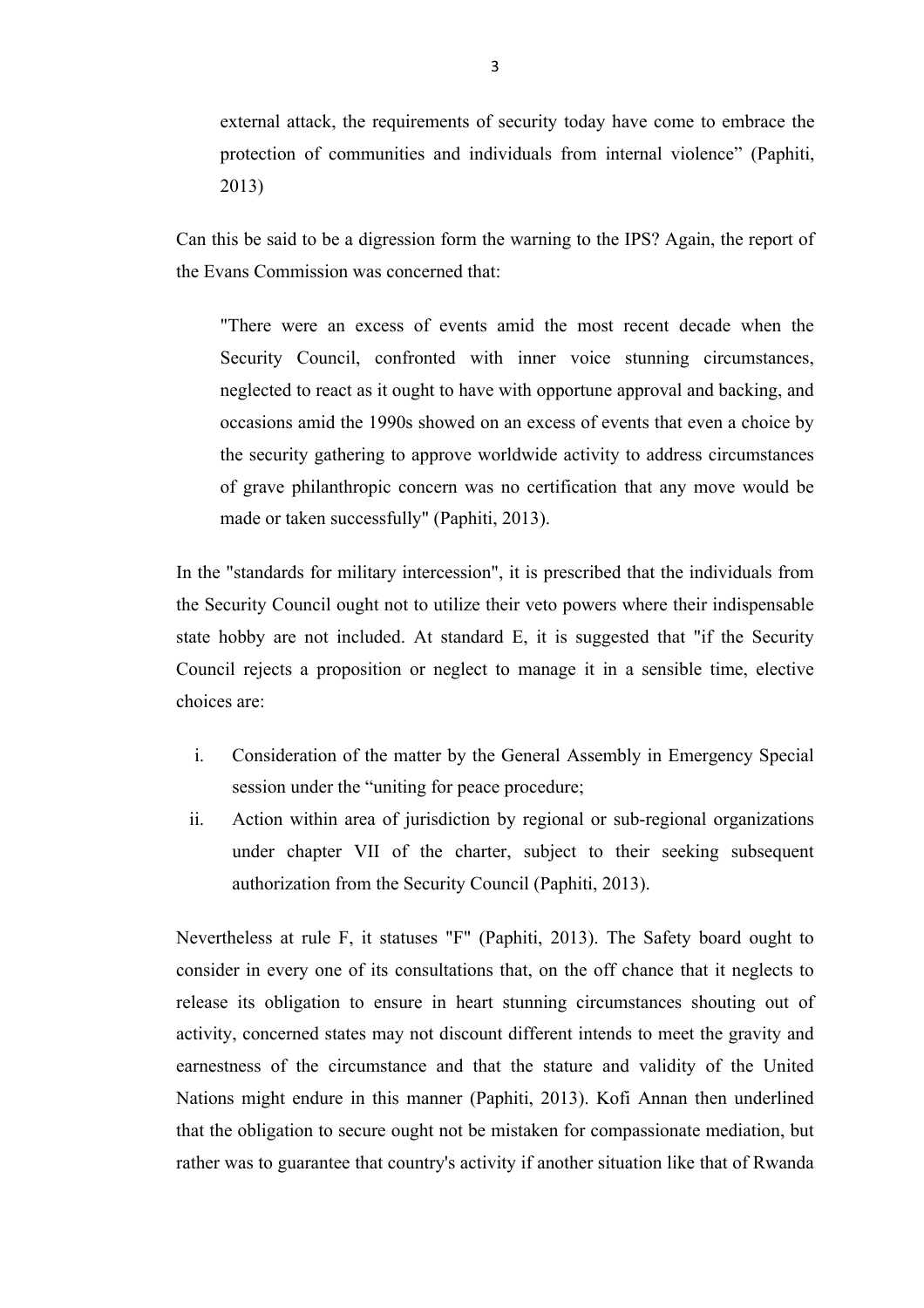lingered where roughly 800,000 individuals were executed by individual kinsmen (Paphiti, 2013). Around then, there was a United Nations power in Rwanda, the power was neither ordered nor prepared for the sort of mighty activity which around then could have ended the genocide (Paphiti, 2013). The "Responsibility to ensure" created at the 2005 summit has a reasonable and unambiguous acknowledgment by all legislatures of the aggregate universal obligation to shield individuals from genocide, atrocities, ethnic purifying and wrongdoings against humankind (Paphiti, 2013). Countries consented to make convenient and definitive aggregate move for this reason through the Security Council when quiet means demonstrate deficient and national powers are obviously neglecting to do as such (Paphiti, 2013). The obligation to ensure remains a 'rising standard". So as to accomplish agreement for the regulation, it was expressed that "specific concessions, however must be made by restricting obligation to secure extension to four violations (genocide, atrocities, ethnic purging and wrongdoings against humankind and also their instigation) (Paphiti, 2013). Instead of the criteria of genuine damage as appear in the UN charter (Paphiti, 2013). This paper is concerned about the Human Violations and abuses that might have provoked the United Nations into interfering with actions and considering what the topic says, justification for interring in Afghanistan and Libya, how threat-full were the action of the them government to warrant the interference of the United Nations side by side with what might have shout the United Nations out of Syria.

### **1.1 Background of the Study**

The UN Charter established the UN and that came into being after two world wars have ravaged the world (Abeyratne, 2013). The United Nations came to seek for world peace and security. This paper tends to look into how the United Nations has maintained its standard in seeing to violations and protection of citizens in certain offensive regimes, also looking into the justification of the United Nations looking into the internal operations of certain countries (Afghanistan and Libya) and also why and what has so far prevented the United Nations from intervening in the current crisis of Syria. Overtime, the United Nations has been accused of politics and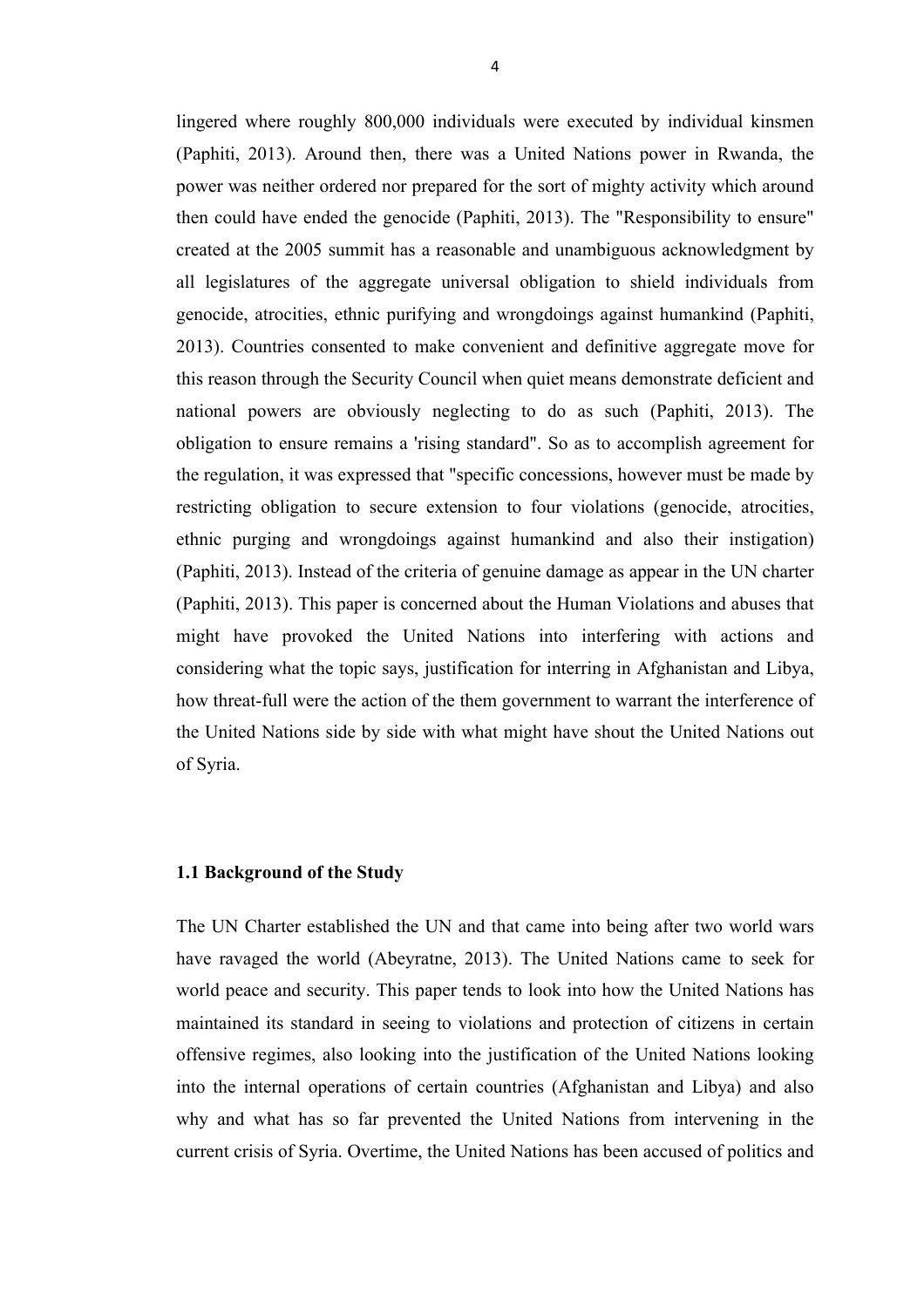using power it has to fight selectively or to face a particular nation or leader that is against powerful forces of the world.

#### **1.2 Aims and Objectives of the Study**

The aim of this work is to see clearly the factors that pushes the United Nations into interfering in the offensive regimes or abuses of some nations, and sometimes fail to interfere in certain countries where the violation looks vivid and disturbing.

#### **1.3 Research Methodology and Material**

The United Nations charter will be of help as seen in the introduction, various General Assembly resolutions of the United Nations shall be consulted in helping to (Abeyratne, 2013) arrive at reasonable and well taken conclusions (United Nations DESA, 2009). The Security Council reports and also reports submitted by working groups and Rapporteurs are also of paramount importance in this paper. Articles and books on the United Nations and scholarly contributions are also of importance in its paper. Internet sources and postulations and articles on the United Nations website shall be consulted widely and lucidly.

#### **1.4 Statement of the Problem**

This paper attends to problems that arise out of the inference of the United Nations into the happenings and occurrences of a nation. This paper looks into why the United Nations as an international umbrella of all nations is selective in its interference in affairs of nations (United Nations DESA, 2009), this paper looks deeply into what and what are the tools, signs and actions that calls on the United Nations to look into the happening of a particular country and what time does it becomes important to interfere.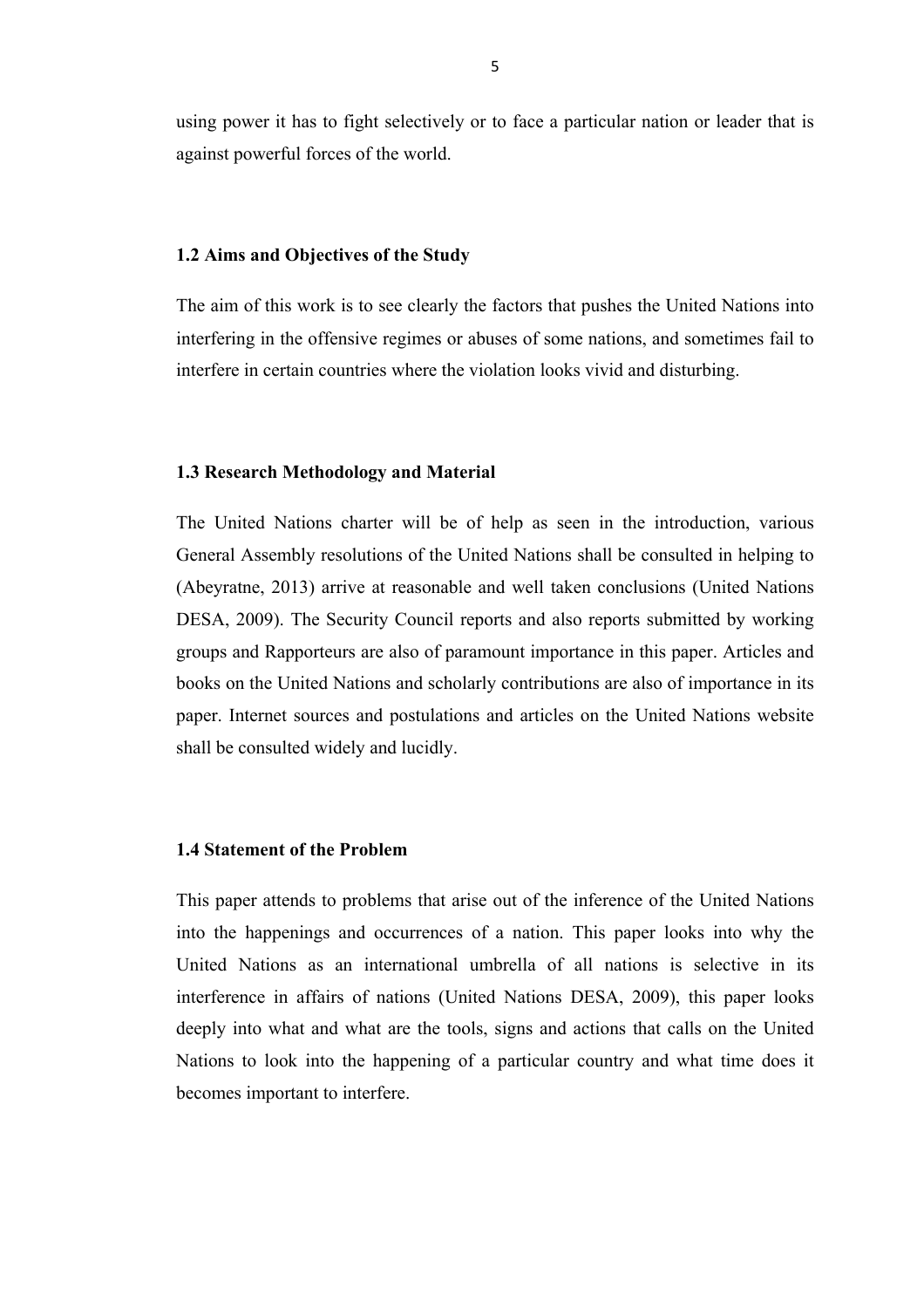# **1.5 Structure of the Thesis**

This work is arranged into five chapters of articulated research and subsequently digested as follows.

The first chapter stocks the introduction, which gives a simple introduction and overview of the paper. Then it also contains the background of study, which sets the groundwork of this paper. The research methodology and materials, aims and objectives logically explains what this thesis aims to achieve or teach. The statement of problem is also in this chapter, the structure of this paper is presently being done as this is written here and now.

The second chapter addresses the essence of the United Nations and why it came into existence, what and what the United Nations was established for.

The third chapter did clarify about the Afghanistan and Libyan crisis, the origin of the crisis and the violations/oppressions in the countries. It looks into why the United Nation came in and looked into the justifications and rights of the United Nations to interfere.

The fourth chapter looks into the Syrian situation and compares it to that of Afghanistan and Libya. Looks into the reasons why United Nations failed so far to interfere.

The fifth chapter has the conclusion and Remarks.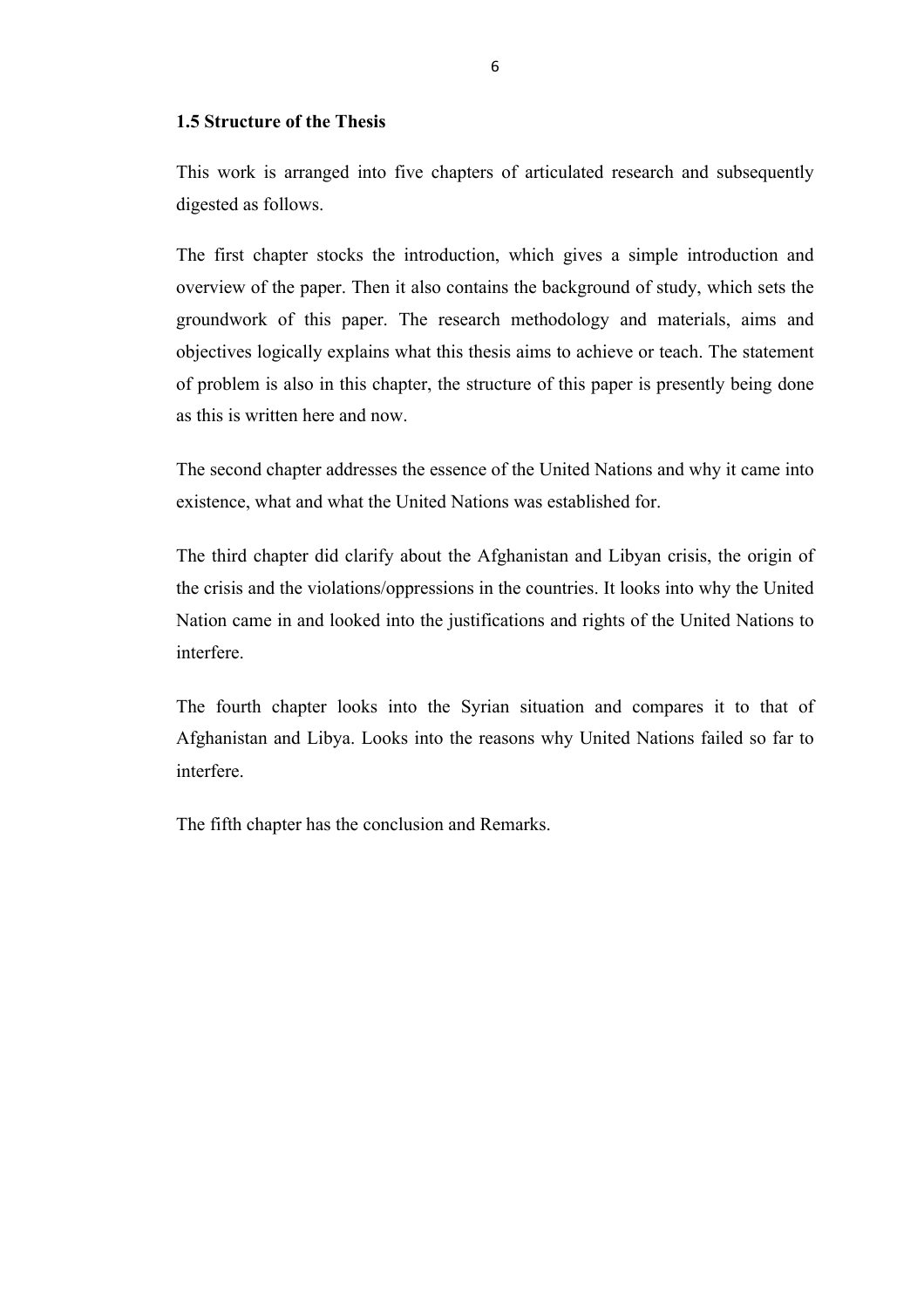# **CHAPTER TWO: HISTORICAL BACKGROUND OF THE UNITED NATIONS**

The need to keep the world safe and a better place for the continuous existence of humanity cannot be overemphasized. This responsibility is the main focus for the formation and establishment of the UN.

In 1899, an International Peace Conference was held at The Hague to discuss modalities for settling crises peacefully, guiding against wars and writing down the rules of warfare (zeroleech.us, N.D.). It decided to use the document called Pacific Settlement of International Disputes which dealt not only with arbitration but also with other methods of pacific settlement, such as good offices and mediation (Icjcij.org, 2013).

Before the United Nations was the League of Nations (ccwamum.org, n.d.), an international organization conceived in similar circumstances and (Hall, 2013), events in between the WW I, built up in the year 1919 by the Treaty of Versailles "to elevate worldwide collaboration and to accomplish peace and security" so likewise the ILO was additionally made under the Treaty of Versailles as an office identified with the League of Nations (un.org n.d.). The failure of the League of Nations to prevent another WW led to its collapse. On the  $12<sup>th</sup>$  of that June 1941 the representatives of about 14 countries comprising the of Great Britain, Canada, Australia, New Zealand and the Union of South Africa and of the exiled governments of Belgium, Czechoslovakia, Greece, Luxembourg, the Netherlands, Norway, Poland, Yugoslavia and of General de Gaulle of France, met at the ancient St. James's Palace and sign a declaration (O'Loep, 2013). These words from this statement continue to function as the maxims of peace:

"The only true basis of enduring peace is the willing cooperation of free peoples in a world in which, relieved of the menace of aggression, all may enjoy economic and social security; It is our intention to work together, and with other free peoples, both in war and peace, to this end" (kiki-kultut.dk/UN n.d.).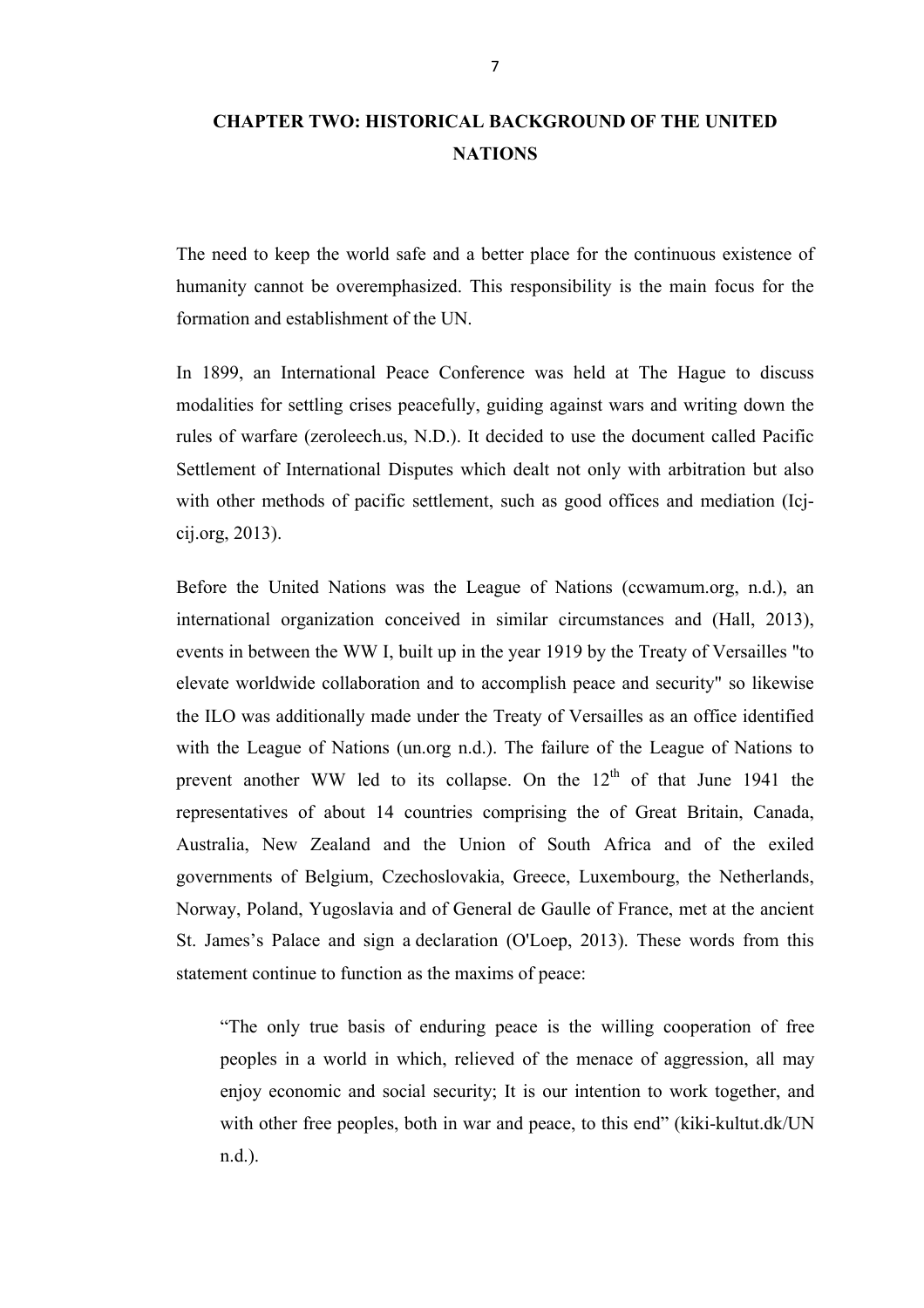On 1<sup>st</sup> of January 1942, President Roosevelt, Prime Minister, Winston Churchill, Maxim Litvinov, of the USSR, and T. V. Soong, of China (Outreach.un.org, n.d.), subscribed on behalf of their countries to a short document which later became to be known as the United Nations Declaration and the next day the representatives of twenty-two other nations added their signatures (un.org, n.d.). This important document pledged the signatory governments to the maximum war effort and bound them against making a separate peace against a collective concern of everyone (un.org, n.d.). The complete organization together accordingly affected was in the light of the standards as set up by the Atlantic Charter, and the principal provision of the United Nations Declaration peruses that:

"…subscribed to a common program of purposes and principles embodied in the Joint Declaration of the President of the United States of America and the Prime Minister of the United Kingdom of Great Britain and Northern Ireland dated August 14, 1941, known as the Atlantic Charter…" (un.org, n.d.).

The name "United Nations" was coined and used by United States President Franklin D. Roosevelt (Standardized Generic Training Modules for United Nations Peacekeeping, n.d.) during the Declaration by United Nations of  $1<sup>st</sup>$  January 1942, during the Second (Un.org,. 2015) World War, when representatives of 26 nations pledged their Governments to continue fighting together against the Axis Powers (un.org, n.d.).

Thus by 1943 all the principal Allied nations were committed to outright victory and, thereafter, to an attempt to create a world that has a common goal of (un.org, n.d.) "....men in all lands may live out their lives in freedom from fear and want." (Outreach.un.org,. 2015).

In any case, the premise for a world association had yet to be characterized or articulated in subtle elements, and such a definition came at a specific meeting of the Foreign Ministers (Un.org,. (2013) which had in participation Great Britain, the United States and the Soviet Union in October 1943 (Un.org, 2015). On October 30, the Moscow Declaration was marked by Vyaches Molotov, Anthony Eden, Cordell Hull and Foo Ping Shen, the Chinese Ambassador to the Soviet Union (Un.org,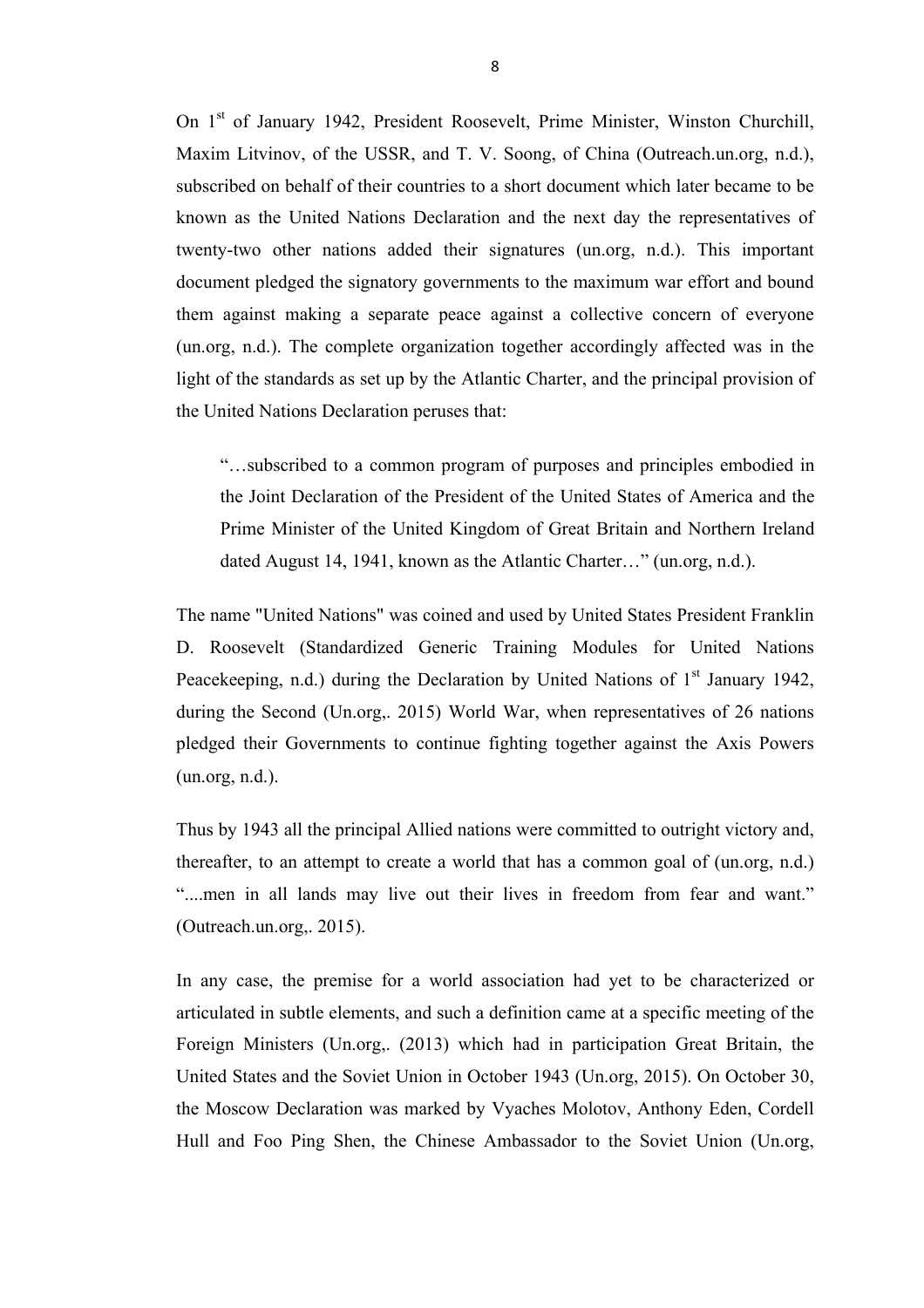2015). The Declaration swore further joint activity in managing the adversaries' surrender (Un.org, 2015).

In December, two months after the four-power Declaration, Roosevelt, Stalin and Churchill, meeting interestingly at Teheran, the capital of Iran, made an announcement that concerted victory as been made with due regards to peace (Un.org, 2015).

The Declaration read:

"We are sure that our concord will win an enduring peace. We recognize fully the supreme responsibility resting upon us and all the United Nations to make a peace which will command the goodwill of the overwhelming mass of the peoples of the world and banish the scourge and terror of war for many generations" (un.org n.d.).

*T*he principles of the new face of the projected International Organizations was to be laid down and this took place at Dumberton Oaks in Washington DC and in attendance were China, USSR, Great Britain, The US (Leo, 1984). Discussions ended during the month of October 1944 and a proposition for the structure of the world association was put together by the four forces to all the United Nations governments and to the (Outreach.un.org, 2014) people of nations for their education and exchange (un.org, n.d.).

#### **2.1 The Dumbarton Oaks Proposals**

Four principal bodies were designed to constitute the organization to be known as the United Nations (United Nations, 2012).

- i. The General Assembly which is meant to be composed of all the members, with an Economic and Social Council working under its authority;
- ii. The Security Council of eleven nations; five of these were to be lasting and the other six were to be looked over the remaining individuals by the General Assembly to hold office for a long time (United Nations, 2012);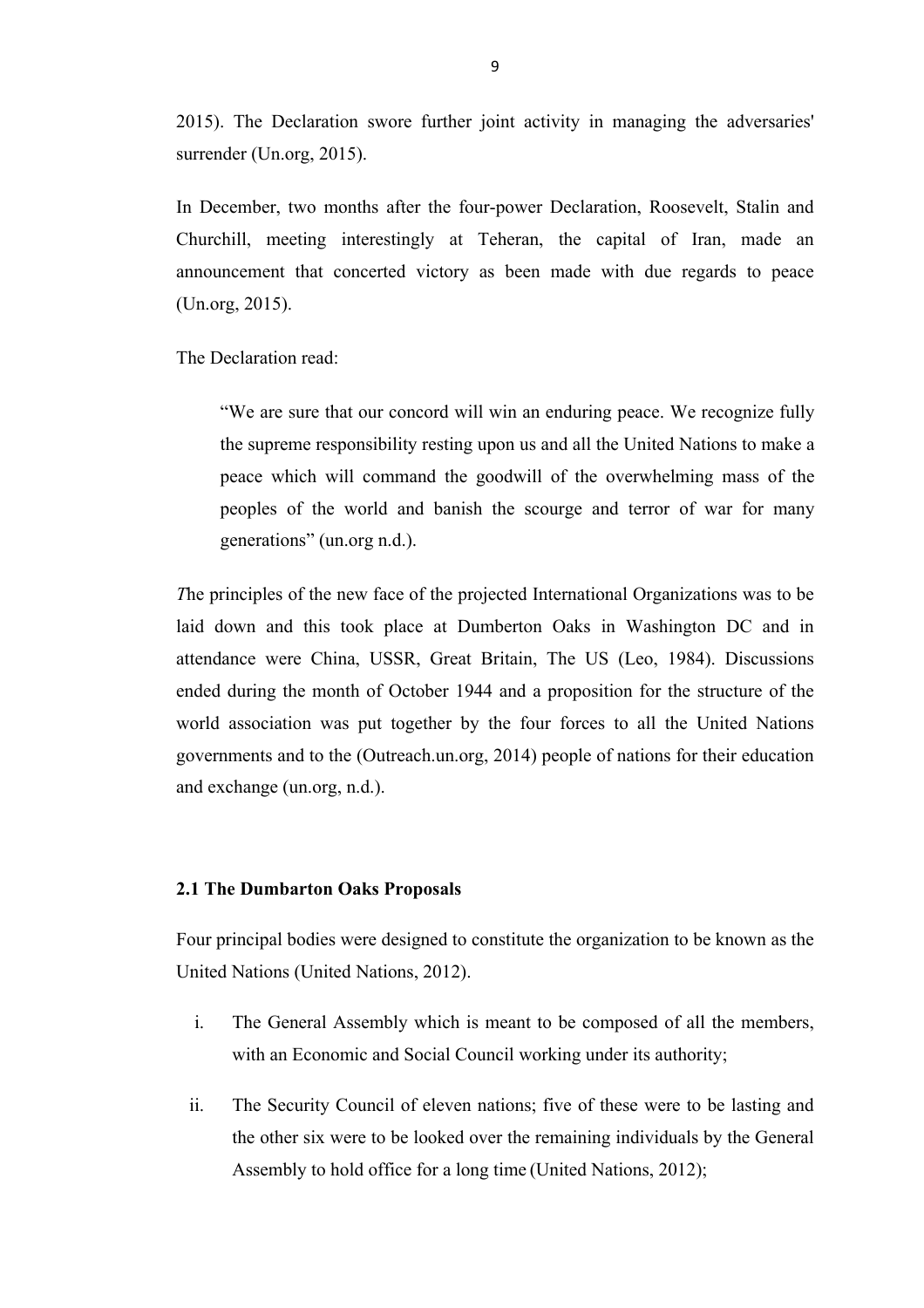- iii. Then the International Court of Justice;
- iv. The Secretariat (Outreach.un.org, 2014).

An Economic and Social Council, (ECOSOC) working under the immediate power of the General Assembly all in all, was to be put in place (Outreach.un.org, 2014). The entire pith of the arrangement was that obligation regarding counteracting future war ought to be given upon the Security Council, leaving it with the sole obligation of managing against wars (Un.org, 2013). The General Assembly could examine, talk about and make suggestions with a specific end goal to advance worldwide participation and conform circumstances liable to debilitate welfare (Un.org, 2013). The General Assembly could consider issues of participation in keeping up peace and security, and demilitarization, in their general standards. Be that as it may, the General Assembly cannot consider on matters as of now before the Security Council or make precedes onward such matters (Un.org, 2013). The issue as to the voting methodology in the Security Council was talked about and for all time determined at Yalta in the Crimea where Churchill, Roosevelt and Stalin, together with their remote priests and head of staff, met in a meeting (Outreach.un.org, 2014). Another imperative element of the Dumbarton Oaks arrangement was that part states were to put military at the transfer of the Security Council in its undertaking of avoiding war and smothering acts fit for inducing (United Nations, 2012). It was agreed at the Dumberton Oaks meeting that the absence of such powerful force like the Security Council led to the failure and later death of the League of Nations. Three years later, when preparations were being made for the San Francisco Conference, only those states which had, by March 1945, declared war on Germany and Japan and subscribed to the United Nations Declaration, were invited to take part (United Nations, 2012).

# **2.1.1 The San Francisco Conference**

Forty-six countries in total were initially welcomed for the San Francisco Conference: countries that had transparently and seen proclaimed war on Germany and Japan and had pledged to the UN Declaration (Russow, 2015). Some countries such as Poland was not in attendance in The Conference Hall in San Francisco in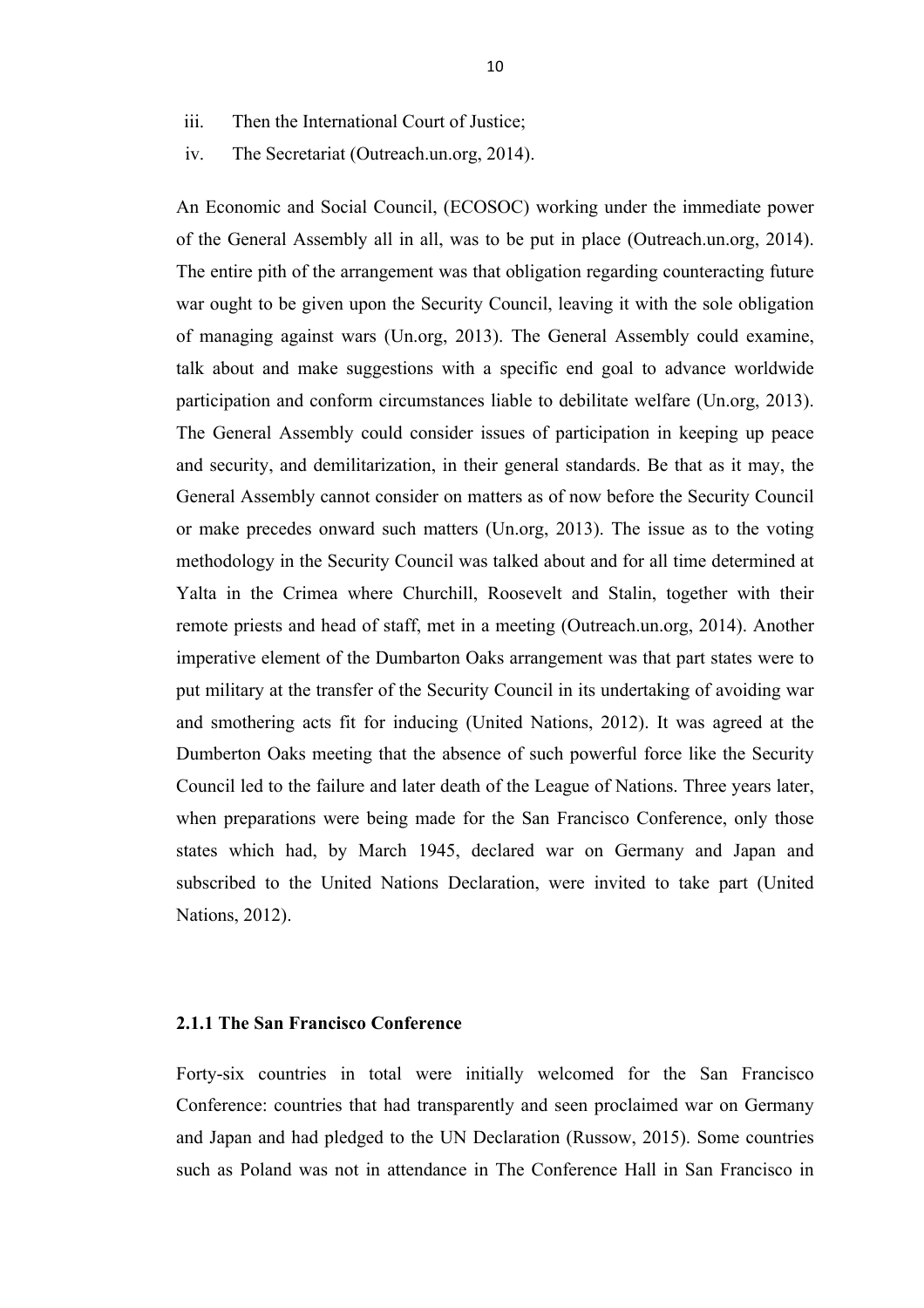light of the fact that the structure and its political formation was not declared until it was overdue where it is possible to go to the Conference (Russow, 2015). In this manner, opening up a space empty for Poland's signatory, one of the first signatories of the United Nations Declaration (Russow, 2015). The Conference gave welcome to four different Countries — the Byelorussian Soviet Socialist Republic, the Ukrainian Soviet Socialist Republic, recently freed Denmark and Argentina (Russow, 2015). Hence agents of around fifty countries taking all things together, converged at the City of the Golden Gate, delegates of more than eighty percent of the world's populace, individuals of each race, religion and continent (Russow, 2015); all in participation to establish a world free of all forms of abuses, a world of equality and purpose and a world not thirsty of blood of man (Russow, 2015). They tendered some recommendation at the Dumbarton Oaks Conference as the motivation for the meeting and, taking a shot at this premise, they needed to deliver a Charter satisfactory to every one of the nations as a template of living and foundation in blue prints of the inherent privileges of humankind (Russow, 2015).

The conference experienced various disagreements, leading to speculations that it might adjourn without achieving anything concrete and tenable, various clashes of interest and power tussle took the centre of disagreements and heated deliberations with countries accusing themselves of greed and lack of due consideration for others. The begging demand, for instance, was of the standing of "regional organizations (Outreach.un.org, 2014)." Several nations had already established and working (not too effectively) their specific preparations for regional organization, protection and conjoint support (Russow, 2015). There was for example already in existence the Inter-American System and in the Arabs, the Arab League (bestsanfranciscotravel.info, n.d.) The gathering chose to give them space for peaceful settlement furthermore, in specific circumstances, in requirement measures, gave that the points and activities of these gatherings agreed with the points and purposes of the UN (Russow, 2015).

The conference on the issue of trustee and trusteeships agreed that treaties or regional documents or conventions passed afterwards the creation of the UN have to be duly shown to the Secretariat and the secretariat must publish them (Russow, 2015).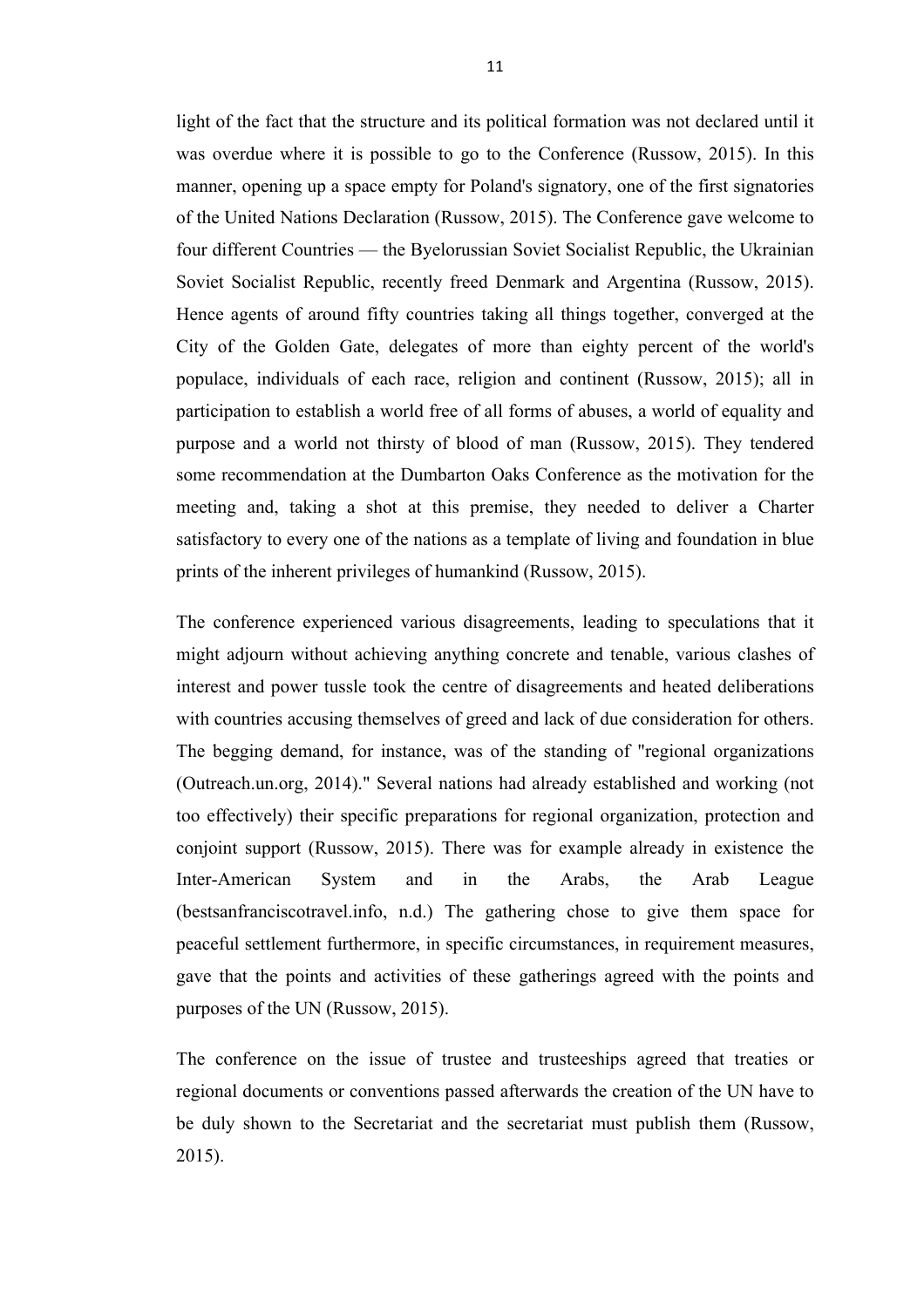There was additionally significant level headed discussion on the purview of the International Court of Justice and it was agreed upon that no country should be forced to accept the decision or be compelled to come before the Court (Russow, 2015). But willing members shall voluntarily take their matters to the court for settlement and such country shall be bound.

The right of each of the nations in the Security Council to exercise a "veto" on actions by the powerful Security Council caused a long and highly offensive and heated debate (tmlun.org, n.d.). There was a genuine but although unfounded cause of worry by smaller powers and nations that when one of the "Big Five" threatened the peace, the Security Council would be frail to act, while in the case of a conflict between two forces not permanent members of the Security Council, the "Big Five" can act subjectively and discriminately (Russow, 2015). Smaller nations did all possible thus to have the power of the "veto" diminished, yet, the powerful nations collectively demanded this procurement as vital, and articulated that the fundamental obligation regarding keeping up world peace would fall most vigorously and exclusively on the big five of the Security Council (Russow, 2015). The smaller nations eventually after much persuasion and enunciated reasons allowed the Big five of the Security Council. This and other crucial subject matters were determined simply because each country was resolved to set up, if not an impeccable international association, at any rate as well as could be expected potentially made to help foster peace and protect the entire race of man (Russow, 2015).

UN did not appear at the marking of the Charter; in numerous nations the Charter must be affirmed by their parliaments (Russow, 2015). It was given that the Charter would come into force when the Governments of China, France, Great Britain, the Soviet Union and the United States and a higher proportion of the other signatory States had approved it and signified notification with the State Department of the US. On October 24, 1945, this condition was satisfied and the UN was born (Russow, 2015).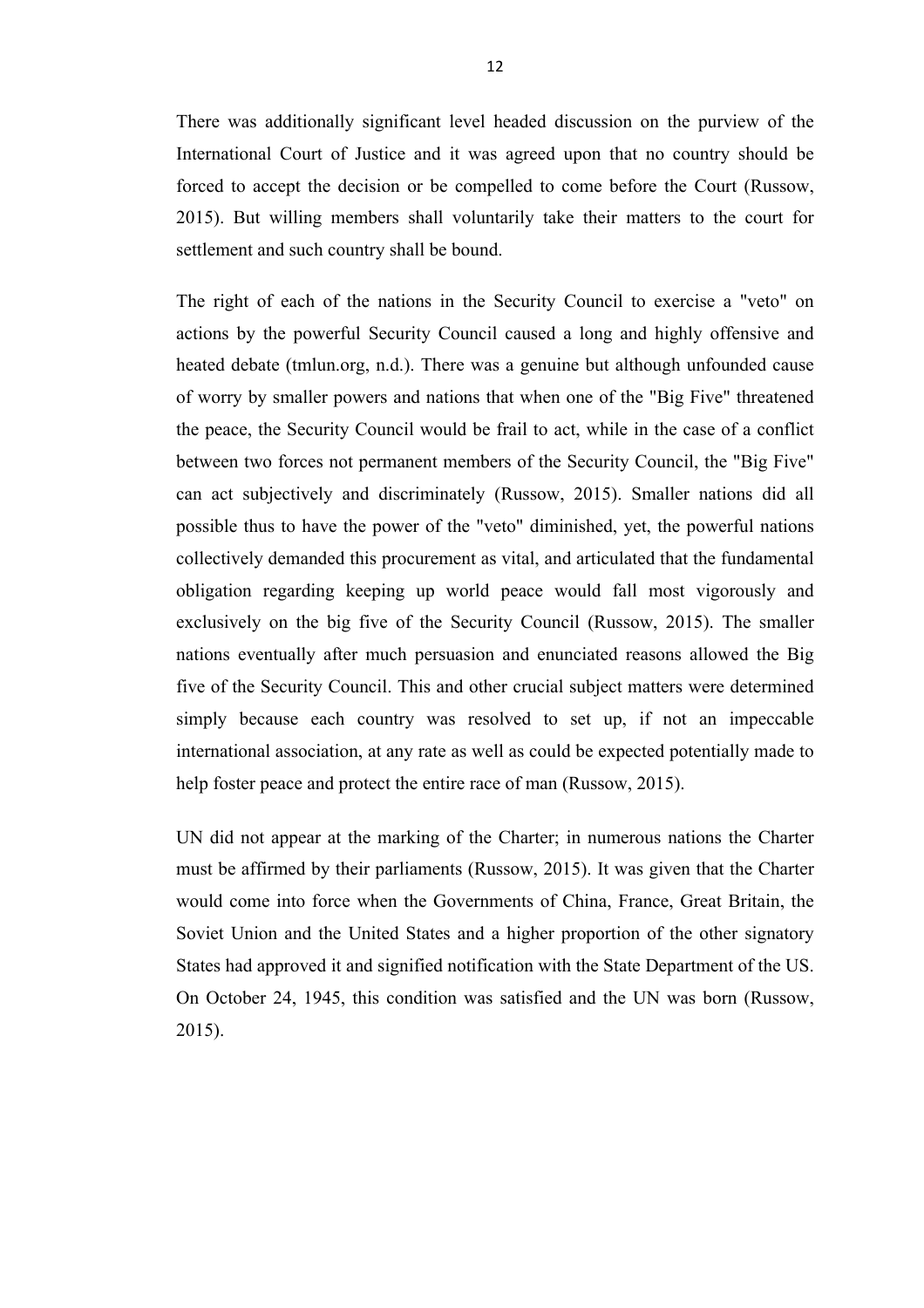#### **2.2 Organs of the UN**

There are basically six organs of the U.N. These are:

#### **2.2.1 The General Assembly**

The General Assembly is the core discussing structural part of the UN because it consists of all member nations (Unaslovenia.org, 2015). The General Assembly might examine any matters emerging under the UN Charter and make suggestions to the floor of the Assembly (with the exception of on question or circumstances which are being considered and thought deeply by the Security Council) (Unaslovenia.org, 2015). The Assembly forms decorum and convenes meetings from September to December annually (Unaslovenia.org, 2015). Phenomenal sessions may be summoned by the Assembly, at the requesting of the Security Council, or at the requesting of a bigger section of UN Members (Unaslovenia.org, 2015).

The works of the General Assembly has been assigned to be completed by six principle boards which incorporate, the Human Rights Council, other auxiliary bodies and the UN Secretariat (Unaslovenia.org, 2015).

#### **2.2.2 The Security Council**

The Security Council has the primary responsibility under the Charter for maintaining peace and security of the entire human race (Un.org, 2015). They can be convened at any time, whenever peace is threatened. Member States are obligated to carry out decisions reached by the Security Council (stratnet.ucalgary.ca, n.d.). At the point when a risk to peace of the world is brought before the Council, it ordinarily at first occurrence encourage the gatherings to achieve assertion by serene and objective situated means. In the event that genuine emergency occurs, the Council attempts to implore and orchestrate peace between the countries (Unaslovenia.org, 2015). In the wake of leaving on peace missions and it fizzles, the Council might then send peacekeeping missions to pained areas or call for monetary endorses and embargoes to restore peace (Unaslovenia.org, 2014). The Council has fifteen member States, including five permanent Member States: China, France, Russia, the United Kingdom and the United States of America (Unaslovenia.org,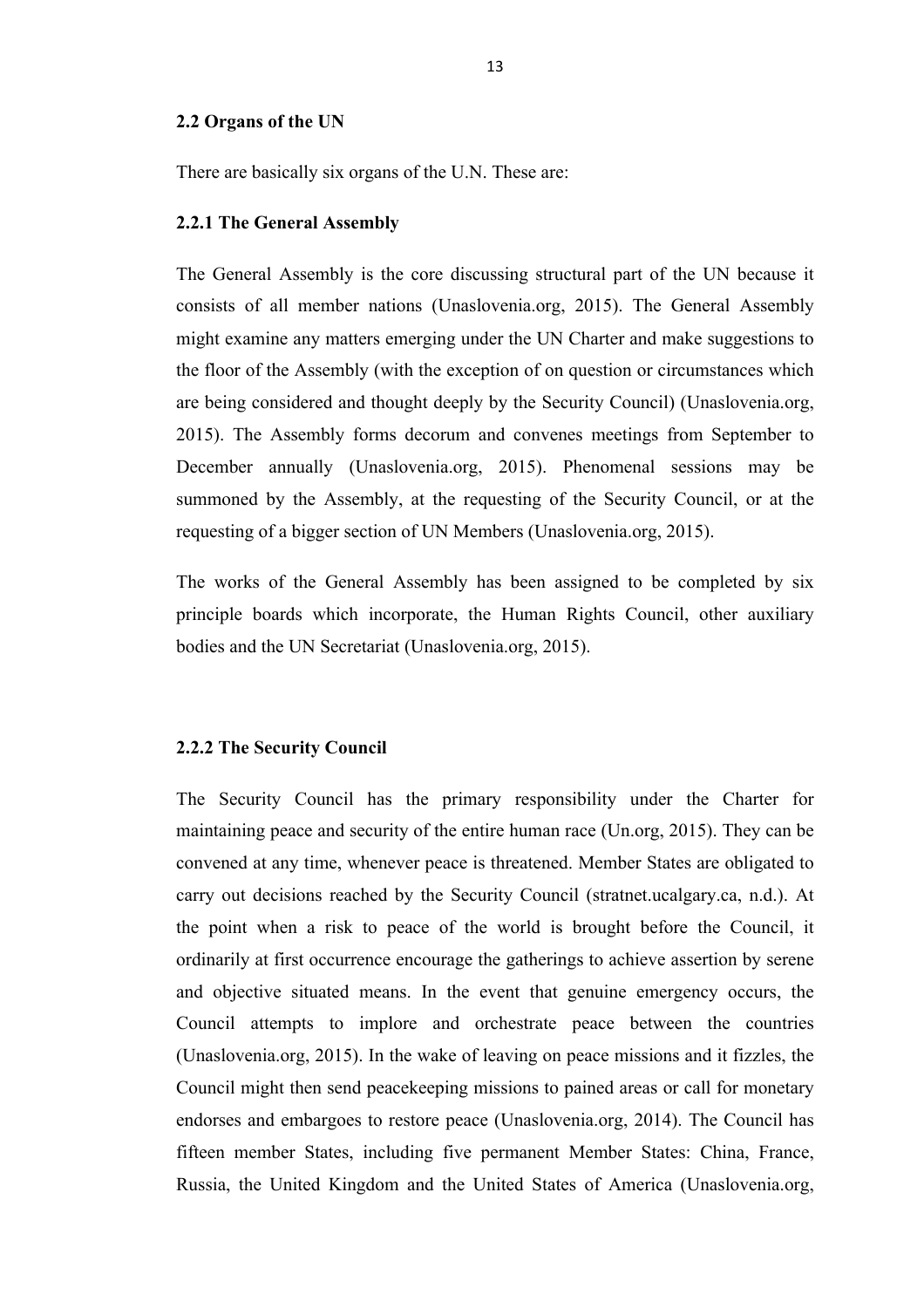2014). The remaining ten from the Security Council are chosen by the General Assembly (Baehr & Gordenker, 1994). for two-year terms; choices require nine votes; aside from on procedural inquiries, a choice cannot be taken if there is a negative vote by a changeless part (known as the "veto") (Unaslovenia.org, 2014). The Security Council likewise makes proposals to the General Assembly on the arrangement of another Secretary-General and on the affirmation of new individuals into the UN (Unaslovenia.org, 2014). Throughout the years and in late time, there have been demand and racket by numerous country individuals for the development of the enrollment of the Council to incorporate new changeless and non-lasting individuals (Unaslovenia.org, 2014).

#### **2.2.3 The Economic and Social Council**

The Economic and Social Council (ECOSOC) is the primarily perceived body for organizing the financial and social work of the United Nations and the UN (Unaslovenia.org, 2014). It has 54 part countries chosen from all areas of the globe (Unaslovenia.org, 2014). The council is committed to the general welfare of member states and led to the codification of the Economic, Social and Cultural (Panhuys, Frederik, Brinkhorst, & Herman, 2013) rights that enunciates the need for governments to provide necessary amenities for the general well-being of the citizens of the world. The Council is majorly conserves with making the social and economic life of the entire human race lofty and delightful. To meet specific needs, the General Assembly has set up a number of specialized and concentrated agencies (unic.org, n.d.), for example, the Food and Agriculture Organization of the United Nations (FAO), the World Health Organization (WHO) and the UN Educational, Scientific and Cultural Organization (UNESCO) and projects in the preferences as the United Nations Development Program (UNDP), the United Nations Children's Fund (UNICEF) and the Office of the United Nations High Commissioner for Refugees (UNHCR) (Unaslovenia.org, 2014). The work of these offices and projects is facilitated by Economics Social Council (Unaslovenia.org, 2014).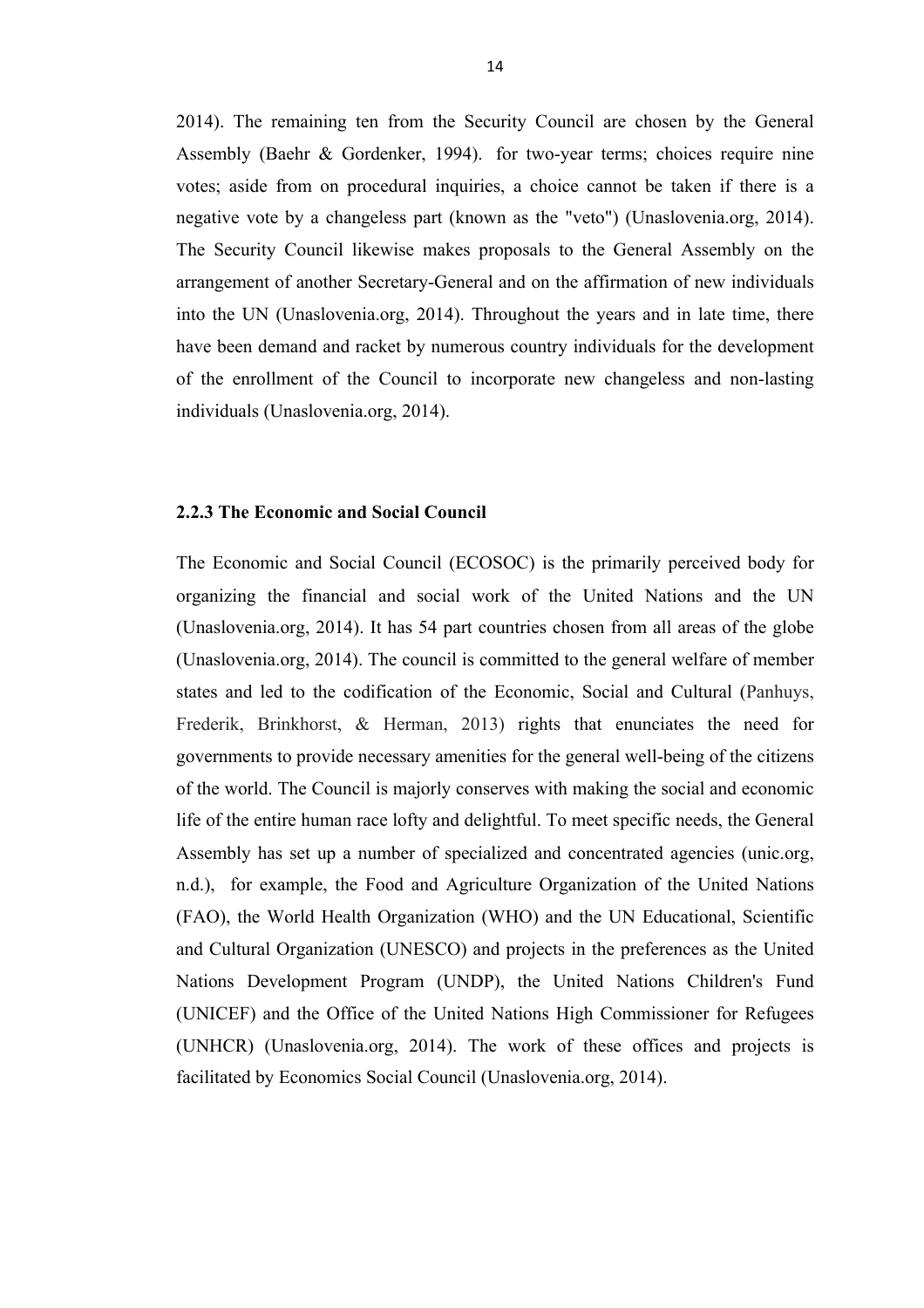#### **2.2.4 The Trusteeship Council**

The Trusteeship Council was assigned under the United Nations Charter to guide and see to the administration of Trust Territories that is, former colonies or dependent territories which were placed under the International Trusteeship System (Unaslovenia.org, 2014). This was made to make nations that fall under settlements to work towards the achievement of freedom and self-power. Subsequent to the formation of the Council, more than seventy provincial Territories, including the (unic.org, n.d.) greater part of the first 11 Trust Territories, have accomplished autonomy with the assistance of the United Nations. Subsequently, in 1994, the Council chose formally to suspend its operation and to meet as and when event may require (unic.org, n.d.).

#### **2.2.5 The International Court of Justice**

The International Court of Justice (ICJ) is the (cetim.ch, n.d.) United Nations' principle legal organ. Managing the ICJ, or "World Court", are fifteen chosen judges, each from an alternate country, chose by the General Assembly and Security Council; the Court settles only disputes between nations and (Unaslovenia.org, 2014) does not entertain individual disputes, matters are settled in accordance with the tenets of International Law (Kriz, 2012). In the event that a nation does not wish to join in a procedure it doesn't need to do as such, unless required by extraordinary bargain procurements (un.org, 2012). Once a nation acknowledges the Court's purview, it should consent to its choice (un.org, 2012). The International Court of Justice is located at The Hague in the Netherlands (unic.org, n.d.).

#### **2.2.6 The Secretariat**

The Secretariat is made up of an international staff working at United Nations Headquarters in the USA, as well as United Nations offices in Geneva, Vienna, Nairobi and other locations (Unaslovenia.org, 2014). The secretariat has more than 16,000 staffs scattered in different workplaces of the United Nations, incorporating common staff in peacekeeping missions leaving the aggregate number to roughly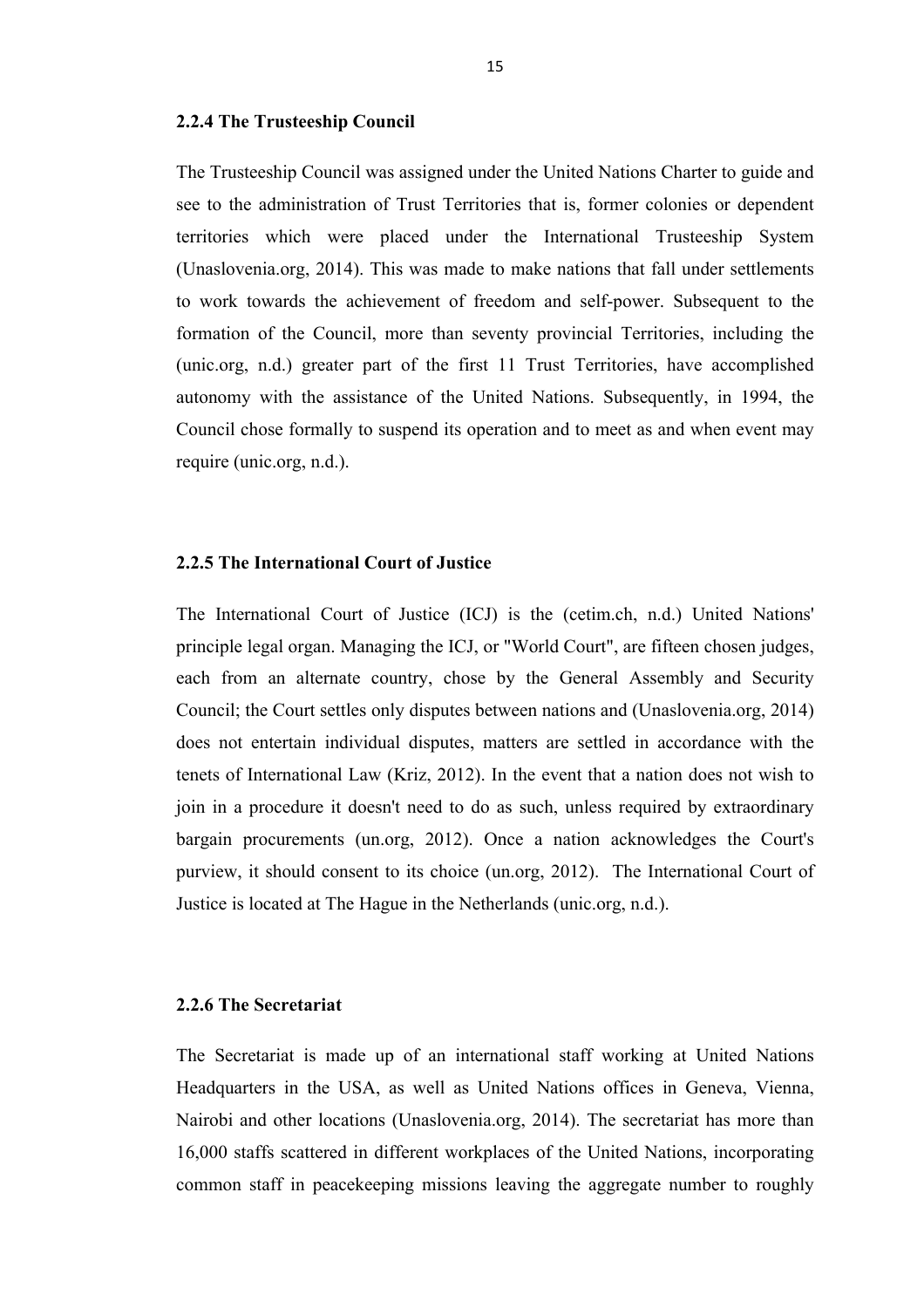30,000 staffs (Unaslovenia.org, 2014). Staff individuals do their capacities as coordinated (Unaslovenia.org, 2014) by the General Assembly or the Security Council (Un.org, 2012).

The Secretariat is going and composed by the Secretary-General; he is delegated by the General Assembly on the proposal of the Security Council for a five-year term (Unaslovenia.org, 2014). As the boss managerial officer of the Organization, the Secretary-General coordinates its work (Unaslovenia.org, 2014).

The Secretary General also sees to the implementations of various resolutions of the United Nations. He may use his position to prevent conflicts or promote peaceful settlement of disputes between countries (unic.org, n.d.). The Secretary-General may also act on his own initiative to deal with humanitarian or other problems of special importance (unic.org, n.d.). There have been only eight Secretaries-General since the founding of the UN: Trygve Lie (Norway), 1946-1952 Dag Hammarskjöld (Sweden), 1953-1961 U Thant (Burma, now Myanmar), 1961-1971 Kurt Waldheim (Austria), 1972-1981 Javier Pérez de Cuéllar (Peru), 1982-1991 Boutros Boutros-Ghali (Egypt), 1992-1996 Kofi Annan (Ghana), 1997-2006 Ban Ki-moon (Republic of Korea), 2007- date (unic.org, n.d.).

#### **2.3 Functions of Organs of the UN**

The main function of the United Nations is to preserve and see to international peace and security (aj-onu.org, 2015).

Chapter 6 of the Charter provides for the settlement of disputes, through the intervention of the Security Council, by means such as negotiation, mediation, arbitration, and judicial decisions (aj-onu.org, 2015). The Security Council may investigate and establish keenly any dispute or situation to determine whether it is likely to endanger international peace and security (aj-onu.org, 2015). At any stage of the dispute, the United Nations may (aj-onu.org, 2015) intervene to seek a peaceful and lasting end to any dispute or crisis. The fundamental point of aggregate security and activity, whereby a hostility against one part is met with resistance by every single part country, is strikingly found in section 7 of the Charter, which gives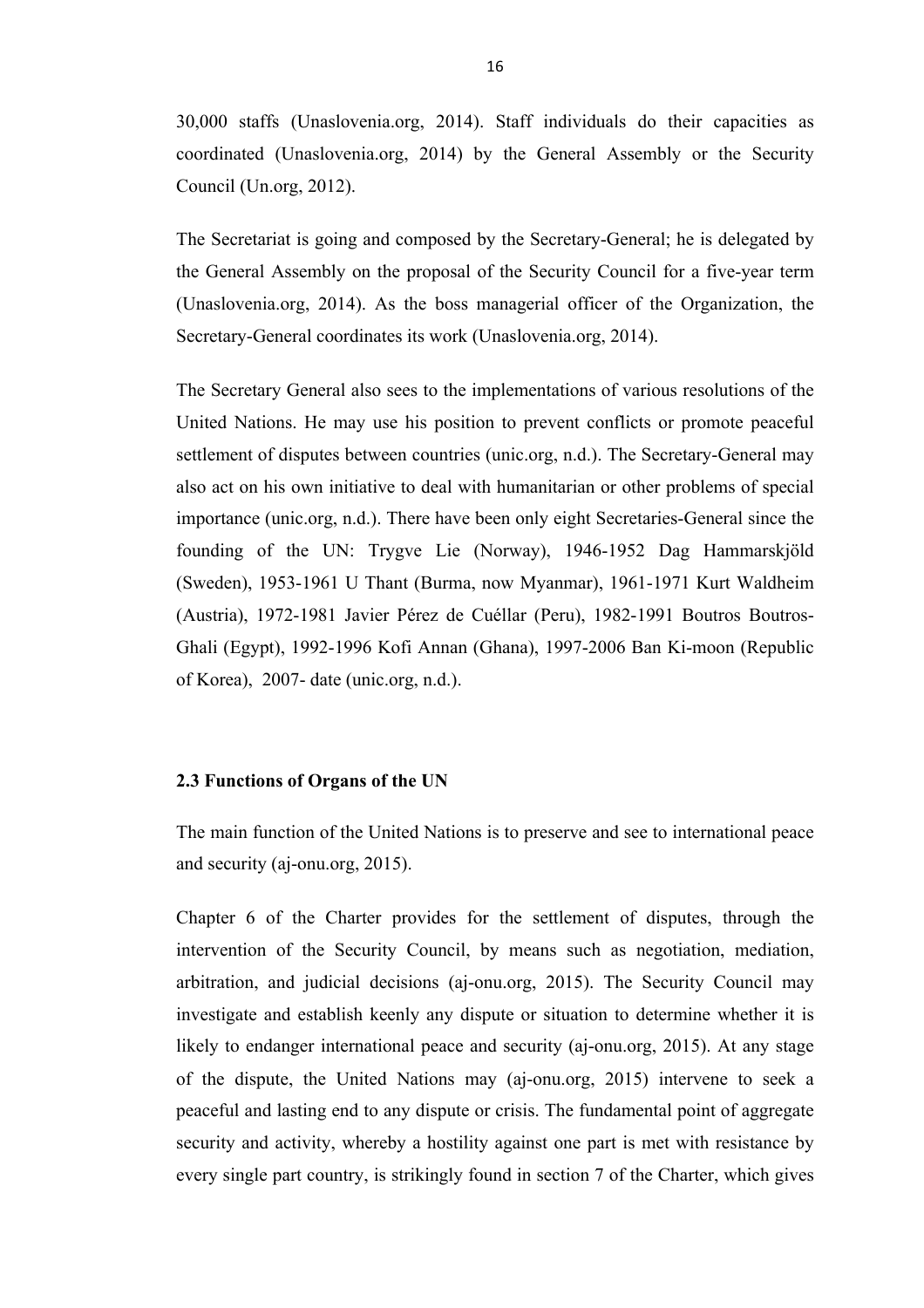the Security Council the ability to arrange compelling measures, running from conciliatory, monetary, and military approvals to the utilization of furnished power, in occurrences where endeavors at a quiet and elevated settlement have declined to drench and settle such emergency (all-history.org, 2015). The United Nations Charter demands the interest of the General Assembly and non-part states in security issues (all-history.org, 2015). Any state, whether it is an individual from the United Nations or not, might bring any debate or circumstance that jeopardizes universal peace and security to the consideration and notification of the Security Council or the General Assembly (all-history.org, 2015). The Charter orders the General Assembly all in all to altogether talk about any issues identifying with the upkeep and reclamation of universal peace and security and to likewise make proposals as to any such inquiries to the nation or nations concerned or to the Security Council or to both arm (all-history.org, 2015). This approval is confined by the procurement that (allhistory.org, 2015):

"while the Security Council is exercising in respect of any dispute or situation the functions assigned to it in the present Charter, the General Assembly shall not make any recommendation with regard to that dispute or situation unless the Security Council so requests" (all-history.org, 2015).

The determination of November 1950, be that as it may, the General Assembly provided for itself the ability to manage dangers to the peace of the world if the Security Council neglects to act in view of a veto vote by a changeless part (allhistory.org, 2015). Even though these procurements allow the General Assembly an expansive auxiliary part, the Security Council can settle on choices that tie all individuals, though the General Assembly can make just suggestions (all-history.org, 2015).

### **2.3.1 Peacekeeping, Peacemaking, and Peace Building**

Global military were initially utilized as a part of Kashmir and Palestine look for a truce in the year 1948 (all-history.org, 2015). In spite of the fact that not particularly specified in the United Nations Charter, the utilization of such powers as a pad between questioning gatherings pending troop withdrawals and arrangements—a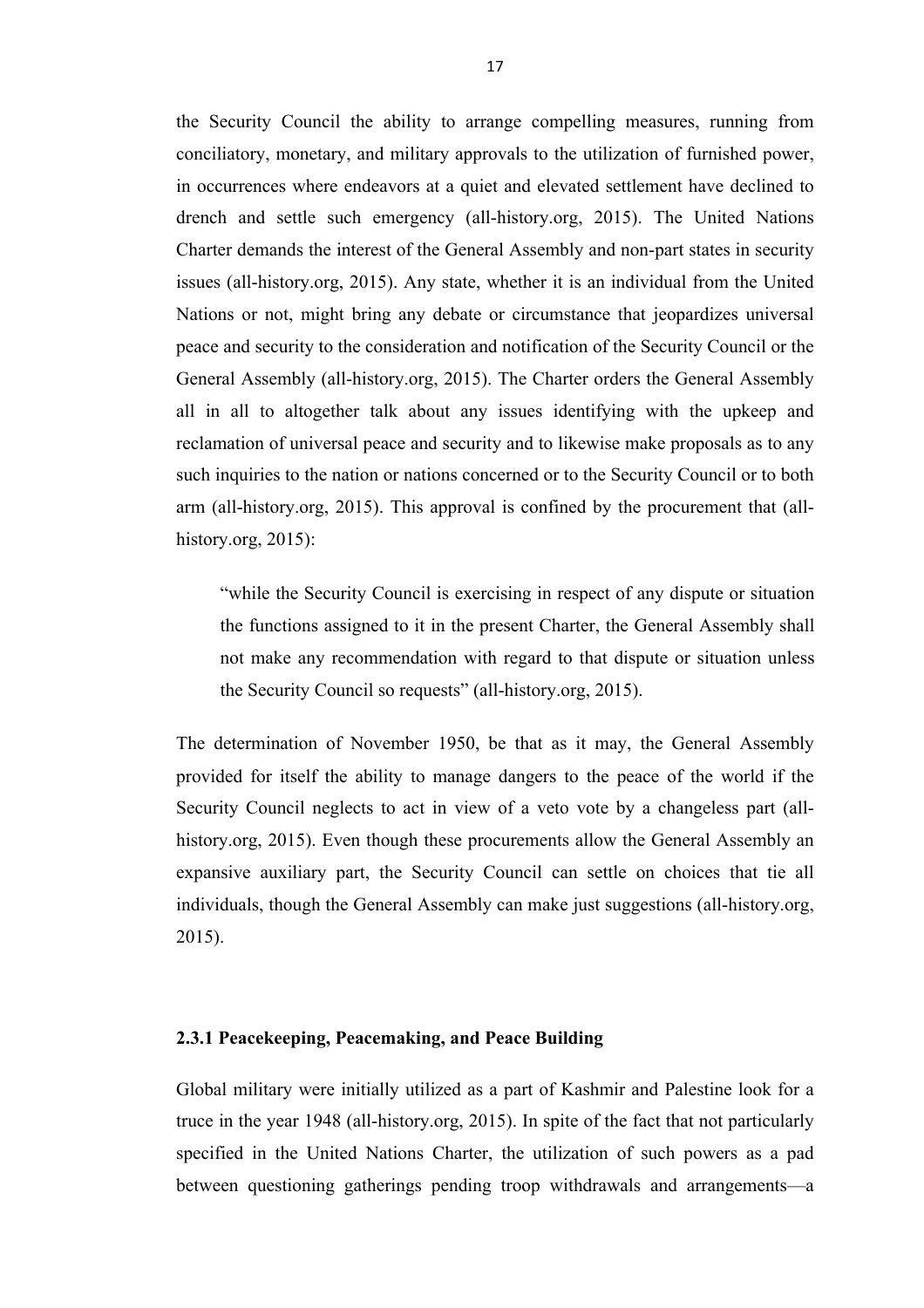practice known as peacekeeping—was entrenched and seen in 1956 amid the Suez Crisis between Egypt, Israel, France, and the United Kingdom (all-history.org, 2015). Peacekeeping missions have taken numerous structures, they are composed and framed to be tranquil and to see to truce and not to bolster a gathering against the other (all-history.org, 2015). Somewhere around 1948 and 1988 the United Nations attempted around Thirteen peacekeeping missions including by and large genuinely outfitted troops from unbiased and fair-minded nations other than the perpetual individuals from the Security Council—frequently Canada, Sweden, Norway, Finland, India, Ireland, and Italy (all-history.org, 2015). The troops in embedded in these undertakings were permitted to utilize drive just in situations where selfpreservation is coincidentally vital (all-history.org, 2015). Somewhere around 1988 and 2000 more than 30 peacekeeping endeavors were approved, and at their crest in 1993 more than 80,000 peacekeeping troops representing about Seventy-Seven nations were sent to better places all through the world (all-history.org, 2015).

#### **2.3.2 Sanctions and Military Action**

By subscribing to the Charter, all member states automatically agrees to put at the disposal of the United Nations all their forces and military ammunition and machineries that would aid the promotion and maintenance of peace globally (allhistory.org, 2015).

#### **2.3.3 Arms Control and Disarmament**

The UN's organizers trusted that the upkeep of global peace and security would prompt the control and inevitable lessening of weapons (all-history.org, 2015). The Charter empowers the General Assembly to pass commendations to the Security Council about the control proliferations of arms and to prevent running to ammunition indiscriminately (all-history.org, 2015).

#### **2.3.4 Economic Reconstruction**

The General Assembly, ECOSOC, the Secretariat, and a large portion of the particular organs and specific organizations (all-history.org, 2015) of the UN are the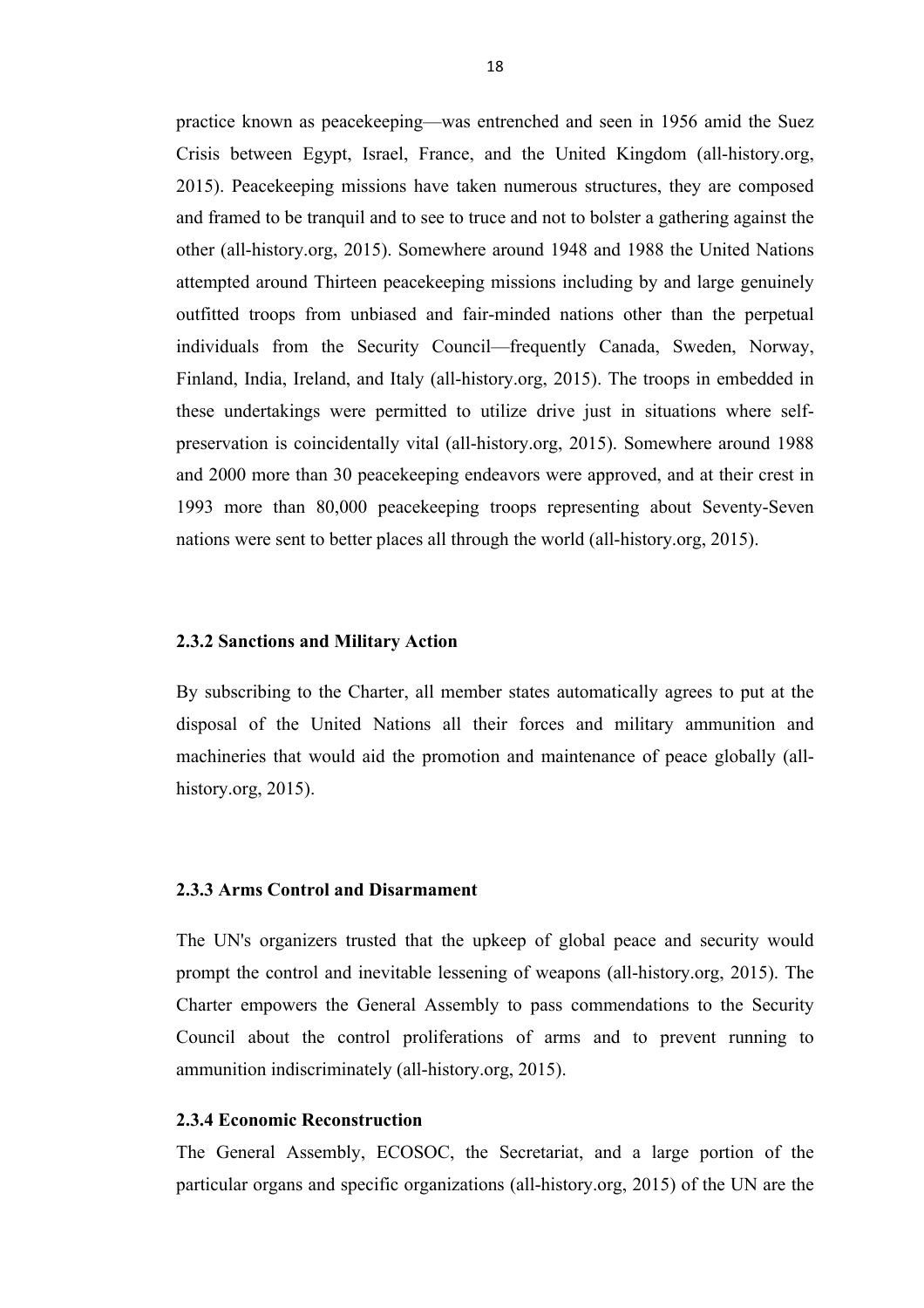custodian of advancing monetary welfare and prosperity and participation in ranges, for example, post war recreation, specialized help, and exchange and improvement (all-history.org, 2015). The significant work of financial remaking, be that as it may, was designated to the World Bank, one of the major budgetary organizations made in 1944 at the United Nations Monetary and Financial Conference (regularly known as the Bretton Woods Conference) (all-history.org, 2015). Despite the fact that the World Bank is officially self-sufficient from the United Nations, it reports to Economic and Social Council as one of the UN's particular offices (all-history.org, 2015). The World Bank works intimately with giver nations, United Nations programs, and other specific organizations (all-history.org, 2015).

#### **2.3.5 Financing Economic Development**

The World Bank is additionally troubled with the assignment of financing monetary advancement (all-history.org, 2015). The International Finance Corporation was made in 1956 as an arm of the World Bank for the principle reason for animating private speculation streams (all-history.org, 2015). The partnership has the power to make direct credits to private ventures without government ensures and is permitted to make advances for others than settled returns (all-history.org, 2015). While the General Assembly gives heading and supervision to financial exercises, and ECOSOC arranges distinctive offices and projects, UN improvement endeavors have comprised of two essential exercises (all-history.org, 2015).

#### **2.3.6 Trade and Development**

Since the international trading system and the General Agreements on Tariffs and Trade dealt primarily with the promotion of trade between advanced industrialized countries, the General Assembly (Lynch, 2015) was able to establish the United Nations Conference on Trade and Development (UNCTAD) to address issues relating to developing countries in 1964 (all-history.org, 2015).

In exchanges with UNCTAD, assertions were to be on a Generalized System of Preferences, to give lesser levy charges on fares to poorer nations and on the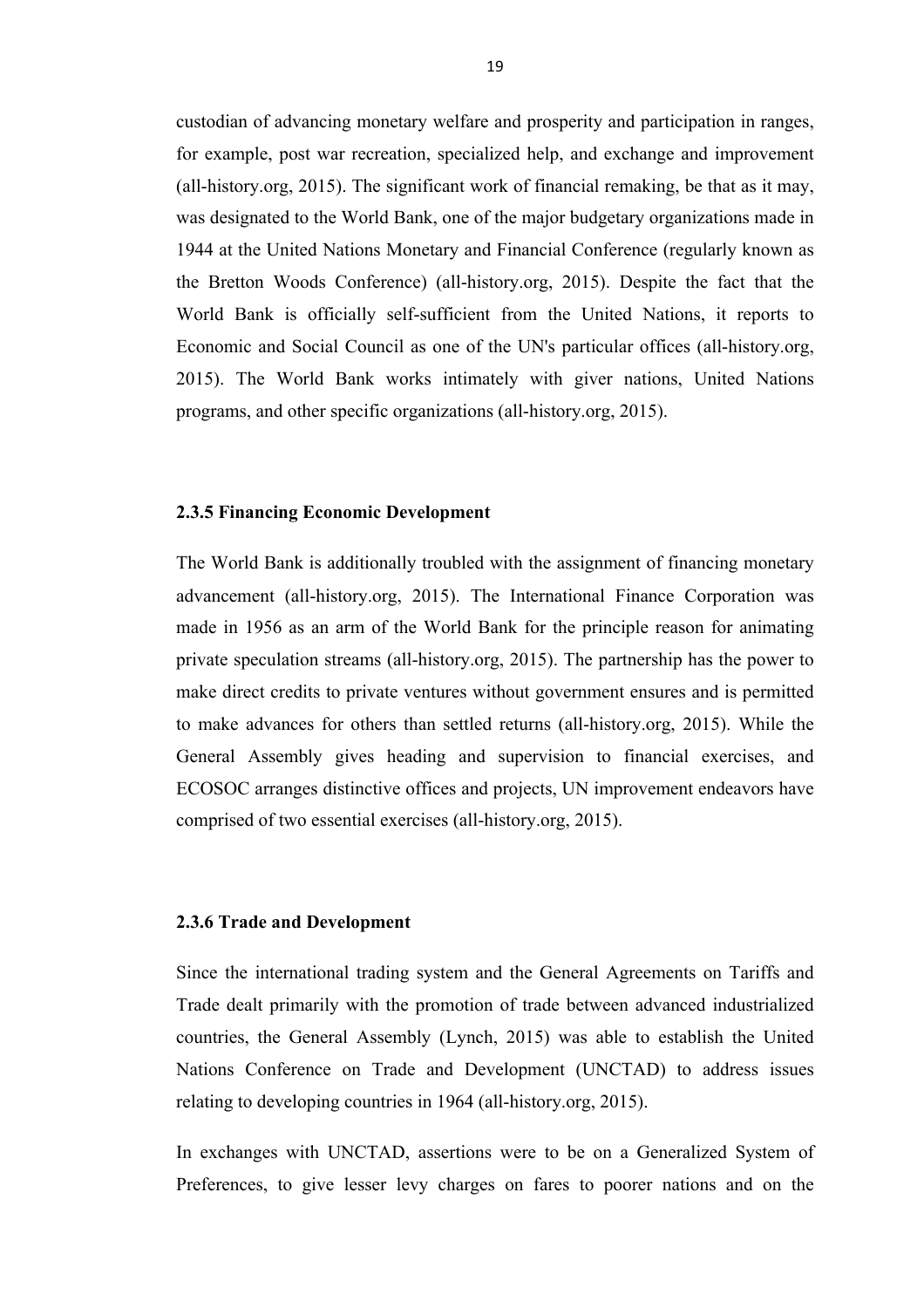formation of a Common Fund, to back support stocks (all-history.org, 2015). UNCTAD talked about inquiries identified with delivery, protection, things, the exchange of innovation, and the methods for helping the fares of creating nations (all-history.org, 2015).

# **2.3.7 Refugees**

After the WW II, the IRO effectively relocated, sent home, moved and kept in safe care more than one million European and Asian displaced people (all-history.org, 2015). It was scratched off in 1952 and supplanted by another universal evacuee structure. In 1951 Economic and Social Council drew up, and the General Assembly affirmed, a Convention Relating to the Status of Refugees (all-history.org, 2015). The United Nations High Commissioner for Refugees (UNHCR) was then delegated and coordinated to act under this tradition, and Economic and Social Council named an Advisory Commission to help the High Commissioner (all-history.org, 2015). The work of the UNHCR has turned out to be progressively fundamental since the late 1980s (all-history.org, 2015).

### **2.3.8 Human Rights**

The UN dissimilar to the League of Nations consolidated the standard of appreciation and sacredness for human rights into its Charter, insisting regard for human rights and for central flexibilities for all without respect to sex, race, color, connection, dialect or religion (all-history.org, 2015). By hypotheses of the Charter, the General Assembly is accused of starting researches and putting forward proposals, and Economic (all-history.org, 2015) and Social Council is in charge of building up commissions and concentrated organizations to satisfy this order.

#### **2.3.9 Control of Narcotics**

The Commission on Narcotic Drugs was authorized by the General Assembly in 1946 to advise and make recommendations to the General Assembly on how to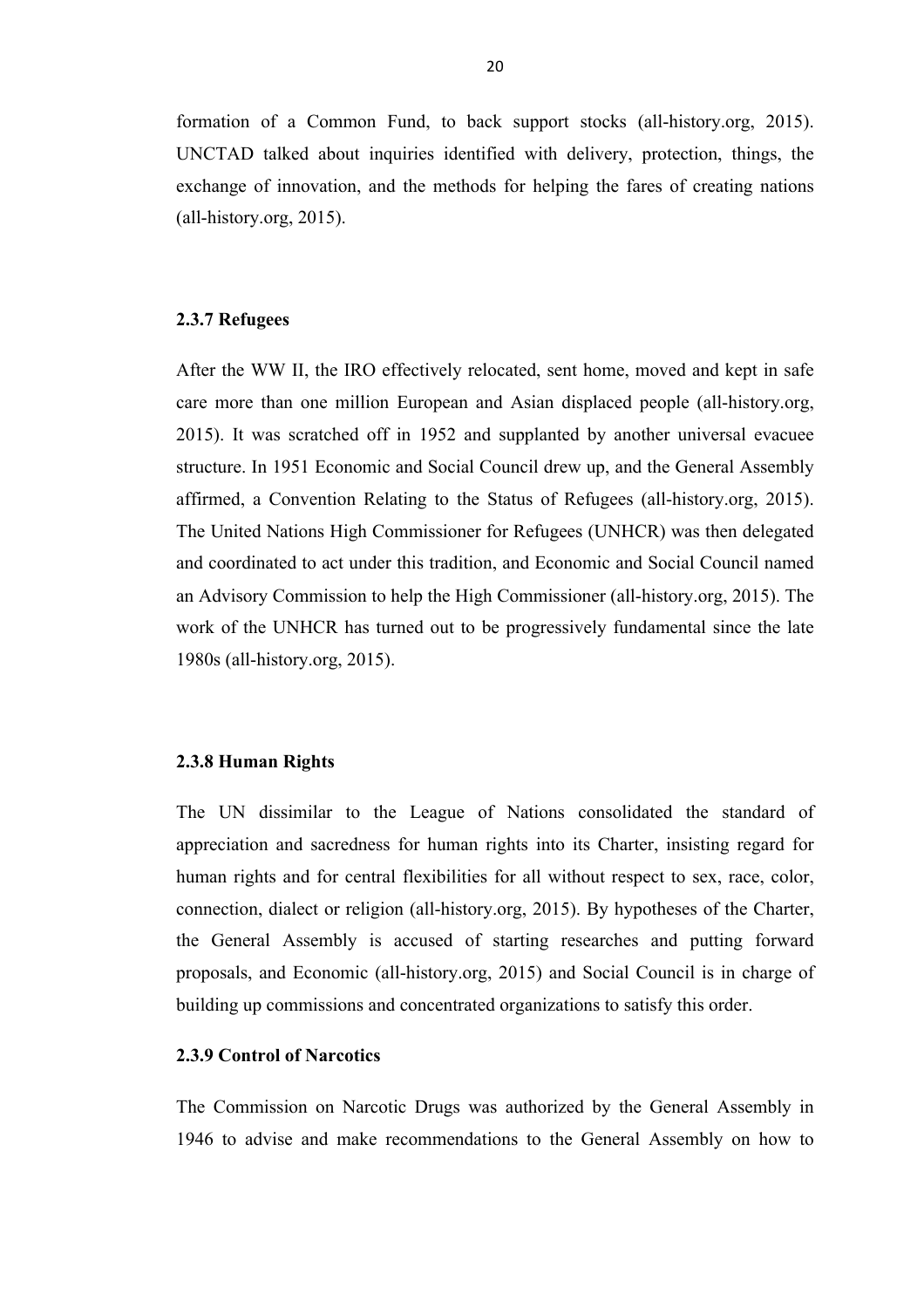control the (all-history.org, 2015) abuse of Hard Drugs throughout the world (United Nations Documents, n.d.).

# **2.3.10 Health and Welfare Issues**

The UN, via the UNICEF and particular offices, for example, the WHO, progresses in the direction of enhancing wellbeing and welfare conditions the world over (allhistory.org, 2015). UNICEF, initially called the UN International Children's Emergency Fund, was built up by the General Assembly in December 1946 to accommodate the necessities of youngsters in zones crushed by World War II (ajonu.org, 2015). UNICEF was made a perpetual UN association in 1953. Financed generally by the commitments of part states, it has nourished youngsters in more than 100 nations, gave attire and different necessities, and looked to kill illnesses, for example, tuberculosis, whooping hack, and diphtheria (aj-onu.org, 2015). UNICEF advances ease preventive social insurance measures for youngsters, including the bosom nourishing of newborn children and the utilization of oral rehydration treatment to treat looseness of the bowels, the real reason for death in kids (Academic Dictionaries and Encyclopedias, 2015). UNICEF has key observing obligations under the Convention on the Rights of the Child (all-history.org, 2015). WHO happen to be the essential UN office in charge of wellbeing exercises (allhistory.org, 2015). Among its real activities have been inoculation crusades to secure populaces in the creating scene, regulation of the pharmaceutical business to control the nature of medications and to guarantee the (all-history.org, 2015) accessibility of lower-cost generics, and endeavors to battle the spread of HIV/AIDS (All-art.org, 2015).

# **2.3.11 The Environment**

In light of developing world-wide worry over ecological issues, the General Assembly organized the UN Conference on the Human Environment, which was held in Stockholm in 1972 and prompted the establishment of the United Nations Environment Program (UNEP) around the same time (concise.britannica.com, n.d.).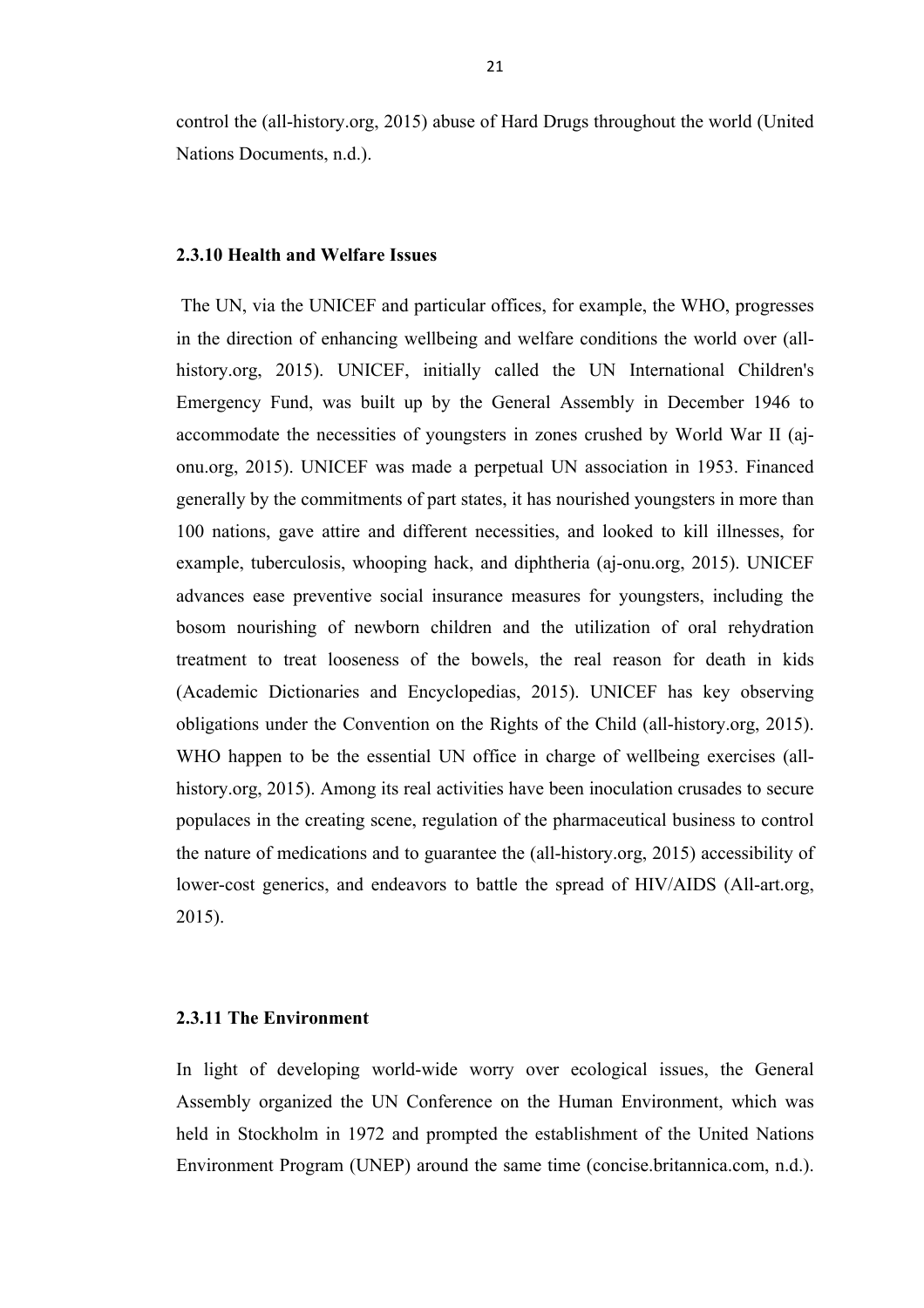UNEP has endeavored to discover answers for different ecological issues, incorporating contamination in the Mediterranean Sea; the danger to aquatic life postured by human action; deforestation, desertification, and drought; the exhaustion of the Earth's ozone layer by human-created chemicals; and an unnatural weather change (concise.britannica.com, n.d.).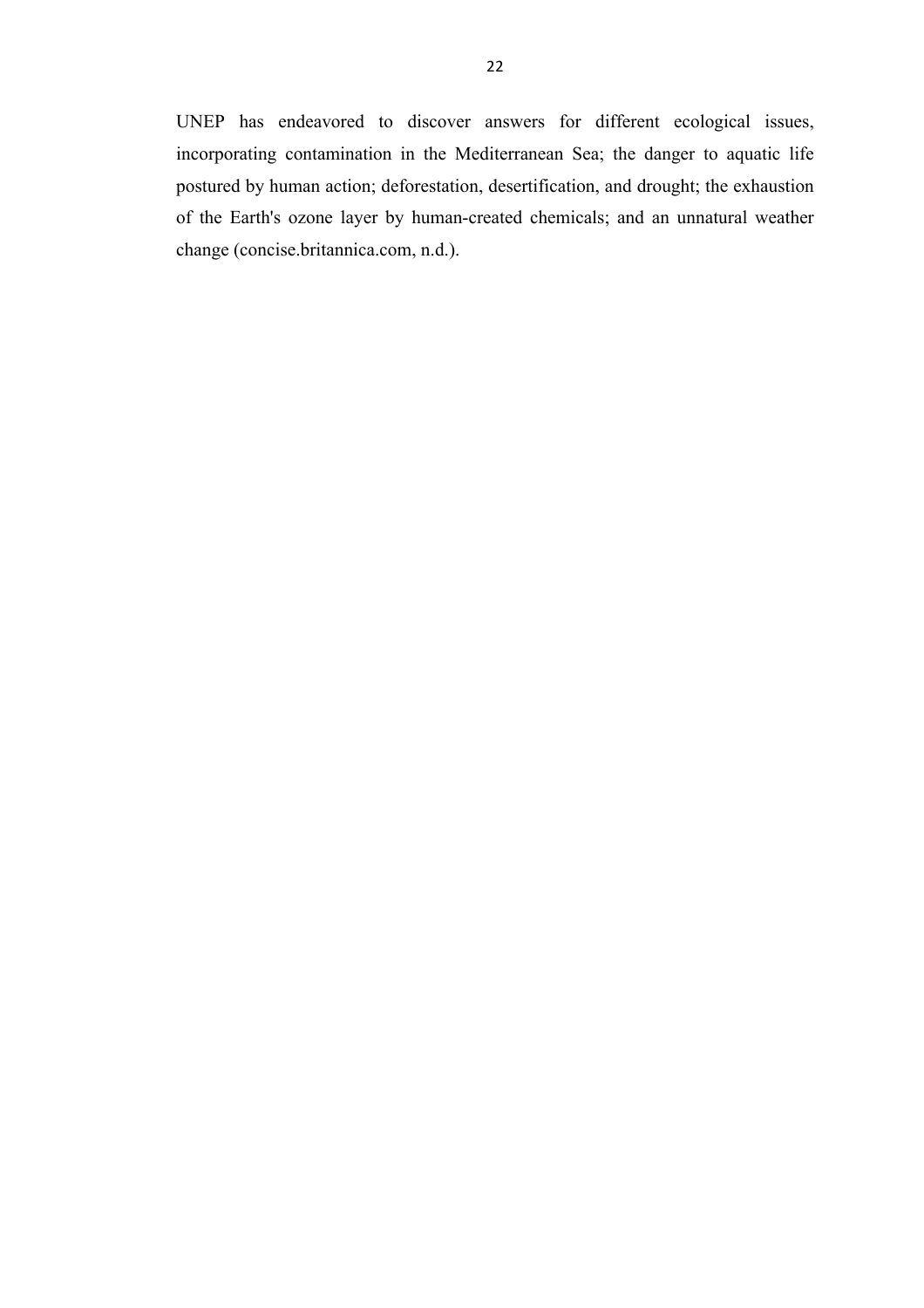# **CHAPTER THREE: AFGHANISTAN AND LIBYAN CRISIS: ORIGIN OF CRISIS, VIOLATION AND OPPRESSIONS IN THESE COUNTRIES, RIGHTS AND JUSTIFICATIONS (IF ANY) FOR THE INTERFERENCE OF UNITED NATION'S**

The Afghanistan crisis has a long history and sources describe the crisis as the greatest to have plagued any Arab nation. In April 1978, the Marxist People's Democratic Party of Afghanistan (PDPA) staged a coup (the so-called Saur Revolution) with the help of pro-communist soldiers and executed the first president of the country Mohammed Daoud Khan (1909-1978). From records, within the time frame of two years, about 50, 000 people were killed by the Afghan Communist regime (Kostov, 2015). Afghanistan became an interest of the Soviet army who invaded to help the local communists to establish a pro-Soviet regime. This invasion turn out to give birth to a 10 year old war with hundreds of thousands dead. Villages were run down, children and adults were executed, many people were burnt alive (Kostov, 2015). It was noted that the forces called *mujahidin* groups were more than reliant on the US for support in terms of arms and intelligences. Via Pakistan, a good amount of weapons were channeled into Afghan from US which goes into the hand of the *mujahideen* group. It was not waved off that China, Saudi Arabia were also involved in the support for the *mujahideen.* 

After the rise and fall of Kabul, the Communist regime also vanished. Back to *mujahideen* group*,* they took up a serious fight with the Soviet invasion and it was after the Soviet Union withdrew its troops that the government fell and (Goldstein & Pevehouse, 2008) after the fall, political parties agreed on what is today regarded as the "Peshawar Accords" and established the Islamic State of Afghanistan (danpritchard.com, n.d) which was then headed by an interim government. After this, another Militia opposition sprang up led by one Gulbuddin Hekmatyar and led a group of forces and started to bombard Kabul. Outside the whims of Hekmatyar, three other forces engaged different locations in Kabul and engaged in violent wars against each other. It is important to state that, countries such as Pakistani, Iran, India, Uzbekistan, Saudi-Arabia because of interest in influencing the strategically found Afghanistan bolstered and in specific instances organized a reasonable amount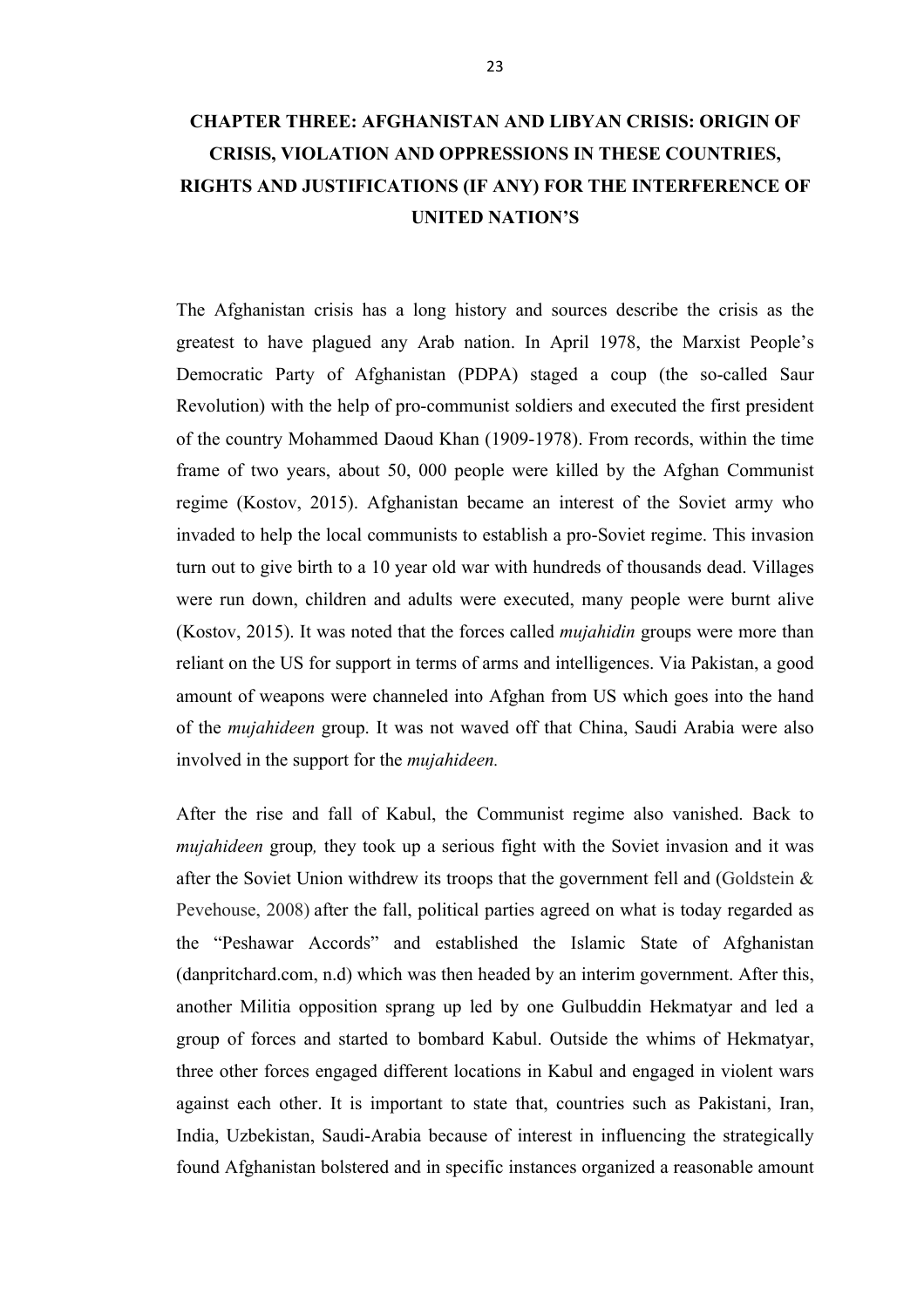of powerful forces tormenting Kabul. By the time these forces were conjured in late 1994 to early 1995, another strong and devilishly dangerous militias called the "Taliban" emerged and unrest returned, this time in death alarming scale to Afghanistan. In that early 1995, the Taliban launched a major attack on Kabul and suffered an alarming defeat and loss which made many to believe that that was the end of the group, only for the group to re-organize and re-group in 1996, this time around with martial backing from Pakistan and money related backing from Saudi-Arabia. The Taliban till today remains one of the most dreaded forces in history. A ragtag collection of ill-trained and extremist clerics and brainwashed students, this obscure movement emerged out of the relics of cold war to shock the world with their draconian Islamic teachings and beliefs. The Taliban even after the September 11, 2001 refused to surrender their vision, reinventing themselves as part of a wide insurgency that destabilized Afghanistan and they even pledged and threatened to drive out the United States of America, NATO and their allies and install an Afghanistan government guided and ruled by an Islamic emirate. This till this present day remains a very challenging phenomenon. While this paper sheds light on the invasion of Afghanistan, the anachronistic band of religious zealots called the Taliban contributed immensely although negatively to the calamity that befell Afghanistan. Till today, the Taliban retains a tenacious foothold in the struggle for the future of Afghanistan.

September 1996, the group took over Kabul and set up the Islamic emirate of Afghanistan. It is critical to express that outside powers saw precariousness in Afghan as a chance to press their own particular sanctuary and partisan configurations. It is important to state that, the ever present institution of war always working against all regime parastatals, police force and the judicial structures never allowed any government to thrive and perform. Atrocities were committed in large scale by individuals and different factions, lawlessness and chaos ruled and vast rights abuses and violations as reported by the Human Rights Watch and the Afghanistan Justice Project (danpritchard.com, n.d.). Back to the history, the The United Islamic Front (Northern Alliance) was made under the initiative of Ahmad Shah Massoud as a resistance with militia and politically driven power against the Taliban Emirate which was upheld militarily by Pakistan's Army and loaded by a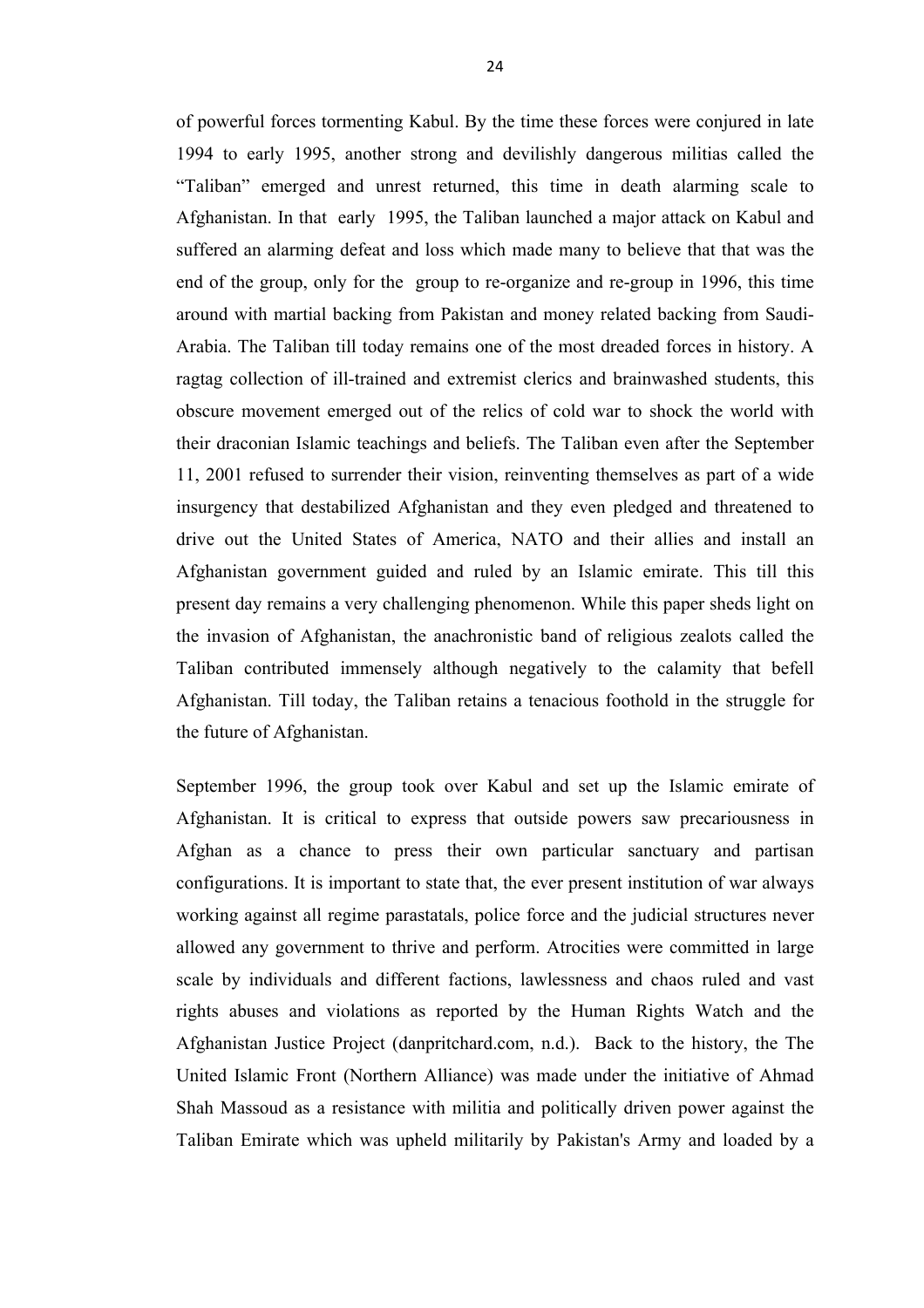few thousand Al Qaeda cohorts from Arab nations and Central Asia (solverr.org, n.d.).

Various NGO reports have successfully accused certain branches of the Afghanistan government of violating human rights, not minding the very fact that military forces and sect forces also used minors and women as tools of wars. Various accusations of American soldiers on Afghanistan civilians ranges from Rape to torturing innocent Afghans especially at the Beghram prisons. After the 9/11 attacks which inflicted the US, it is important to state that (Survey of international law, 1971: p.1) the Taliban created an environment that bred terrorism and terrorists. Osama Bin Laden, a veteran of the fights against the soviets became a leading figure in the Al-Qaeda terrorist organization, which remains till today a leading and sophisticated Islamic terror groups in the world and it was from Afghanistan that Osama Bin Laden and his terrorist members struck the United States of America on the 11 of September 2011 (Panhuys, Frederik, Brinkhorst, & Maas, 2013: p. 23). Al-Qaeda as a terrorist group participated in the war in Afghanistan, Pakistan, Somali Civil War, Uprising in the Maghreb, Iraq war, Iraqi uprising, Al –Qaeda uprising in Yemen and presently in the current crisis in Syria. Al-Qaeda has been marked a terrorist group by the UN Security Council, the NATO, EU and the US. Al-Qaeda has mounted and executed different occurrences on civilians and military objectives in so many nations together with the 1998 USA Bombings, the 9/11 attack on the World Trade Centre that eventually led to the invasion of Afghanistan.

The National Security Directorate, Afghanistan's national security agency has been accused of running its own prisons, torturing suspect and harassing journalists (danpritchard.com, n.d.). So also, local security force Militias have been reported also to have their own prisons for torture and to kill people as well. Many civilians were killed in battles with war lord forces with child death and rape taking fore. The various governments limited freedom of the media by selective crackdowns and invoked Islamic law (Marines.mil, 2015). The media was totally controlled by the government.

Following the refusal to extradite bin-Laden, the United States with the backing of some powerful forces (international community) responded with a military action. In October 2001, the United States and its allies launched a bombing offensive against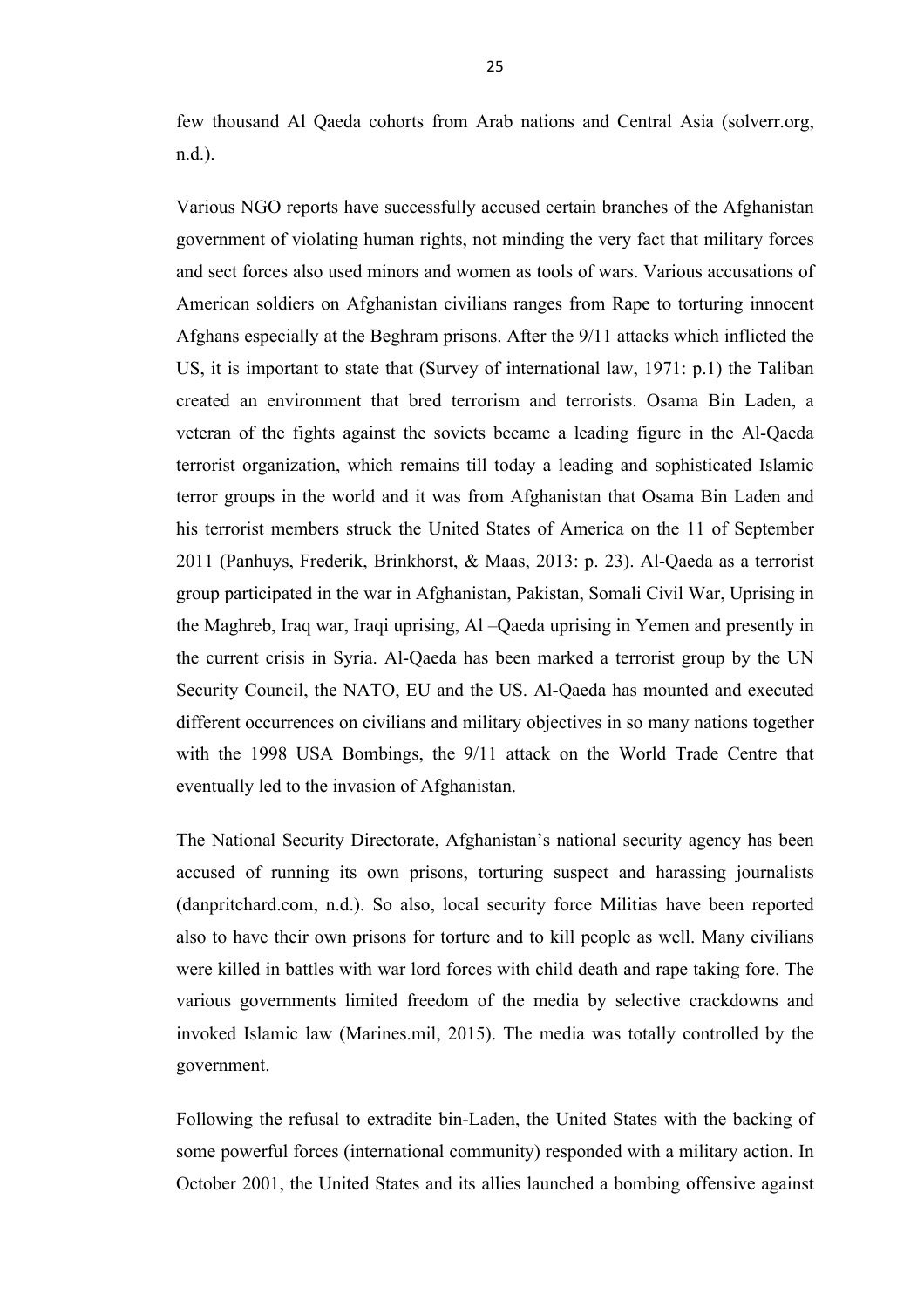the Taliban although with support of Afghan forces. In late 2001, the Security Council authorized the United States of America to overthrow the (Edersheim, 2013: p.412) Taliban's, which literality means, the invasion of Afghanistan territory by the US was with the support of the UN, as an offensive against the terrorist Al- Qaeda Organization (American Model United Nations, 2013). The Security Council of the UN also authorized that the US and its NATO allies setup the International Security Assistance Force (ISAF) so as to give the required military support and balance (Morgan, 2014: p.599). It is important to state that during this invasion, the United States ran a separate anti- terrorist military operation. It is important to state again that in March 2002, the Security Council of the UN established the United Nations Assistance Mission for Afghanistan (UNAMA) which was established to (unic.org, n.d.) manage all United Nations humanitarian relief, recovery and reconstruction activities (Medals.nzdf.mil.nz, 2006). Despite all these UN invasion and the United States' bombardment, Afghanistan remains a "failed state". It has been reported that the Taliban has enjoyed an upsurge of military success in 2007-2008, and in fact several NATO countries have expressed their grievous concern and plight about the political viability of the operation. Afghanistan has suffered bitterly from great power rivalry and foreign military intervention which are only beneficial to powerful forces of the world leaving the country in total disarray and over persistent turbulence.

#### **3.1 Legal Basis for the Use of Force against Afghanistan**

Article 2 (3) of the United Nation's Charter states that "all members states shall settle their international disputes by peaceful means in such a manner that international peace and security, and justice is not endangered (Al Saud, 2009). The question that arises is that did the US (with the silent support of the Security Council) take all necessary measures to settle the issue or not (Frohnen, 2008)? It merits emphasis to stress that on the day of the attacks, the Taliban ambassador called a news conference and declared openly that the Taliban would detain Bin Laden and put him to trial under the Islamic law if a formal request and evidence is received from America (Iram, 2011: p.76). President George Bush replied the Taliban when they offered to surrender Osama Bin Laden for trial to a third party, if the bombing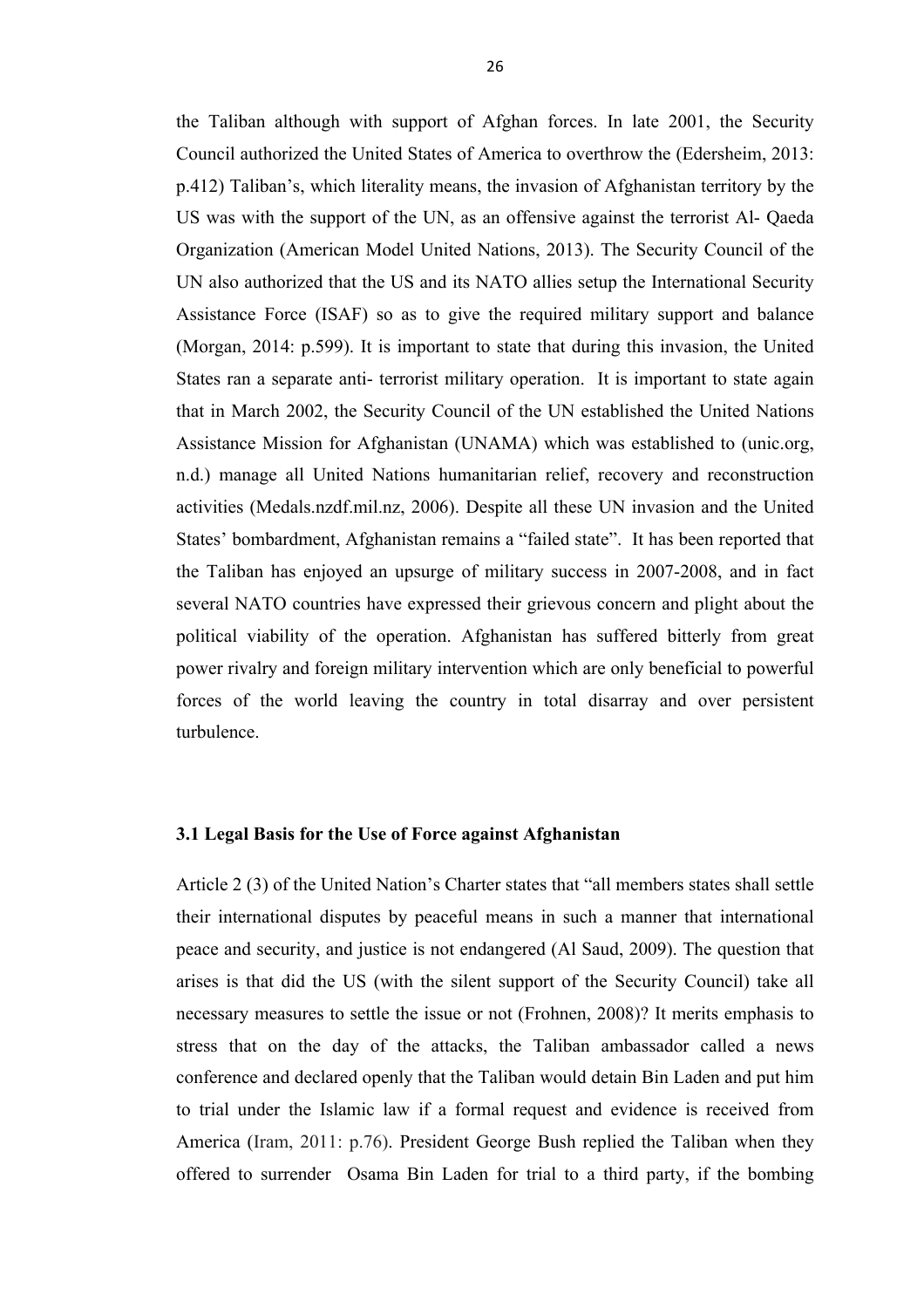halted and they were shown evidence of his involvement in the terrorist attacks of September 11, Bush said "there is no need to discuss innocent or guilty (Iram, 2011: p.76). We know he is guilty (Iram, 2011: p.76). It sums it up all, the United States was not ready to bring Osama bin Laden to face the law or even, it can be put that the United States of America has more to push than to bring Osama Bin Laden to book. The United States was keen to bring down and destroy Taliban and AL- Qaeda and to also get complete control of Afghanistan; the worst and most alarming thing is that (Iram, 2011: p.76) not even the United Nations asked for evidence of the involvement of Al Qaeda. It can thus be conclusively agreed that the US with the support of the UN Security Council (unic.org, n.d.) fixed not this matter in a diplomatic way as postulated by Article (2) and (3) of the UN charter (Iram, 2011: p.76). According to International Criminal Court of Justice, the right of self-defense apply in the response of sending by or on behalf of a state of armed bonds, groups, irregulars or mercenaries which carry out acts of armed forces, or its substantial involvements therein (Iram, 2011: p.76). However, the armed attack occurs when the connection between State and the State of non-actors is very close (Byers, 2002: p.159), as such, the September 11 attack is not a State act, Afghanistan State was never an actor in it and this brings to fore the fact and very truth that the invasion of Afghanistan is not strictly legal but political and a flex of power. Terrorists are individuals, Osama Bin Laden never held a political office neither did he took a decision in a position of power bestowed on him by the supreme law of Afghanistan. Politics of intervention is in style to achieve global targets set by powerful States and this practice is normally carried out under the wide and politicized international law (Iram, 2011, p.76).

The Bombings of the Afghanistan by the US supported by NATO forces are illegal. The nineteen (19) men charged with the bombing of September 11, 2011 were not Afghans. The invasion of Afghanistan is totally political and holds no legal badge. Apart from internal political debates, most human rights violations that plagued Afghanistan were those recorded during the invasion and war. The United States tried to defend the invasion by claiming that it was needed to prevent a second attack. Although debatable, even if this excuse is real, it has clearly no need for that urgency used. United States political leaders claimed and even recently President Barrack Obama confirmed it that the UN authorized the US of America's attack of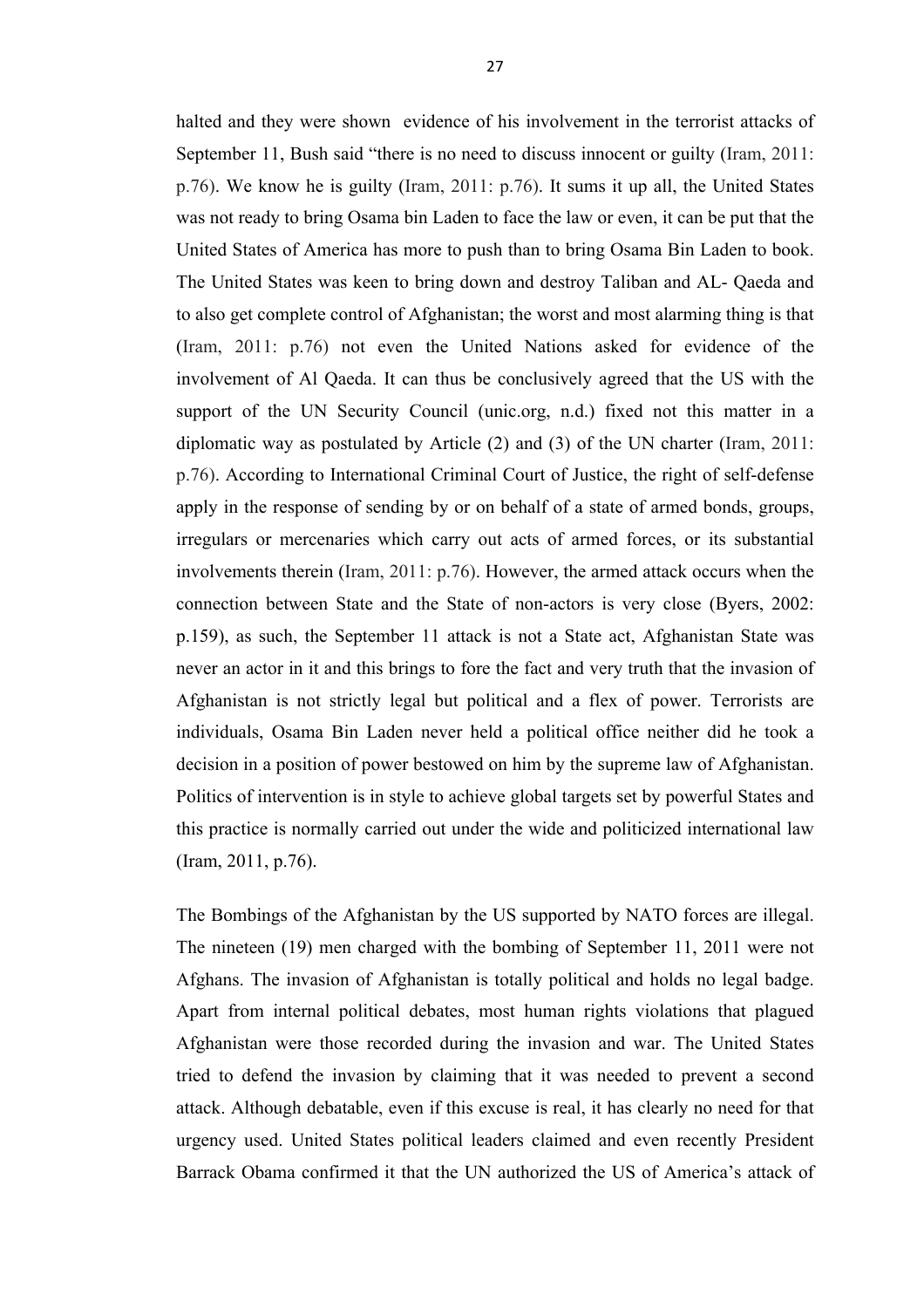Afghanistan (Panhuys, Frederik, Brinkhorst, & Maas, 2013, p. 25). So the US troops invaded Afghanistan with the support of the UN and under the banner of International legitimacy (Unsgselection.org, n.d.). It is imperative to state that the Security Council played beautifully to the gallery by openly passing various resolutions but ignored to mention in any of their resolutions the use of force against Afghanistan, although resolution 1373 affirmed that terrorism is an issue that demands urgent attention and confrontation and an issue that the United Nations would support international efforts to root and kill and also expressed strong support for the Afghanistan to establish a new Taliban free government. This never alluded to the approval of any military force (Paphiti, 2013) to be used against or in Afghanistan by the US or any NATO state (Leo, 1984). While some writers claimed that the war on Afghanistan was not authorized by the UN Security Council (idlbnc.idrc.ca, n.d.) in 2001 or at any time, the question to ask such writers is that has the Security Council taken any step to disclaim this or has any step been taken to penalize the United States? It is tacitly clear; the political underscore to the war in Afghanistan is of benefit to the UN Security Council. The Afghanistan invasion and interfering forcefully in the government of Afghanistan lacked both legal and moral justification. An important fact which the United States failed to consider was that the September 11 attack was a one-off, isolated incident and not part of the continued attack on the US Civilians. It can thus be said that the war was not legal under the ambits of International law (E-International Relations, 2013).

The relics of the invasion of Afghanistan are still up and doing till this present day and should not be overlooked. The invasion can be argued to be just a wicked and pointless one in its points as whatever other western mediation before it (E-International Relations, 2013). The intercession had prompted more brutality in Afghanistan and there are passing for all intents and purposes each day. The war had prompted an expansion in inside and outer evacuees in Afghanistan and has likewise captivated and radicalized numerous adolescents because of the brutality they have seen and endured (E-International Relations, 2013) from and this has worked negatively in eradicating Al-Qaeda and other terrorist groups (Peslherbe, 2015) and the reason has to do with utilization of power which accidentally focuses on the armless regular citizens has prompted more physically fit men receiving the very philosophy the western world is attempting to kill and again Al-Qaeda's spans have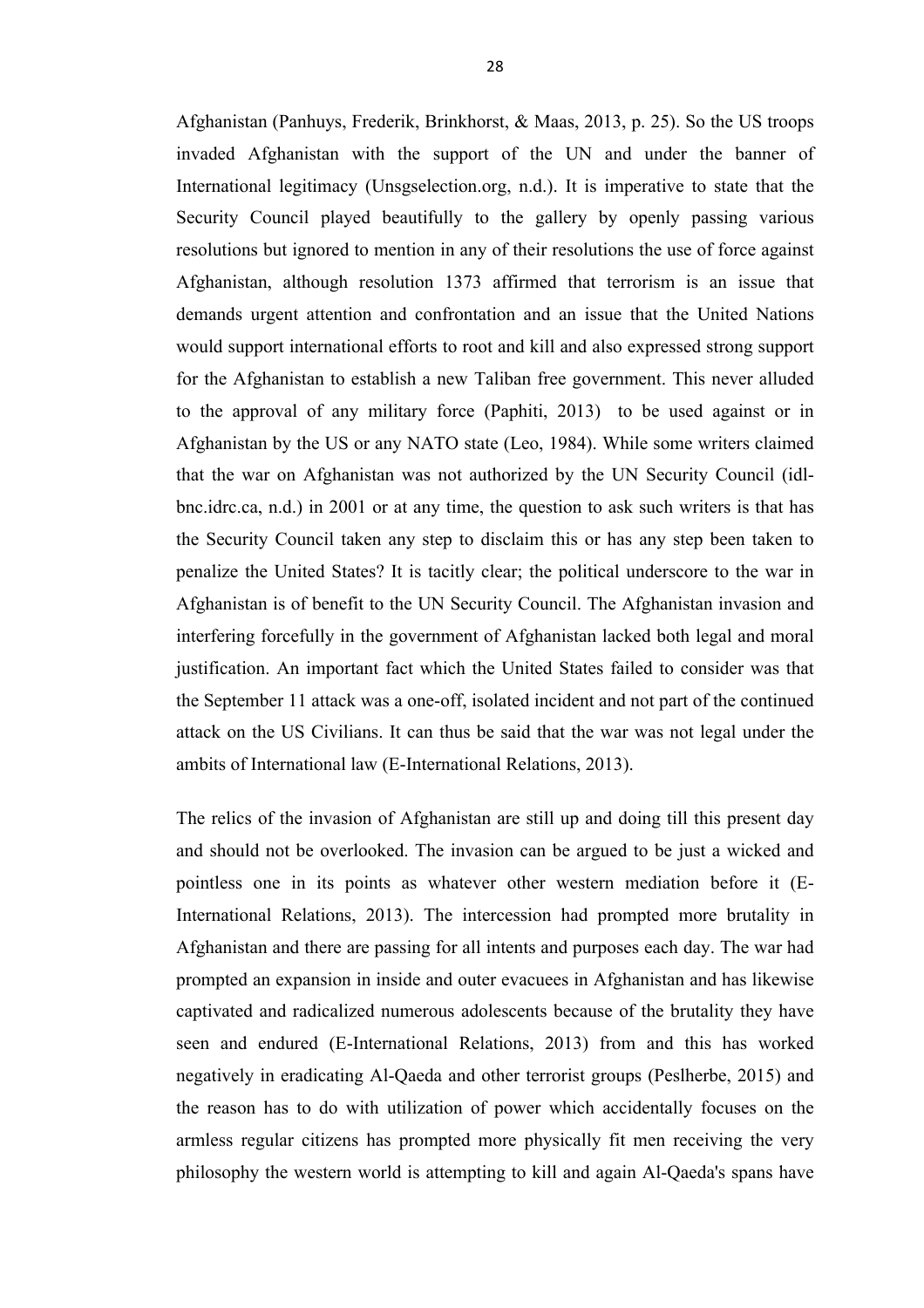become wide to achieve a considerable measure of spots, for example, Somalia and Yemen since the war started (E-International Relations, 2013). The intercession was not effective in the eradication of poverty (Paphiti, 2013) that has kept the land at bay for many years but rather increased and killed the not too strong economy of Afghanistan. Another devilish repercussion of the war is that it has spread crosswise over visitor into Pakistan and this has prompted the passing of numerous guiltless (Paphiti, 2013) civilians who became victims of the American drones and so on.

#### **3.2 Libyan Crisis**

Muammar Gaddafi became the de facto leader of Libya on the  $1<sup>st</sup>$  of September 1969 (fausta.mulheres-sexo.info, n.d.) and led Libya for over four decades. Gaddafi led a group of young Libyan military officers against king Idris I in a coup (www.fausta.mulheres-sexo.info, n.d.) that was peaceful leading to king Idris fleeing the country. Gaddafi alongside his coordinated Libyan Revolutionary Command Council (LRCC) abolished Monarchical Constitution. After coming into power, Gaddafi and his team immediately initiated a process of directing funds towards the implementation of education, healthcare and housing although some criticized the policies as not been utterly carried out and effective. The growth in riches of Libya was complemented by a widely condemned external policy which too many observers said led to the fall of Gaddafi. It is hard to believe that Libya of the 1950s and the early 60s that was pro-western and loved by the western (thisisafrica.me, n.d.) world would be taken over by Gaddafi and shut the American and British frolicking. Gaddafi did everything within his power to nationalize foreign oil and commercial interest that belongs to the western world in Libya. He then embarked on praise singing people that the western world does not support and he ruled Libya with iron fist and eliminated all political parties and restricted the lives of Libyans (thisisafrica.me, n.d.) but it is important to state that his 42 years of reign, he made great strides socially and economically - thanks to (thisisafrica.me, n.d.) the great profit made from oil but tribes and clans continue to be part of the demographic landscape. Women are allowed to dress as they wish subject to family restrictions (thisisafrica.me, n.d.). Gaddafi almost wiped out illiteracy in Libya. In early 2011, civil war broke out which was again in the context of Arab spring leading to Anti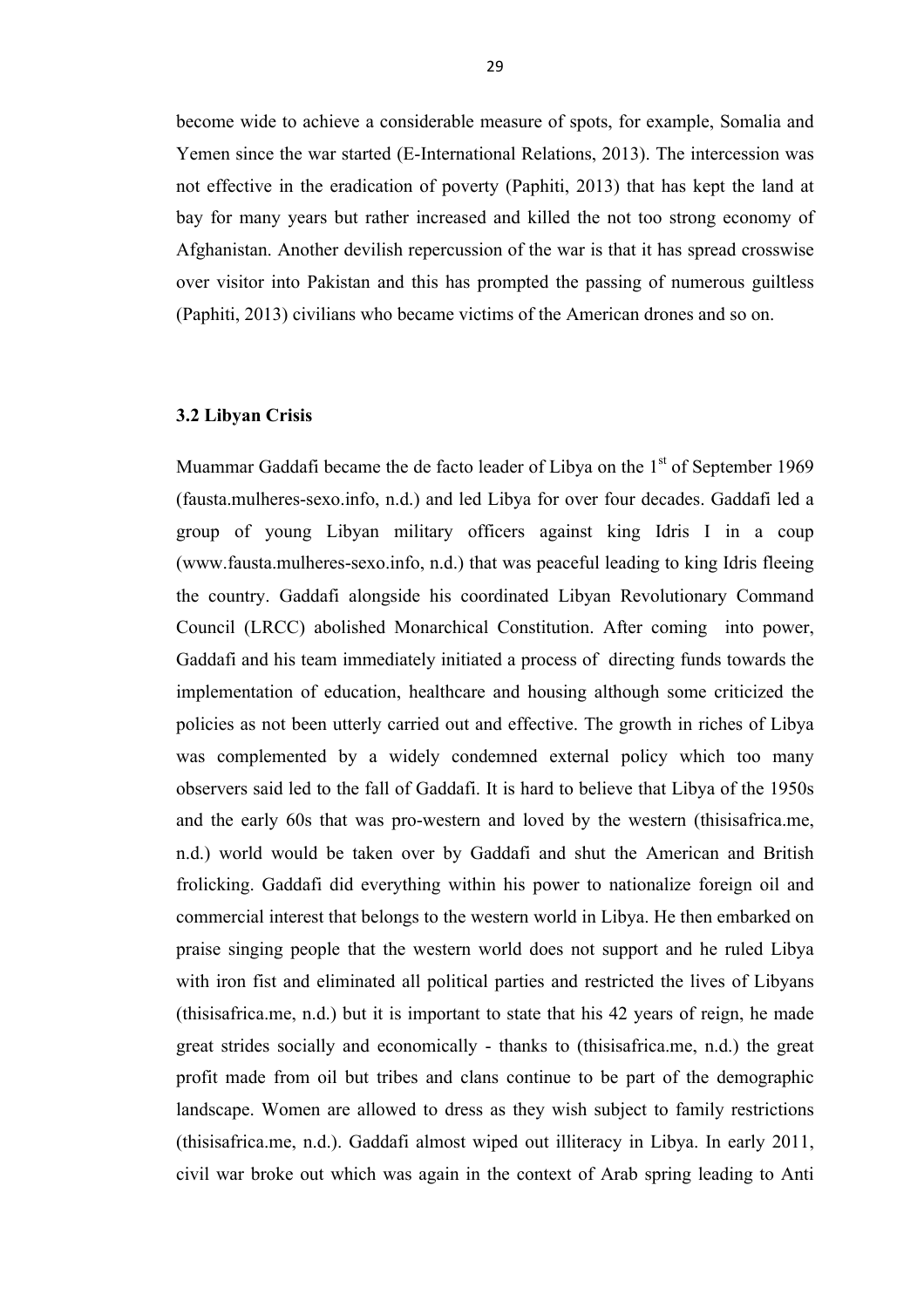Gadhafi forces forming a committee named the National Transition Council (fausta.mulheres-sexo.info, n.d.) which was meant to be an interim government in State conquered by the rebels. Cities such as Benghazi, Beni, Walid and Darmah witnessed the early parts of the fierce protest against the Gaddafi administration. Many Libyans have complained of frustration towards long delays in provision of affordable houses and lack of basic amenities and perceived political corruption. A month after the protested started against the Gaddafi administration, the Gaddafi government had arrested human right activists but it is important to state that what culminated in this crisis started as a mere protests for lack of amenities but soon later changed into anti- government demonstrations as the protesters drew their inspiration from the regional movements and success in Tunisia and Egypt demanding a change of government and insisting on the departure of Gaddafi, but the violence used against the protestors sparked outrage and led to the formation of various rebel groups effectively turning the conflict into a full-fledged civil war. It is however vital to point it out that even though that Gaddafi did fairly well compared to other African and Middle East leaders (bahamaislandsinfo.com, n.d.), Colonel Gaddafi is a troublemaker and has instigated conflict all over the world and has his hands in virtually all conflicts in Africa, Middle East and so on. He was known to have financed the Polisario, front the people's front for the liberation of Saguia et Haura (red canal) and Rio De Oro (gold river) in their struggle for the liberation and independence for Western Sahara against Morocco (bahamaislandsinfo.com, n.d.). Gaddafi supported former Chadian president in person of Guokoni Quadeyyi of the Northern Chad against President Hisseine Hobre and later fought Chad over the phosphate rich (bahamaislandsinfo.com, n.d.) Azozou stripwhich he nefariously claimed belonged to Libya. Gaddafi was in full support of Late Ugandan warlord, Idi-Amin. Gaddafi was involved and in fact aided Charles Taylor in his war against Samuel Doe. Gaddafi supported the Irish Republican Army (IRA) against the British Government in Northern Ireland (bahamaislandsinfo.com, n.d.). Gaddafi played an active role in the Lebanon crisis, he supported Moussa Bigade and when he fought Moussa Bigade, Ghaddafi was alleged to have arranged his kidnap. Till today, no one knows the whereabouts of Moussa Bigade. He played another devil in Indonesia. He clashed with virtually all leaders of the world and has just few friends. It merits emphasis to state that the western world's hatred for Gaddafi got to the crescendo when he visited the United States to address the United Nation General Assembly.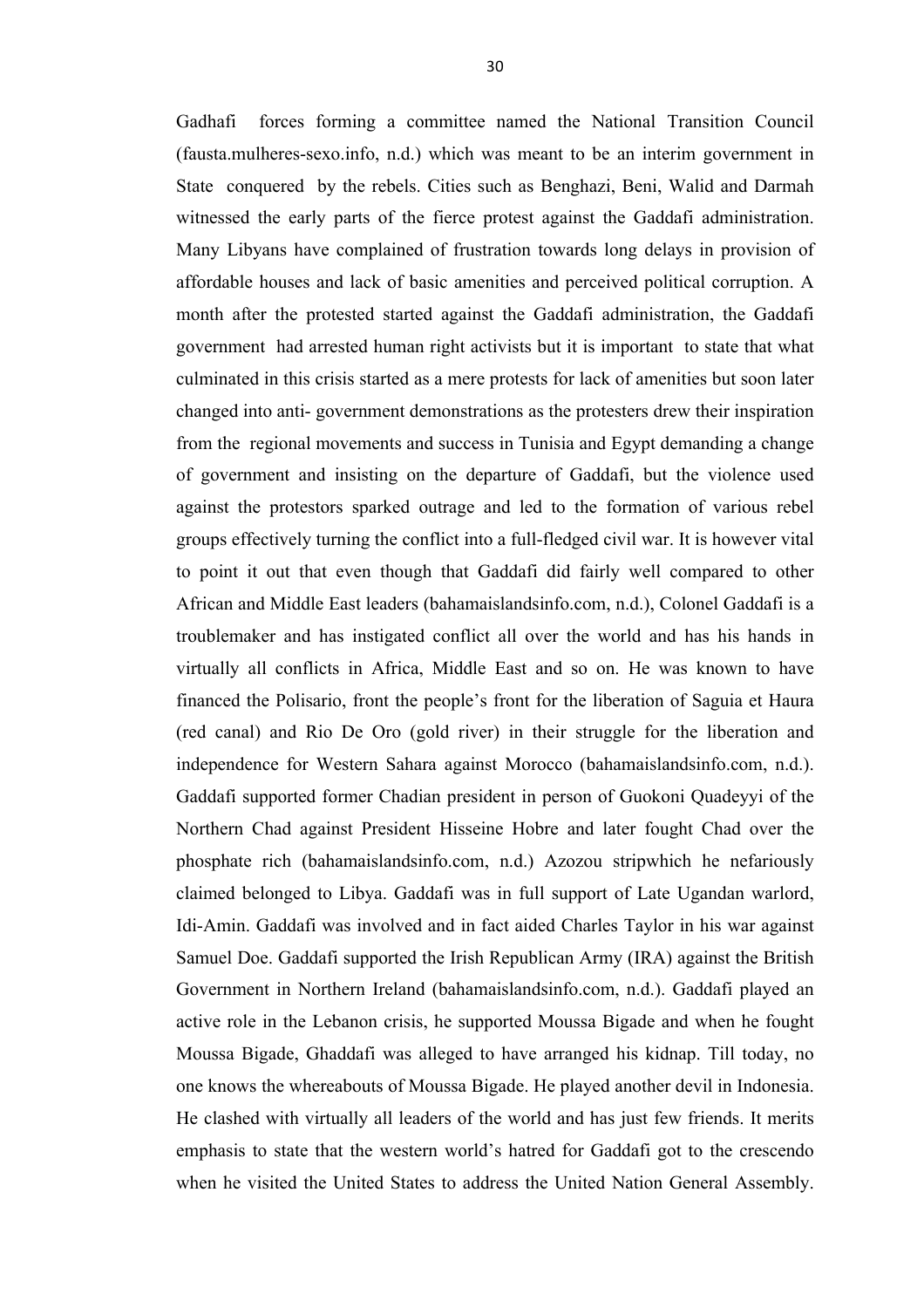He tore a copy of the UN charter in front of startled delegates and accused the Security Council of being an Al-Qaeda and called for George Bush and Tony Blair to be tried for the Iraqi war and demanded the sum of 7.7. Trillion dollars in compensation for the ravages of colonialism on Africa (Taipeitimes.com, 2009) and he right there renamed the Security Council "terror council" and said their veto was equivalent to terrorism. We can now vividly see the kind of person Gaddafi was and he cannot stop looking for enemies.

#### **3.3 How Legal Was the Intervention of the UN in the Libyan Crisis**

It is important to state that the interference with the Libyan internal scuffles raises a question that deeply questions the adherence to the legal structures of the UN charter. While there can be no doubt that great benefits were derived from the interaction (Ademola, 2015) as it sent a non-democratic government packing but was it within the tenets of the law? The drum for military intervention for Libya has loudly beaten by USA, UK and France using the slogan "To stop Gaddafi from slaughtering his own people" (saharareporters.com, n.d.). The question to ask is, when these countries became friends with the Libyan people. It is important to state again that change in any country in the world must benefit in the hands of the people, as change from outside may not immediately bring lasting peace to a country. The United States led NATO action in Libya violated the parameters of the United Nations Resolution, when the pretense of imposing a no-fly zone quickly manifested into a government change operation. But taking a look at the consequences of the intervention, things have gone from bad to worse for Libya and has left Libya flooded with weapons that are so dangerous for the peace of the entire world and it has been reported that Gaddafi never perpetuated a bloodbath in any of the cities that his forces has captured from rebels before the illegal intervention of NATO. That says that there is likely no risk of bloodbath if the NATO forces did not intervene in what is totally an internal affair and posed no danger to the peace of the entire world. And by intervening in the crisis, the rebels banked on the support of NATO and resumed hostilities which eventually led to the death of more than 7,000 persons.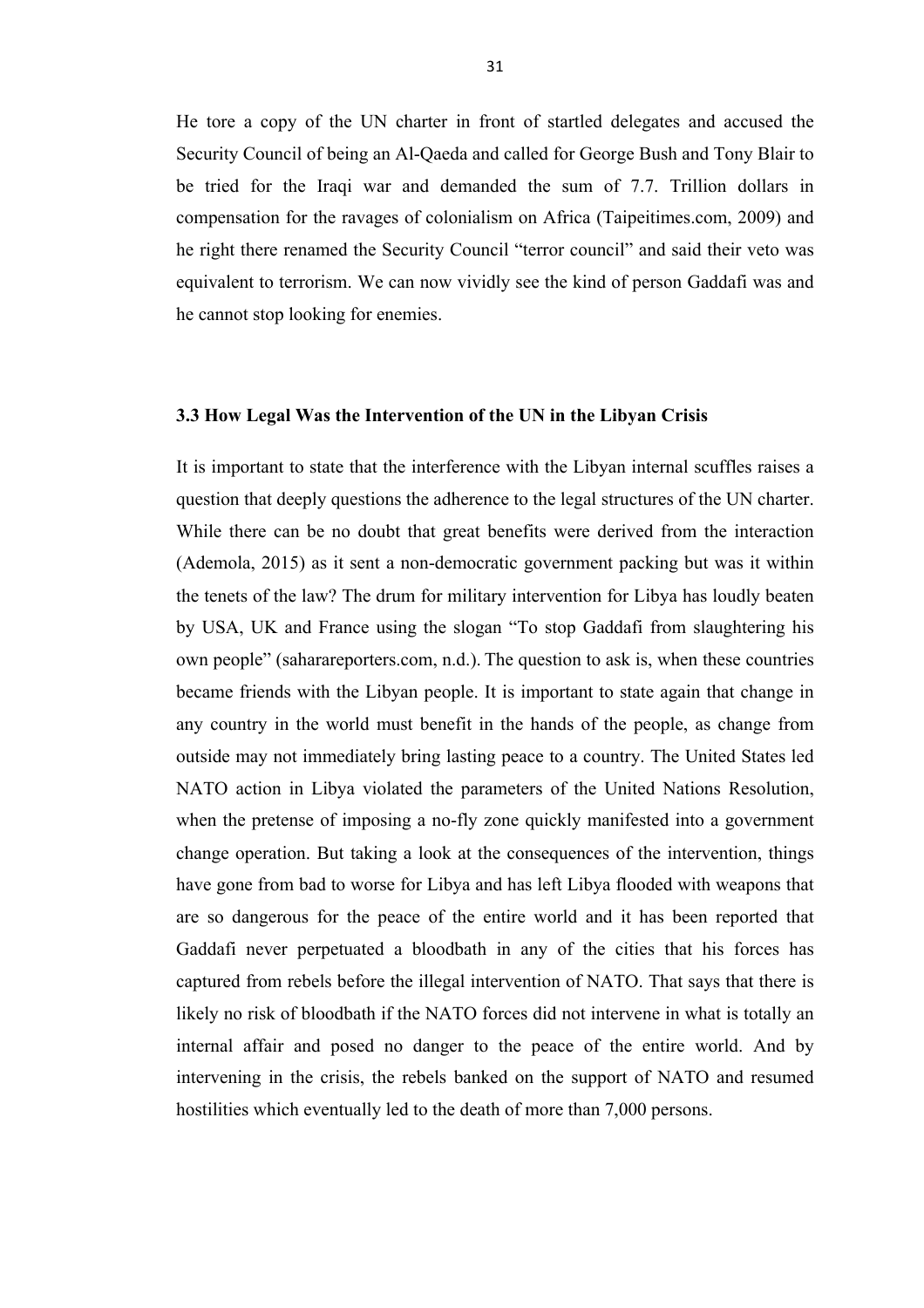Chapter VIII of the Charter of the UN (assembly.coe, n.d.) which recognizes regional "arrangement or agencies" have a marked role to play in the maintenance of international peace and security; hence these organizations (Ademola, 2015) have the necessary empowerment to conduct pacific settlement of disputes among members as postulated by Article 52 entirely on their own without any recourse whatsoever to the Security Council (Article 53) (unu.edu, n.d.). This is one of the three basis postulated by the UN Charter as constituting exceptions to the general prohibition of force under article 2 (4) of the Charter (the other two is the right of individual or collective self- defense (Article 51), which comes to fore only after an armed attack has occurred against (Ademola, 2015) the United Nations members, and now the futile actions against former enemy states (Article 107) (Ademola, 2015). The treaties of most regional organizations contain provisions enabling them to defend themselves once an attack occurs against their members) (Ademola, 2015).

It merits emphasis to state that whenever states decide to use force against another state individually or as a state, the first question that begs to be answered is whether such an option is pursuant to the right of self defence as postulated by article 51 of the United Nations Charter or is it authorized by the Security Council (Ademola, 2015). In the case of Libya, with regard To article 51, Article 51 does not apply as Libya did not attack any NATO member state (Ademola, 2015). It can thus be conclusively reached that only an authorization by the Security Council could provide a legal backing for any military action against Libya and keep NATO action in violation of Article 2(4) (Ademola, 2015). Now, was NATO invasion of Libya authorized? The Security Council understands how important it is for all bodies or organizations that would be involved in the enforcement of the Libyan resolution to act in accordance with article 54 (Ademola, 2015). Hence, the Security Council insisted on the Resolution of 1973 that such organizations must "inform the United Nations Secretary–General and the Secretary General of the League of Arab States immediately of steps to be taken in the exercise of authority conferred. NATO did not comply with Article 54 of the United Nations Charter just for the simple fact that it is not governed by chapter VIII (Ademola, 2015) whereas during the Bosnia/ Herzegovina crisis, NATO complied with article 58 despite the fact it was not governed by chapter VIII [18]. It could thus be said that the UN Security Council despite knowing that NATO lacks the legal standing to interfere in the crisis of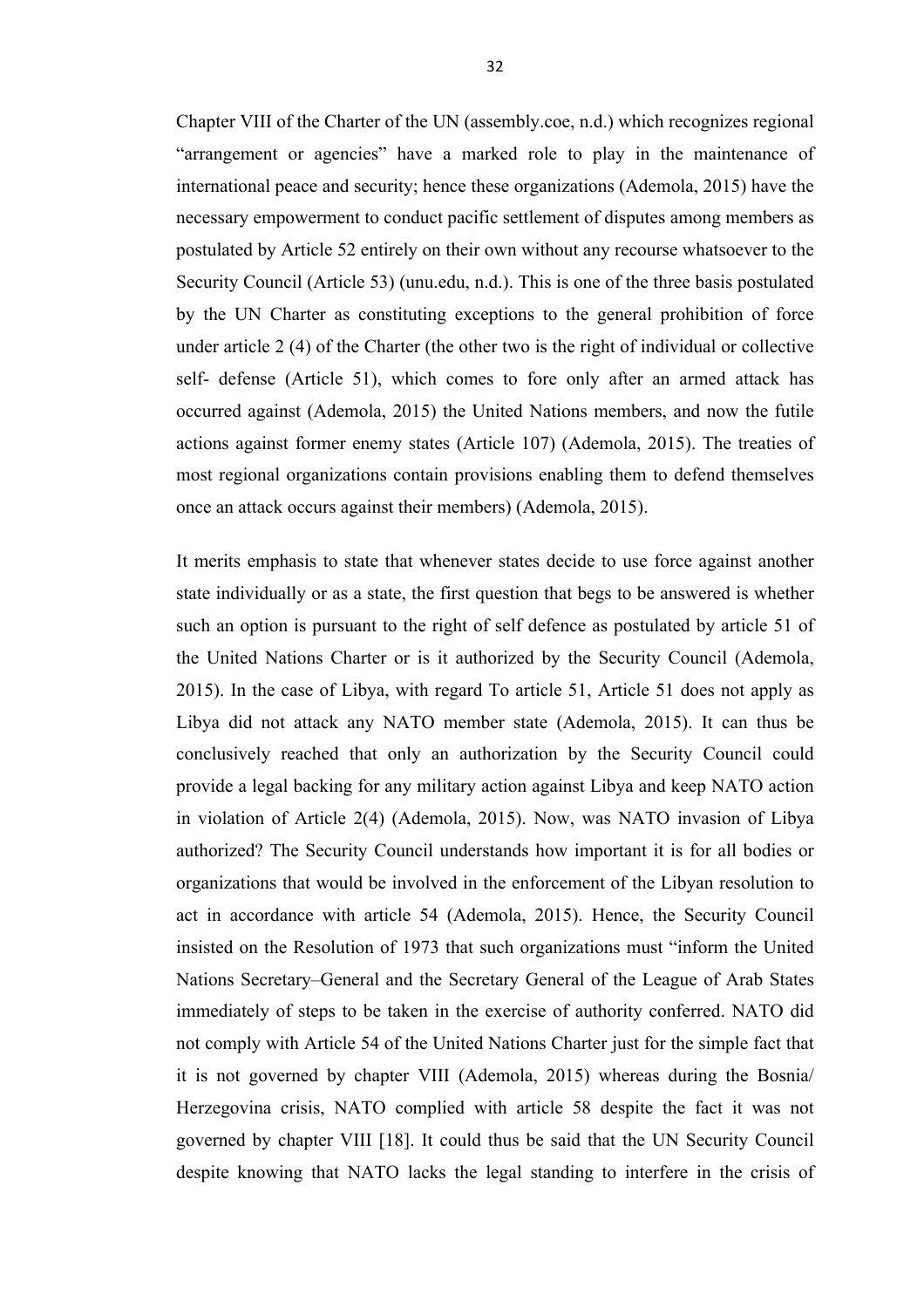Libya, kept mute and watched ostensibly as NATO forces invaded Libya simply because they are against Gaddafi in person for his stern and virile out take against the United Nations.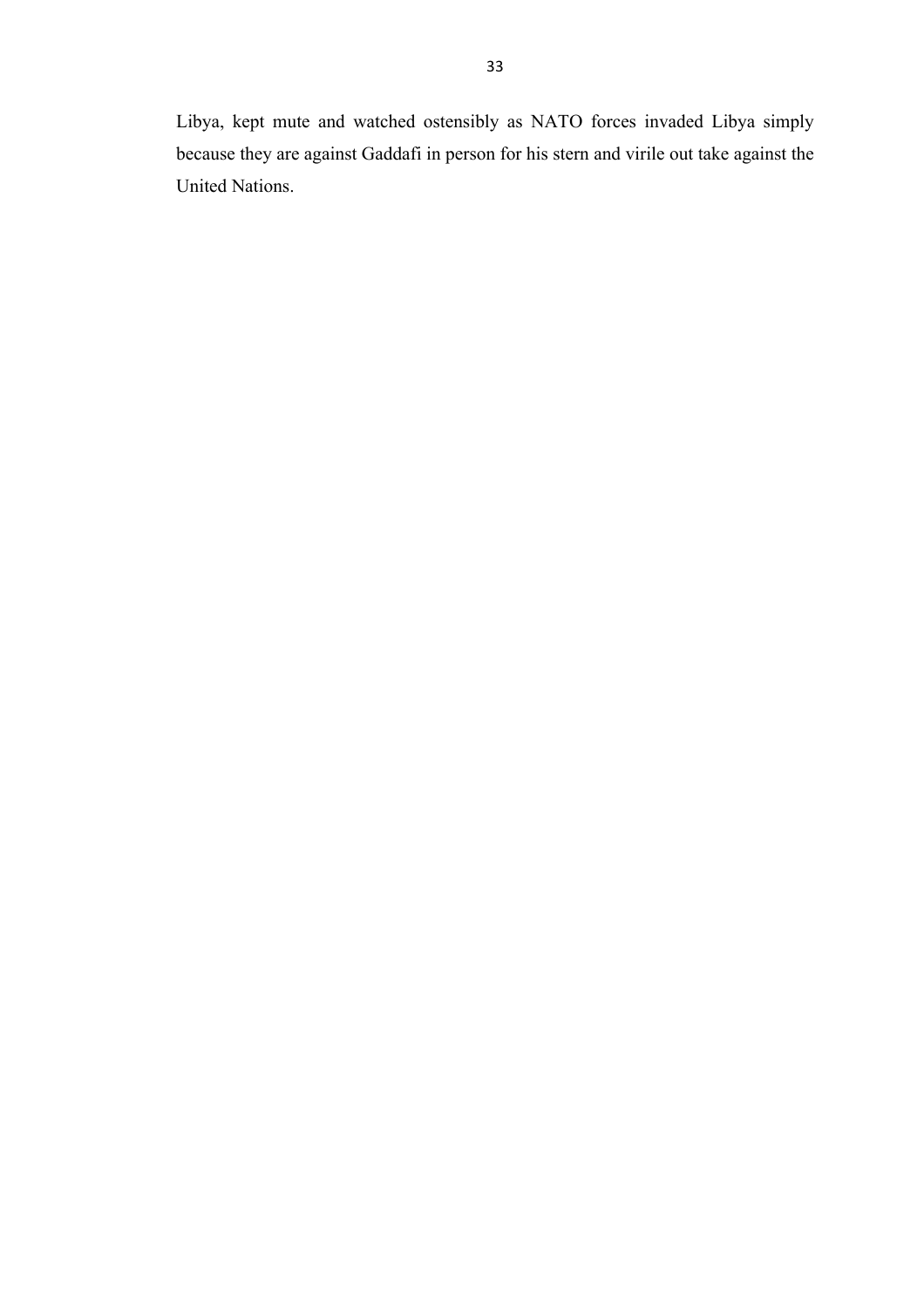# **CHAPTER FOUR: SYRIAN SITUATION**

# **4.1 In Comparison to the Afghanistan and Libyan Crisis and Why the United Nations Has Failed To Act/Interfere**

Since the Syrian war started in 2011, nearly a quarter million people have perished and thousands forced out of their homes thereby creating the worst refugee crisis ever seen in the past quarter century. The Syrian civil war and crisis is still on going and started in ahead of schedule spring of 2011 inside of the connection Arab spring dissent against president al-Assad's administration whose strengths reacted with savage shutdowns and power and subsequently, the challenge developed into an outfitted resistance following quite a while of military siege. When the crisis started, the Syrian government relied on her armed forces but it has used local protection made of volunteers since 2014 known as National Defense Force (NDF). The Syrian government received support from Russia, Iran and Iraq, on the  $30<sup>th</sup>$  of September, 2015, Russia started air campaign on the request of the (Meewasin Valley United, 2015). Syrian government which led to the proxy war between America and Russia and led to the situation to be termed as proto world war with nearly a dozen countries embroiled in two overlapping crisis (Meewasin Valley United, 2015). It is imperative to state at this point that international organizations have accused the Syrian government and its military of extreme violations of fundamental rights of its citizens with mass bloodbaths, all leading to mass displacement of population. Human Right situation in Syria has got international condemnation. The country for many years banned the gathering of over 5 individuals and allowing military to arrest and detains violators of the law. Bashar al-Asaad is so believed to have failed while executing democratic transformation with a Human Right Watch of 2010 affirming clearly that his regime was unsuccessful in significantly developing the standard of fundamental rights right from the inception over the political power of the country. Freedom of Speech, Association and Assembly were rigorously tamed by Syria government in the past the crisis started. The regime molested, imprison and intimidate protesters and some antagonist to his government. Women are discriminated against and ethnic minorities widely marginalized.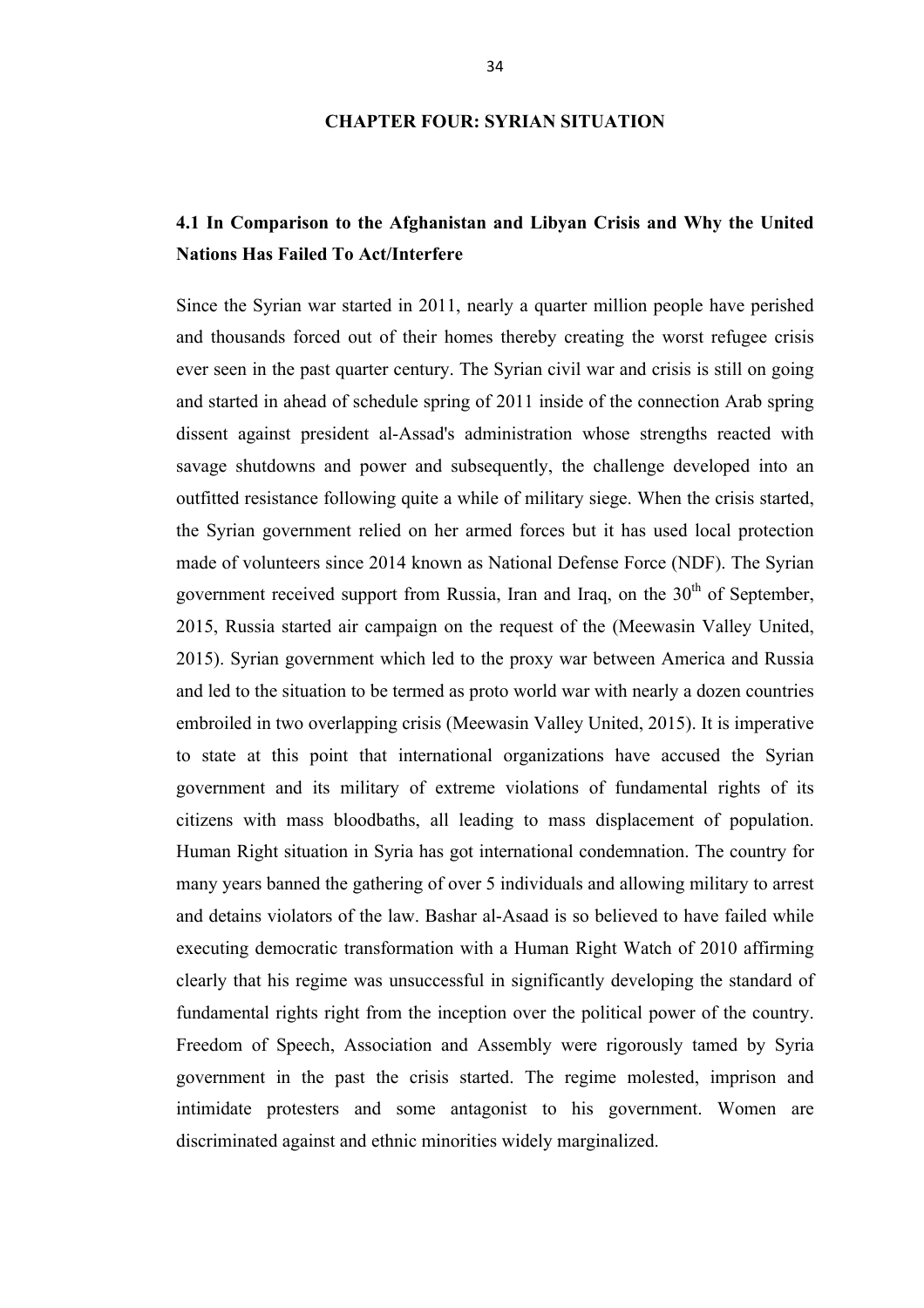The protests started on the 15 of March 2011, protesters marched in Damascus, demanding democratic reforms and release of political prisoners. The security forces hit back with irregular shooting, injuring many and arrested many as well. The protests according to reports were triggered by the arrest of a boy and his friends for writing the graffiti; the graffiti was used to send messages underlying the social and political misrule of the government of Bashar a-Asaad. Despite all the messages sent by the protesters, all Assad could say in a public address was that protesters were being pushed by "foreign conspirators" pushing Israeli propaganda for the protests" (rohan.sdsu.edu, n.d.). The protesters initially demanded for release of political detainees and political reforms and gave the government an ultimatum; the focus shifted from making demands to the call for the removal of the Bashar Al- Asaad regime with this spreading to over twenty cities. On the  $25<sup>th</sup>$  of April, the Asaad military forces began arrangement of extensive measure savage martial assaults on cities utilizing amour-tanks, infantry bearers and big guns prompting mass and large number of deaths of civilians and led to the death of over 1,000 civilians and arrest of a lot of students, open-minded activists and human rights activists. On the  $29<sup>th</sup>$  of July 2011, seven officers of the army defected to form an alliance with the aim of bringing the Bashar Al Asaad government to dust. On the  $31<sup>st</sup>$  of July, an across the nation crackdown nicknamed the "Ramadan Massacre" brought about the demise of no less than 142 individuals and hundreds injured (rohan.sdsu.edu, n.d.). It is essential to mention that the rebels received support from Turkey and operates its command and headquarters from Turkey. According to rebels, the Syrian government released imprisoned Islamist militants and armed them up to fight the rebels. Towards the end of 2011, there was a rise in rebels' attacks as resistance increased in large numbers and launched massive air raids on air force intelligence multifaceted in Damascus and on the  $15<sup>th</sup>$  of December, they ambushed military base and killing twenty-seven (27) soldiers but suffered a great loss when 72 members were killed. French and British Special Forces trainers are also rendering assistance to the Syrian rebels. January 2012, Asaad started applying artillery operations towards the resistance groups, this destroyed many civilian homes. The army intensified usage of air raids and armored tanks with both the army and the rebels claiming victory over a territory and counter claiming. By the end of April 2013, the estimated death toll had reached 10,000 (123people.nl, n.d.). Acting on the United Nations-Arab league Joint special representative for Syria, Kofi Annan tried a peace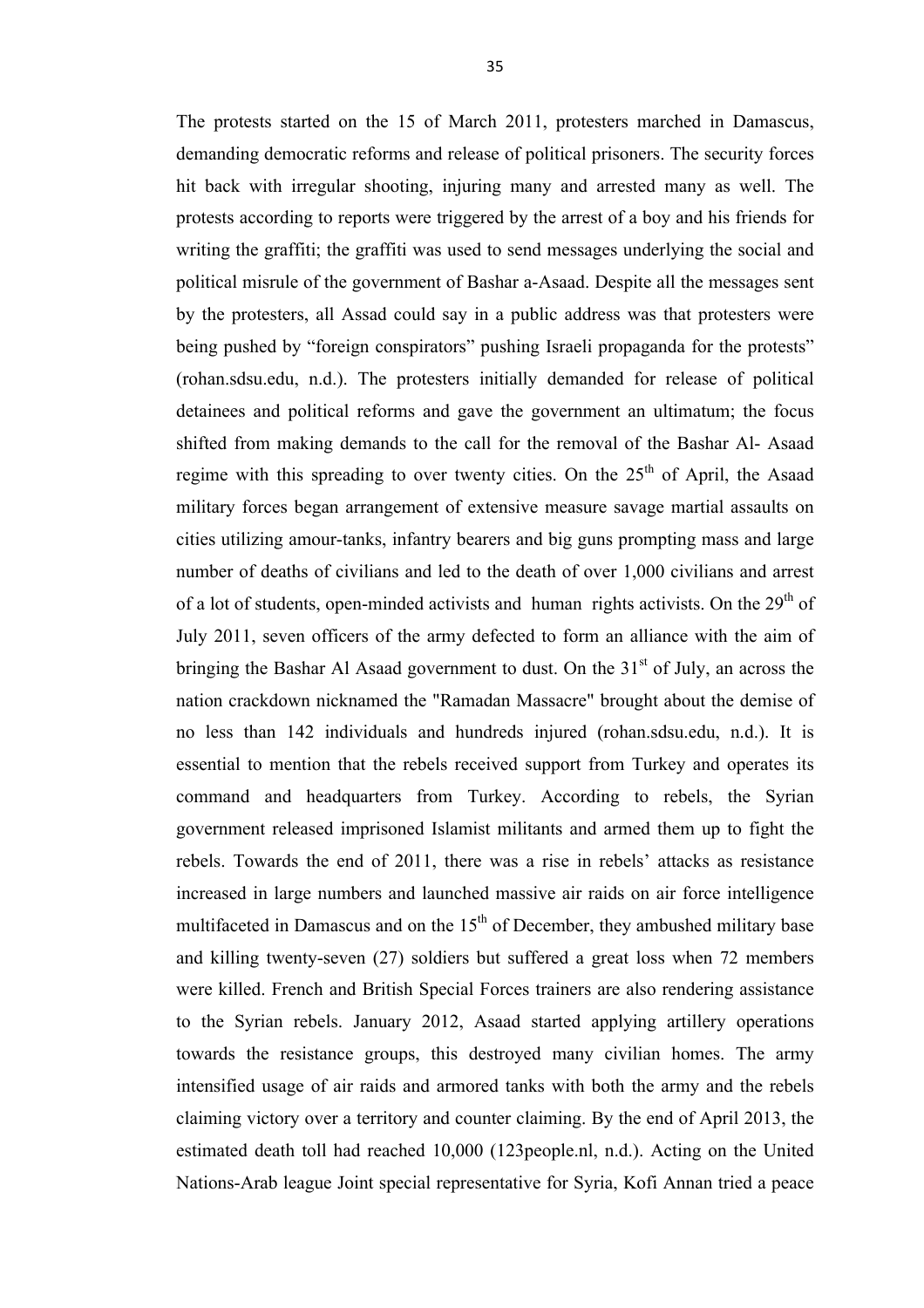blueprint for end of hostilities but while this plan was on going, Syrian military randown some places and killed hundreds of individuals and incarceration of children even persistent, this time in immeasurable quantity (Kofi Annan, 2011). The ceasefire agreed upon was a failure with both sides killing and maiming innocent civilians. This led Annan to officially withdraw from Syria and the kangaroo peace move by the United Nations aborted.

After the failure of the ceasefire, killings continued with one hundred and eight (108) deaths recorded at the Houla massacre and seventy-eight members of the public were reportedly killed in the Al- Qubeir massacre. Not until the  $12<sup>th</sup>$  June 2012, the UN had quietly observed and apart from the Annan move, the UN only said that and proclaimed that "Syria is in a state of civil war." By Mid - July 2012, about sixteen (16) people have been reportedly killed and the war had spread into the capital of Syria. Later, Defense Minister, AL- Saad's brother-in-law was murdered in a suicide bomb mission in Damascus. The Syrian intelligence chief who got extremely wounded in the suicide bomb attack later died and a group of the rebel forces claimed responsibility for the attack. Later a UN observer said that Assad has started using fight jets on his people. On the  $6<sup>th</sup>$  of September 2012, about 21 Kurdish activists were killed by the Army loyal to Asaad. On the 18<sup>th</sup> of November, insurgents got rid of base 46 in the Aleppo Government, which happens to be one of the Syrian army's largest bases (123people.nl, n.d.), with about three hundred (300) Syrian troops being killed in the process and about sixty (60) who were captured alive. Later a car explosive got detonated in Damascus, war the Baath Syrian Regional Branch headquarters, with a death toll of at least fifty-three civilians. Later, the Asaad army bombed a mosque where civilian protesters were praying and killed as many as forty-one (41) persons. It was reported that in reclaiming coastal towns of Bayda and Baniyas, over one hundred (100) people were killed by the Syrian Army who are mostly children and harmless women. On the  $10<sup>th</sup>$  June, pro-government fighters attacked a nearby rebel group and killed four rebels.

In trying to capture the Salma Region, according to a Human Rights Watch, about one hundred and ninety (190) civilians were killed including at least sixty-seven (67) being executed. Another two hundred innocent people which were kids and females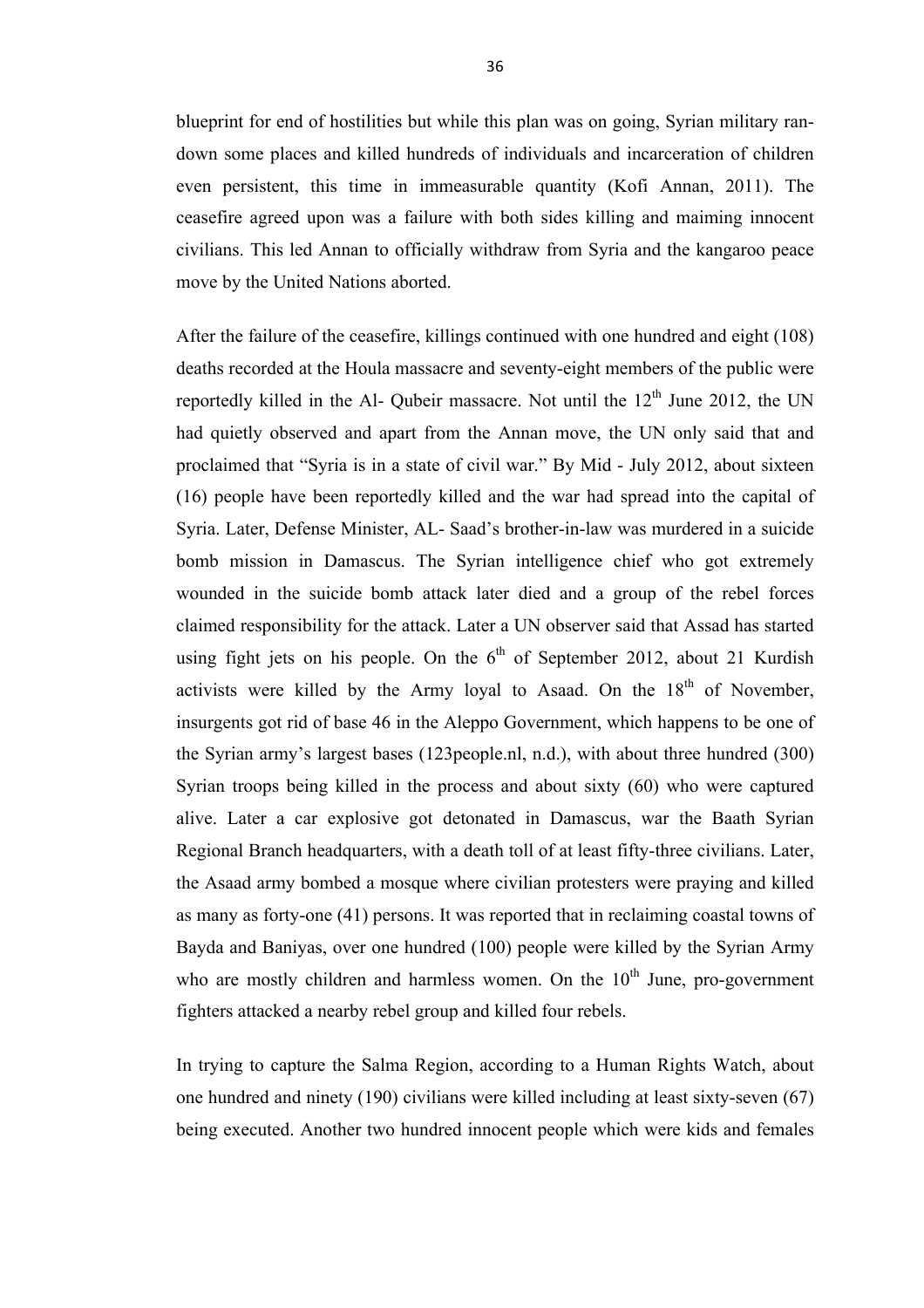were held captive (123people.nl, n.d.). ISIS later joined in the crisis making it messier and bloodier.

We can go on and on talking about this war and how lives have been lost, how properties worth billions of dollars are being destroyed day by day and yet the international peace umbrella and its most powerful council have looked unconcerned and if concerned, I think not too concerned, because the UN has only made comments only when quizzed and have been making promises upon promises with little or no actions.

# **4.2 REASONS FOR NOT INTERFERING IN THE SYRIAN CRISIS**

As it stands today, Syria continues to grind with Bashir Al-Asaad in power with the security (Miller, 2015) forces shifting focus to ISIS and other Islamic extremists groups. It's been four years of crisis and war in Syria, with large calls for the intervention of the UN and NATO. Unfortunately, the UN and (Kofi Annan, 2011) NATO have remained hesitant to interfere despite parallel conditions similar to that of Libya, in fact, that of Syria as it stands today is over a thousand percent worse off than that of Libya. Despite this, NATO continued to hold back despite the conflict (Miller, 2015) or war over four years and again despite the August  $21<sup>st</sup> 2014$  move, attack on civilians in Ghurtta attributed by the US, United kingdom (Archive.org, 2013) and France to the Assad government, an event previously identified as a "redline" by president Obama that would trigger military action (Miller, 2015). Despite vivid evidence that the Asaad government crossed the line, NATO stayed out of Syria (Miller, 2015).

Today, there are many factors contributing to NATO's decision against intervening in the Syria crisis (Miller, 2015). Despite using the liberal based (values) rhetoric and human rights justifications for the invasion of Libya, the Syrian situation elicited a different response; domestic politics in individual NATO States ran against it (Miller, 2015). While there was no justification for invading Afghanistan and similarities (in fact the Syrian situation is worse off that of Libya) with Libya, excuses based on being an ally with Asaad has taken over reasonability of the United Nations and NATO. The Syrian military was well and better trained, equipped,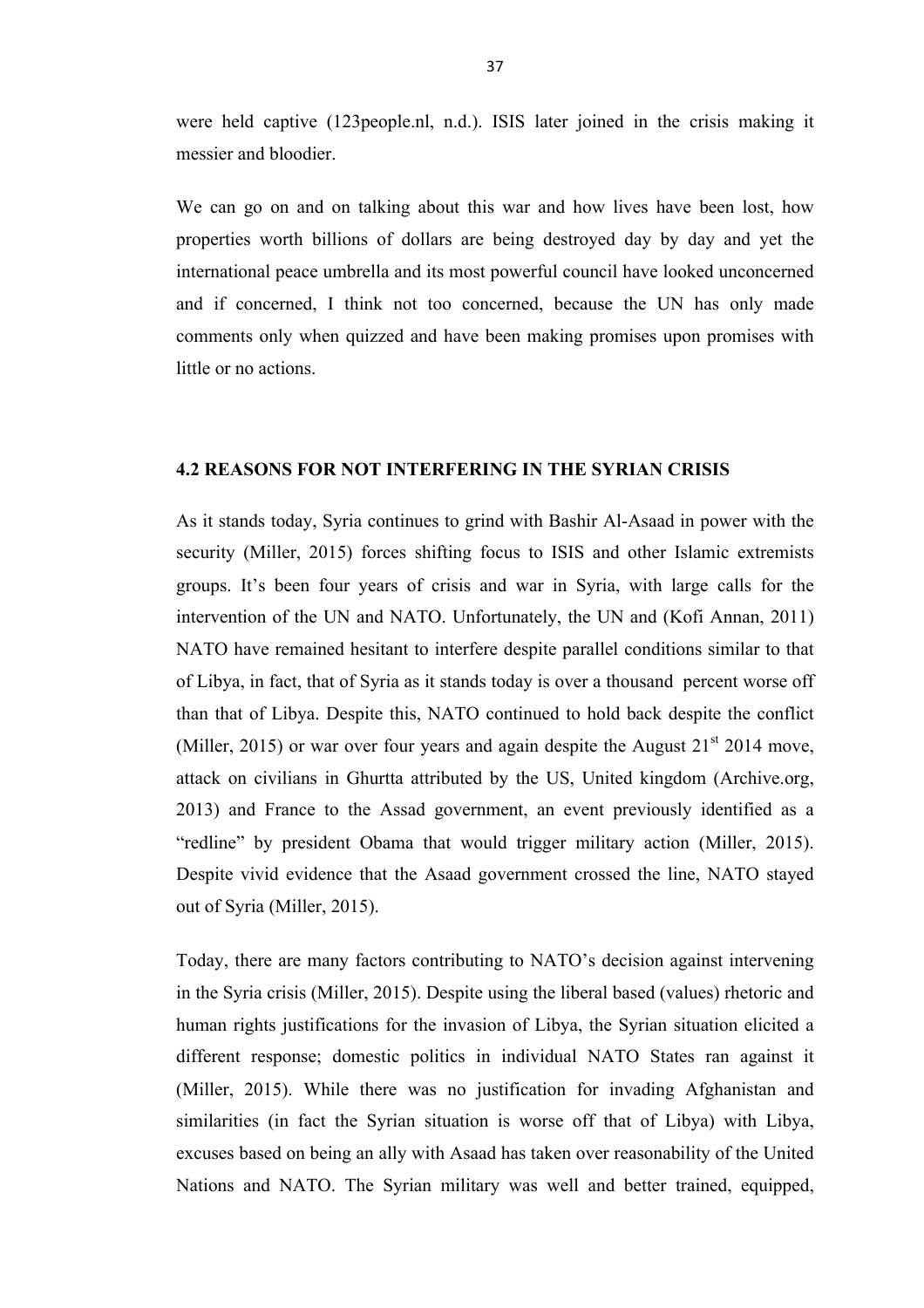sophisticated and committed to Asaad than the Libyan military (Miller, 2015). This is a very weak excuse as it is well known that many members of the army in Syria has defected to support the rebels and even fight against Asaad and if the army is good, why have they failed to exert peace in about four years of the unrest. Again, NATO said that the entry into Syria of Islamic extremists' combatants on the insurgent side restrained it from interfering (Miller, 2015). This is also laughable and weak, Afghanistan was invaded simply because they wanted Taliban destroyed, simply because, Al- Qaeda was in Afghanistan and despite the fact that, leading fighters in the Al–Qaeda are not Afghan, yet they invaded Afghanistan. It is important to point out that the largest contributing factor was that international resistance to a NATO invasion of Syria compared to that Libya is due to the greater strength of international, regional and internal Allies of the Assad regime (Miller, 2015). Bashar Asaad is a friend to many powerful forces in the United Nations and within the Security Council (fsmitha.com, n.d.). Compared to Gaddafi who called himself an "International leader, the Dean of Arab rulers, the Kings of kings of Africa, an Imam of Muslims" (Miller, 2015) etc. Gaddafi will not stop looking for enemies, had no powerful friends and an enemy of the United Nations. NATO faced no opposition whatsoever in the intervention against Gaddafi and NATO received encouragement to act by Arab league and Gaddafi's lack of domestic and international support. The dearth of opposition and lack of allies meant that nothing stood in the way of NATO invasion of Libya (Miller, 2015). Gaddafi only has strength at home. He was internationally naked. It is important to state that NATO had less at stake in Syria than its opponents and Asaad remaining in power did not greatly harm NATO's interests, even if it did no help them (Miller, 2015). Despite the bad company Assad was keeping, he at least had a steady hand on Syria (Miller, 2015). Asaad had a strong base at home and also forged international and regional alliances (Miller, 2015).

Syria presented a different case for NATO (Miller, 2015). The same liberal arguments used in Libya were being used to justify action in Syria (Miller, 2015). However it was argued by Eben Cutzee, from a structural Realist perspective, that supporting liberal democracy and freedom during the Arab Spring had been harmful to security interests and especially NATO's as it had already led to gains for militant Islamism in the region (Miller, 2015). It has led to the rise of Muslim brotherhood in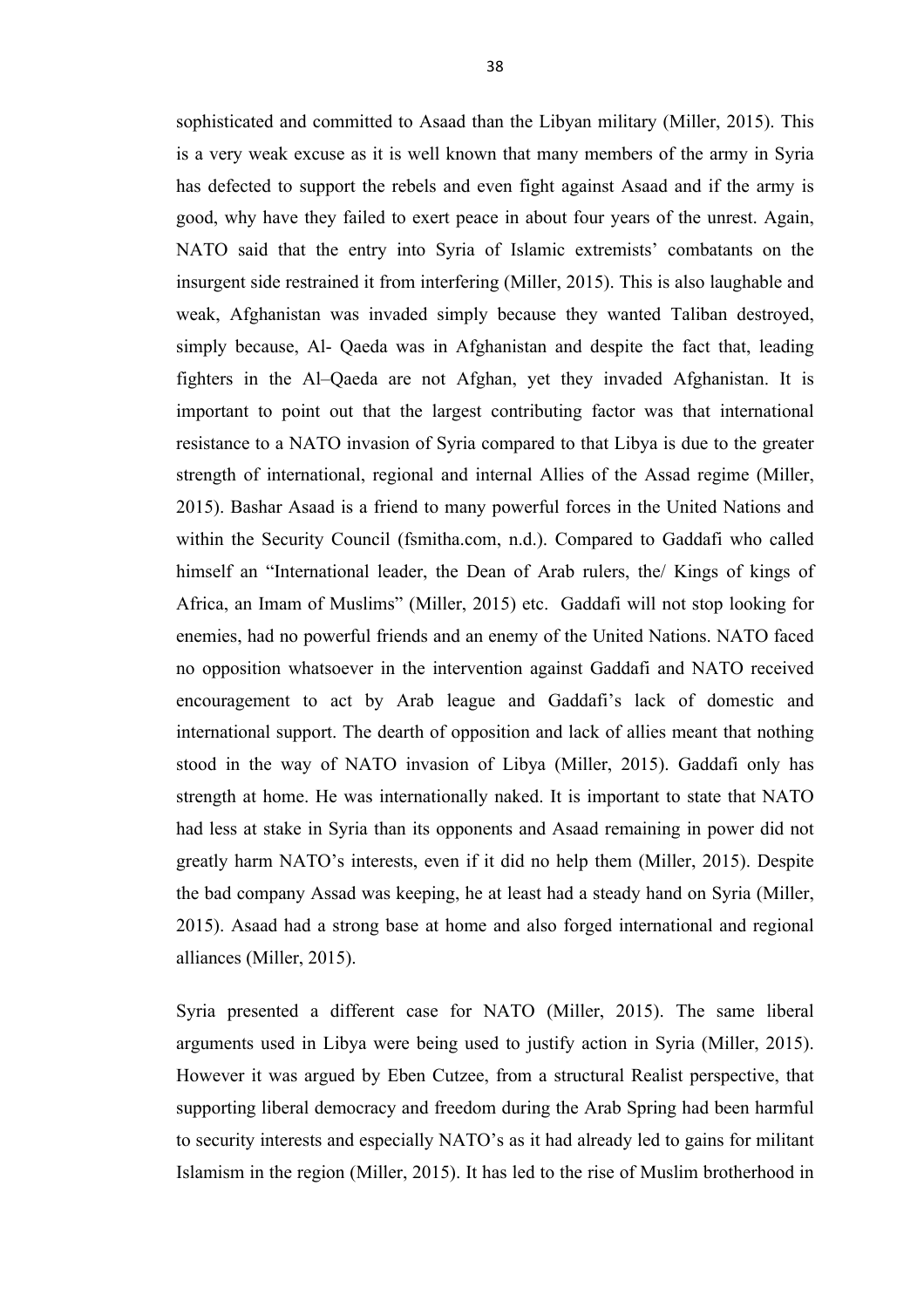countries like Egypt, Islamist violence against US targets in Libya and Islamic militant's ties with Al-Qaeda (Miller, 2015). None of these presents a big threat to NATO. What NATO did was to create a space for and enabled ISIS to build a base and increase their influence in the region and also across the world-something which NATO claims does not harm security and interests (Miller, 2015). That led to the baseless and ill political move from getting rid of Asaad to defeating ISIS. Again, it has been pushed that the United Nations is not a democratic global organization and it is not a representation of world citizens.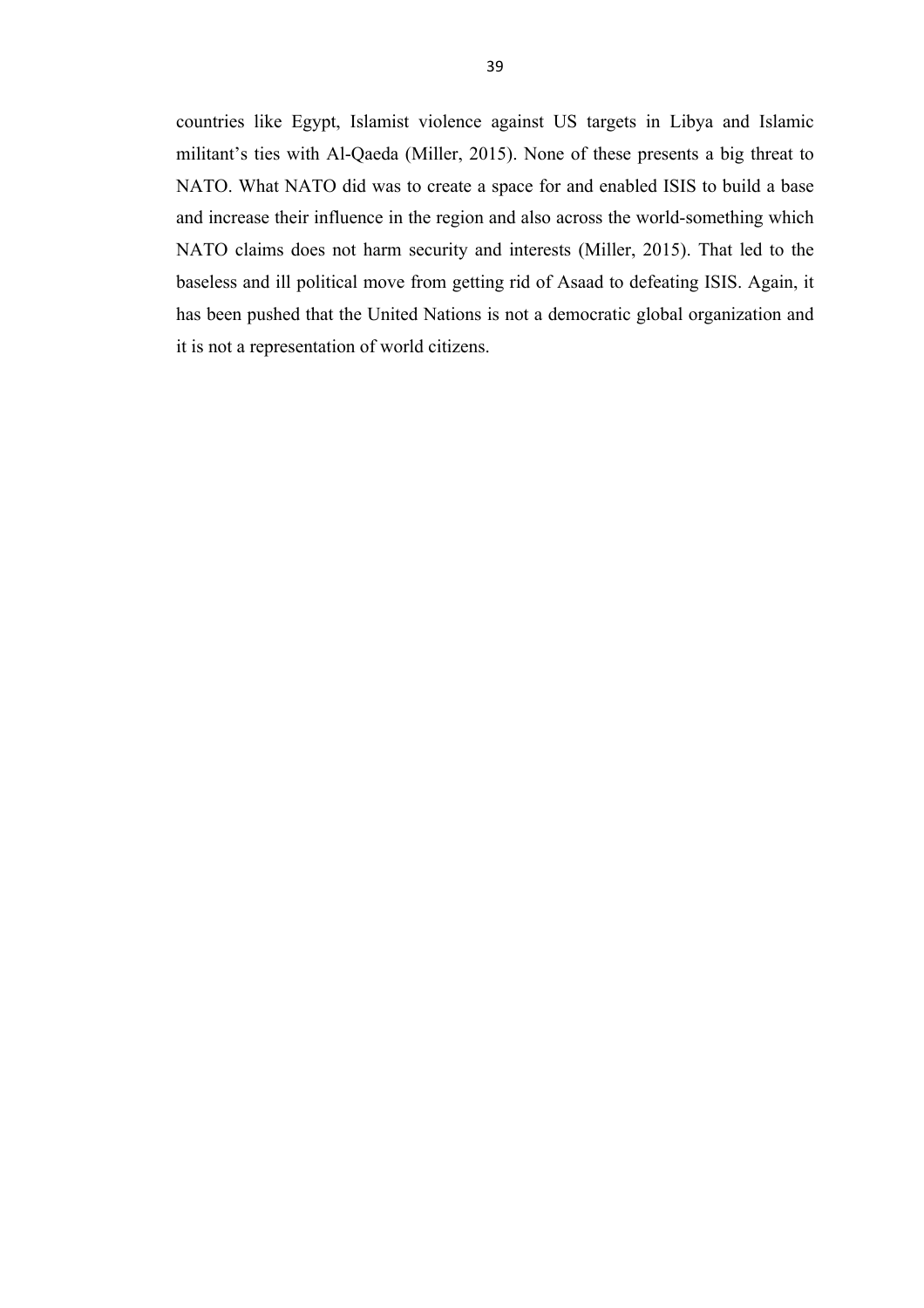# **CHAPTER FIVE: CONCLUSION AND RECCOMENDATION**

One criticism against the United Nations structure is that it does not always take part in fruitful confab of Human Rights issues in the real sense of it, but a forum for politically selective finger pointing and criticism (Lankaweb.com, 2013). The states with problematic human rights records in the actual sense of it make up the Security Council and this is viewed largely as a way to defend themselves (Lankaweb.com, 2013). It is believed that the foundation of the United Nations was (kurdmedia.com, n.d.) Rooted in some selfish elitist scheme to be able to control and act as untouchable overlord rather than International body of peace. The politics involved in the doings of the UN is too much and favors the powerful countries against the smaller ones (link.springer.com, n.d.). That is the reason why Unites States can on its own invade Afghanistan when it was crystal clear that Afghanistan had nothing to do with the  $9/11$  attack on the US. The unilateral decision of the US to unilaterally (although with the quiet support of the UN) invade Afghanistan affirms the wide belief that the UN is a collection of Countries run by Kings, dictators and moneyed/resources' interests.

Another major setback is the fact that reports of Rapporteurs are not to get to the General Assembly or Council until after months or even years after investigation would have been held. The Human Rights Commission (now Human Right council) is also sometimes biased. With what befell Afghanistan and the extra judicial invasion of Libya, it might be safe to say that the UN and the Security Council are Concocted tyrants, the bulk of them right here in our own paradise of arrogant, selfish, power lust, domineering set of acclaimed word leaders. In 2002, Professor Anne Bayefsky wrote "that the United Nations members seek to avoid directly criticizing States with human rights problems by frequently focusing on Israel" (danpritchard.com, n.d.). The politics of the United Nations as a whole has a lot of influence in the structure or approach to Human Rights issues and world politics at large, with fundamental Human Rights mistreatments the major theme of the United Nations. Recent events in the Middle East, North Africa and elsewhere once again demonstrates that we must (Kofi Annan, 2011) all give all we have so as to forge a balanced and credible global body to expose human right abuses (theelders.org, n.d.)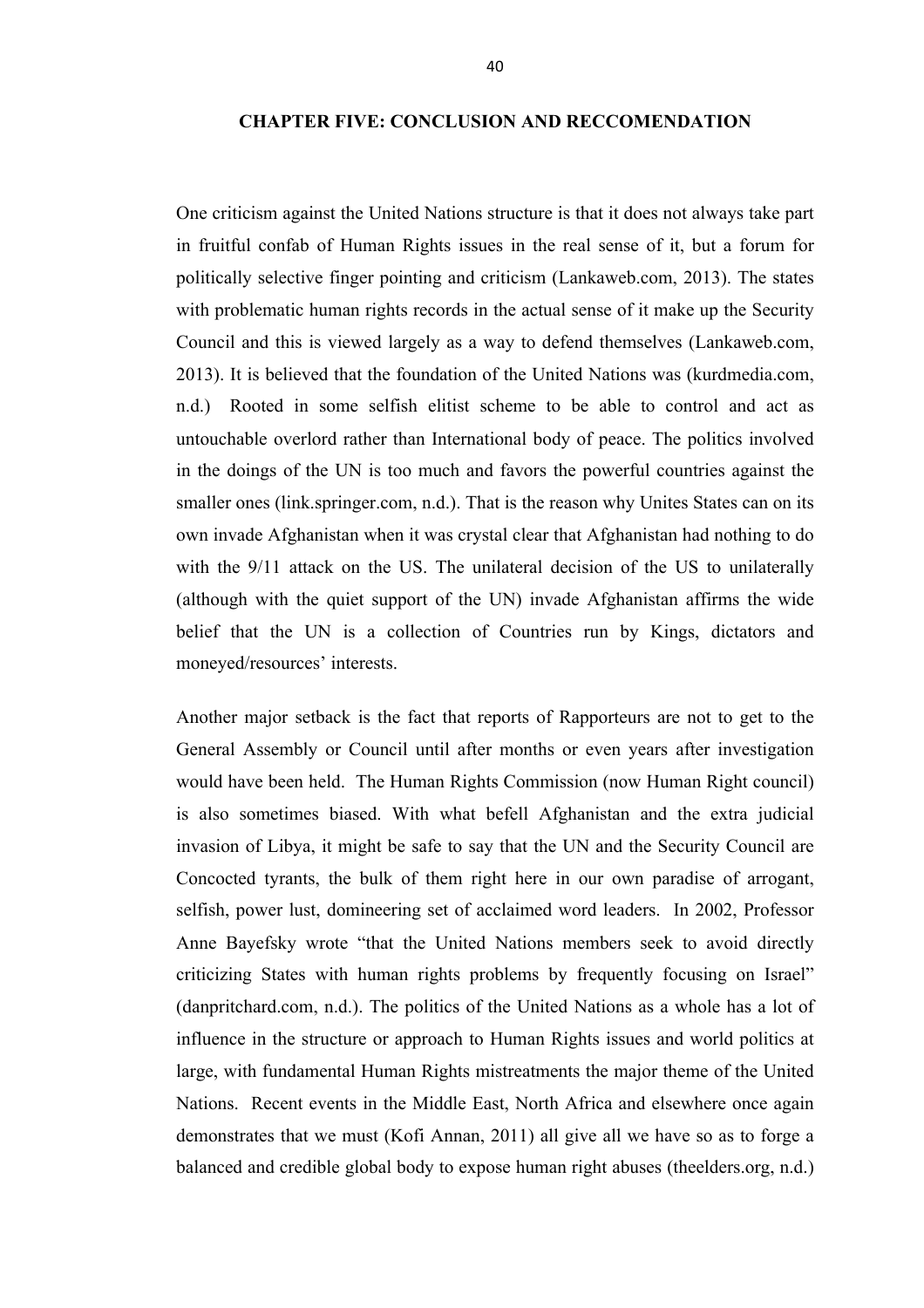without politicizing the exercise, the Libyan and Afghanistan debacle has shown clearly how an acclaimed helping hand can overrun an entire nation. To have a better world, the Human Right Council that has come to replace the Human Right Commission must be accountable to all countries not only a few and also be broadly representative (Kofi Annan, 2011). Imagine an ostensibly global human rights body that was only accountable to the representations of a handful of countries (Kofi Annan, 2011). The United Nations blue print is working perfectly for those who created it for themselves, but it does not work for smaller and less economically buoyant nations and that is why consolidation for power has perpetually increased everywhere, how on earth will friendship with powerful nations prevent the invasion of the United Nation's forces to bail out Syria. Because of alliances with powerful forces of the world, the United Nations cannot credibly or effectively speak out against or even influence Human Rights situations in much of the world (Kofi Annan, 2011). In the midst of the Arab Spring, the Human Rights Council backed by the UN General Assembly's universal membership voted unanimously to suspend Libya's membership (Kofi Annan, 2011). The Council also condemned Syria's human right violations by a strong majority vote, forced it to withdraw its bid for a seat and appointed an investigation into human rights violations, the Council's actions were seen as legitimate because they were supported by a global representative body (Kofi Annan, 2011). All these although applauded were followed by extra judicial invasion and illegal silence of the UN (docstoc.com, n.d.). For the wide acceptance of the UN (docstoc.com, n.d.), there must be transparency; there should be regular interactions between the leadership of Intergovernmental organizations with civil societies and the media, and there is need for creation of well assessable data base to make available works and call for opinions before taking actions. There is need for the United Nations to work for people and not governments, a people centered institution would have acted on Syria and would not have invaded Afghanistan to please the government of America. Radical new forms of representation should be explored. It has been suggested that the United Nations should do more to promote itself and allow people see beyond the power struggles of the Security Council. There should also be a balance of power and more regional representation at the Security Council. The current picture on Human Rights is worrisome, there seems to be an erosion of commitment, the United Nations should show equal commitment to the enforcement of rights and not appear like a witch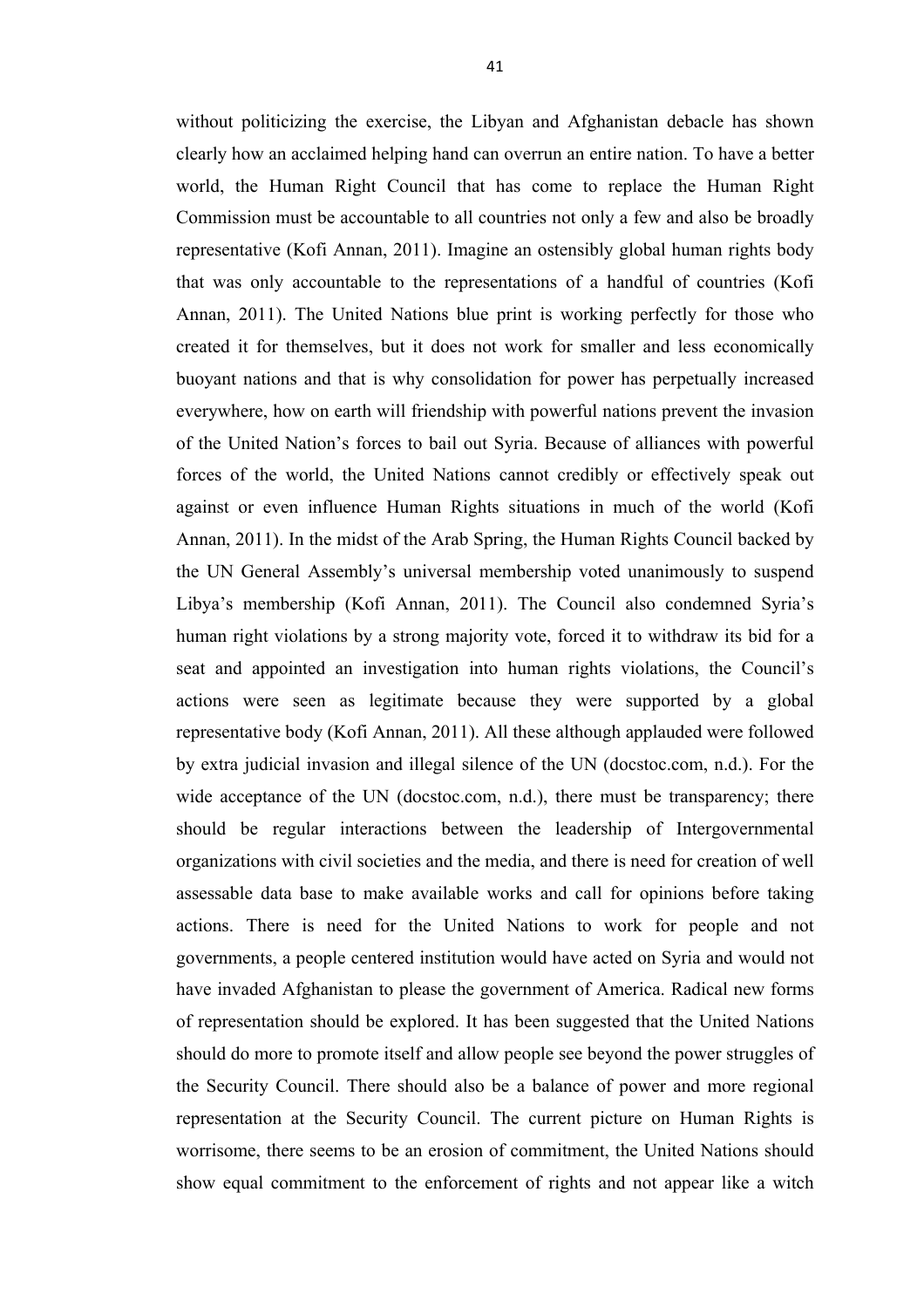hunt tool in the hands of the United Nations. It has been established that to have peace, we must have a strong and peace seeking United Nations than we have today. At the United Nations, the believed wisdom is "there is nothing wrong with the United Nations. All that is required to make it work is the political will of its members." It is important to tag this as an erroneous and highly misleading belief as commitment of certain countries to the progress and activities of the United Nations have waned beyond repairs while some countries are committed just for political gains and to show their domineering influence on the other countries of the world. While some countries sees the United Nations as the level playing ground to challenge the decisions of other countries and frustrate the global plans of another country or super power. The entire world must stop the pretense that the UN with a veto in its Security Council can keep the peace of the world intact and without scars inflicted by forces of the world. We must stop pretending that the world community will give real power and real face and power to a General Assembly that makes decisions by one nation one vote systems. That will instill confidence and gives a sense of equality to all nations of the world where fate of a country will not be decided by selective few countries that has varying agendas which are most times selfish and detrimental to the fate of the country in discuss. Leaving the fate of Nations to what suits the administrators in Washington or in Moscow guarantees no peace as it leaves resentments in small and less powerful countries of the world. A Security Council that is prone to be silenced via the vote of one nation cannot in any way guarantee the peace and security (wagingpeace.org, 1991) of the entire human race. A General Assembly that can pass resolutions with the votes of nations representing less than 10 percent of the population of the world's population, and some 3 percent of the gross world products, will not have and will never get, the respect it must have if is decisions are to be taken seriously by the entire countries (wagingpeace.org, 1991). To have a peace centered United Nations, reforming the United Nations is highly essential. It is without doubt that the United Nations project of keeping the peace of the world is an immense one, which requires tact, great diplomatic brilliance, rhetorical and other skills and above all good luck. All efforts by the nations of the world (link.springer.com, n.d.) to make the United Nations work perfectly for the peace and security of the world (un.org, n.d.) must be real, dedicated and non-political, without these, the story of non-interference of Syria and unlawful inference like that Libya shall forever plague the globe. The Security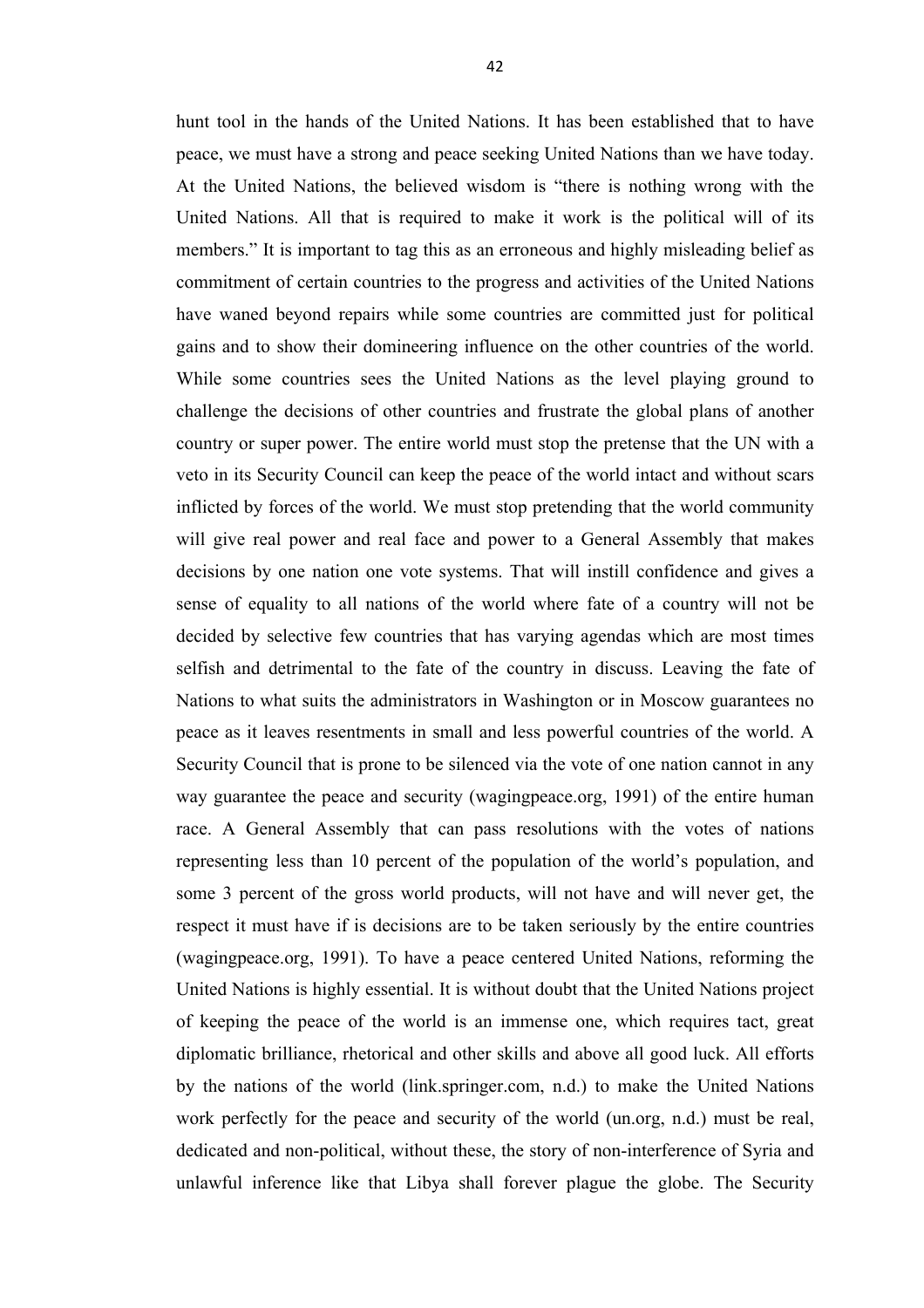Council veto must go, the United Nations must have a taxing power or other dependable source of revenue simply because United States and few countries pumping in money for the activities of the United Nation means that they have the best shot when it comes to consideration simply because he who pays the piper dictates the tune. The United Nations must have its own peace keeping force and military. The United Nations must be able to on its own as a global body supervise the destruction and even prevent countries from building nuclear weapons and other weapons that are capable of disrupting world peace or cause panic and not the United States shouting to fight or invading a country. United Nations must be able to curb countries from pursuing their selfish agenda at the detriment of other nations. The invasion of Afghanistan has to do with the selfish interest of the US. The United Nations as international umbrella should not partake or should not be a side player or should not be a tool to use by few powerful countries, the US used the UN as a tool in the invasion of Afghanistan and the United Nations also politicized the Libya crisis by stylishly giving NATO the go ahead to invade Libya and oust Gaddafi. (link.springer.com, n.d.).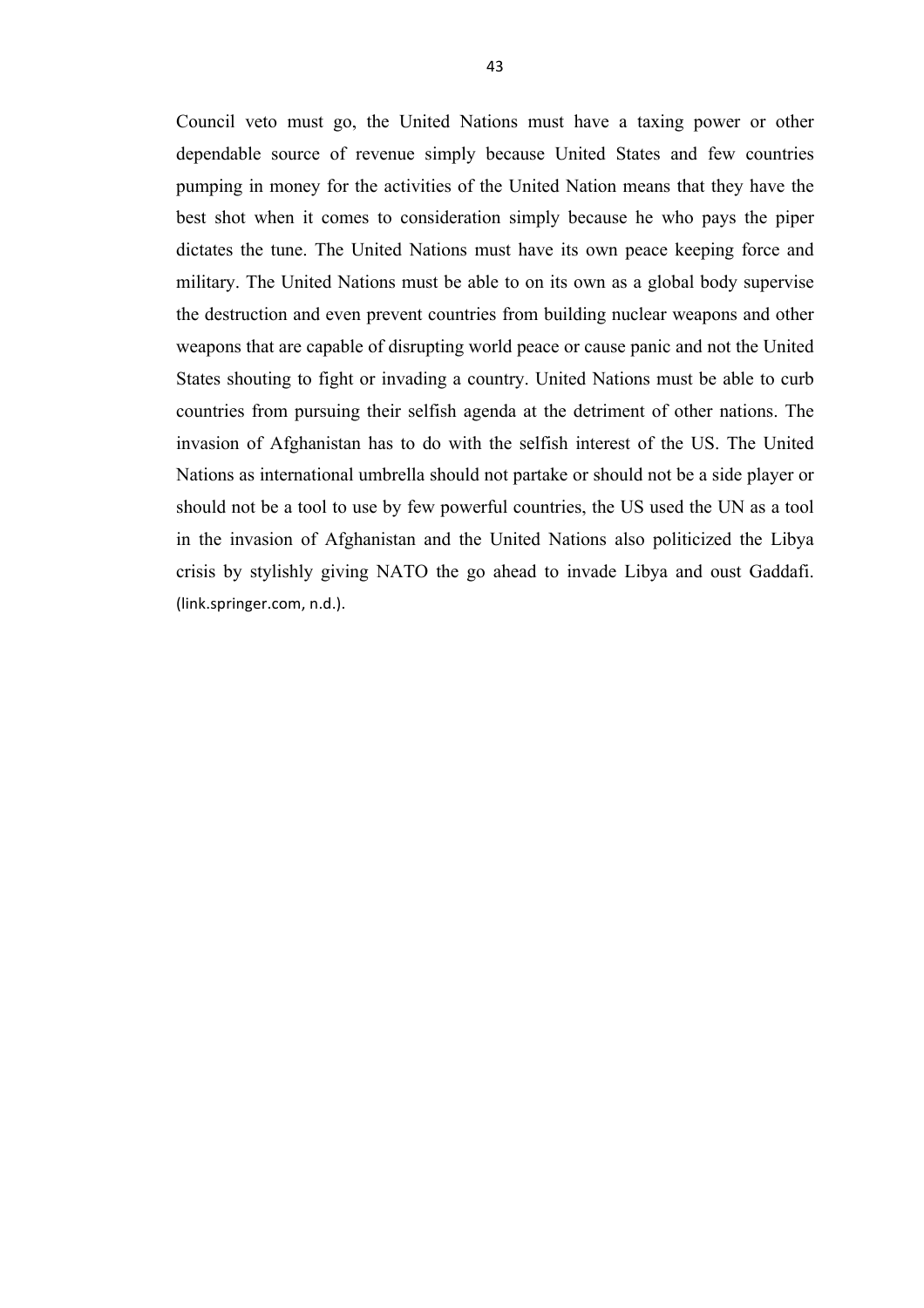#### **REFERENCES**

- American Model United Nations. "24th Annual American Model United Nations International Conference; issues at AMUN" Harlan Aldort, Graphic Design & Printing, Chicago, Illinois. <https://www.amun.org/uploads/Handbooks/2013/Issues\_at\_AMUN\_2013.pdf > accessed 24 November 2015
- A/CN.4/245 Survey of international law Working Paper prepared by the Secretary-General in the light of the decision of the Commission to review its programme of work, A/CN.4/245 Survey of international law - Working Paper prepared by the Secretary-General in the light of the decision of the Commission to review its programme of work Vol. II, Iss. 2, p. 91.
- Abass, A. (2015). *Assessing NATO's involvement in Libya - United Nations University*. *Unu.edu*. Retrieved 16 October 2015, from http://unu.edu/publications/articles/assessing-nato-s-involvement-in-libya.html
- Al Saud, Turki. "A comparison between the dispute settlement procedures in the international court of justice and the world trade organisation." PhD diss., Brunel University Brunel Law School Theses, 2009.
- American Model United Nations. "24th Annual American Model United Nations International Conference; issues at AMUN" Harlan Aldort, Graphic Design & Printing, Chicago, Illinois. <https://www.amun.org/uploads/Handbooks/2013/Issues\_at\_AMUN\_2013.pdf > accessed 24 November 2015
- Amnesty Australia,. (2015). *Amnesty International Annual Reports*. Retrieved 9 November 2015, from http://www.amnesty.org.au/about/comments/21684/
- Antiwar literary and philosophical selections,. (2011). *Updates on Libyan war/Stop NATO news: August 31, 2011*. Retrieved 15 October 2015, from https://rickrozoff.wordpress.com/2011/08/31/updates-on-libyan-warstop-natonews-august-31-2011/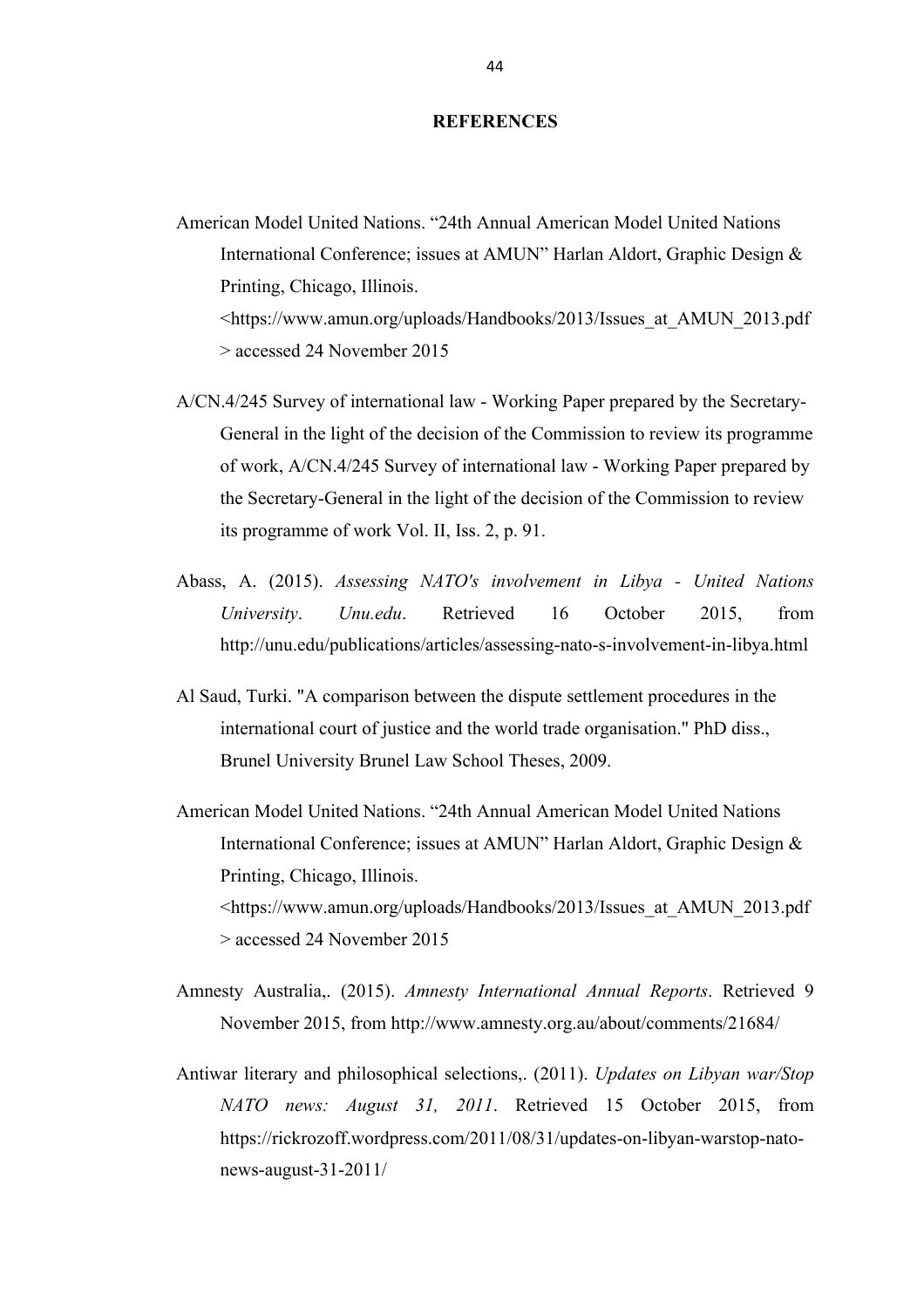- Antonio Giustozzi, *Koran, Kalashnikov and Laptop* (first published 2007, Columbia 2007) pp. 12-13
- As far et al (2008) the Taliban: An organizational analysis. Military Review, vol. 88,  $N<sub>0</sub>$  3.
- Avalon.law.yale.edu,. (2015). *Avalon Project - A Decade of American Foreign Policy 1941-1949 - Declaration by the United Nations, January 1, 1942*. Retrieved 26 December 2015, from http://avalon.law.yale.edu/20th\_century/decade03.asp
- Awan, S. (2015). THE LIBYA CONSPIRACY A Definitive Guide to the Lies of the Libya 'Intervention' & the Crime of the Century, p. 116. Retrieved from http://alfredvierling.com/wpcontent/uploads/2015/09/The\_Libya\_Conspiracy.pdf
- Barnard, A. (2013). *Syrian Civilians Bore Brunt of Rebels' Fury, Report Says*. *Nytimes.com*. Retrieved 16 November 2015, from http://www.nytimes.com/2013/10/11/world/middleeast/syrian-civilians-borebrunt-of-rebels-fury-report-says.html? $r=0$
- BBC News,. (2015). *Syria in civil war, says UN official Herve Ladsous - BBC News*. Retrieved 11 November 2015, from http://www.bbc.com/news/world-middleeast-18417952
- Boli, J., & Thomas, G. M. (1997). World culture in the world polity: A century of international non-governmental organization. *American sociological review*, p.182.
- Boxx, S. (2013). Observations on the Air War in Syria. *Air & Space Power Journal*, 150. Retrieved from the Retrieved from the set of  $\sim$  150. https://www.washingtoninstitute.org/uploads/Documents/opeds/Boxx2013030 1-AirSpace.pdf
- Browne, S. (2011). *The United Nations Development Programme and System* (Vol. 57). Routledge.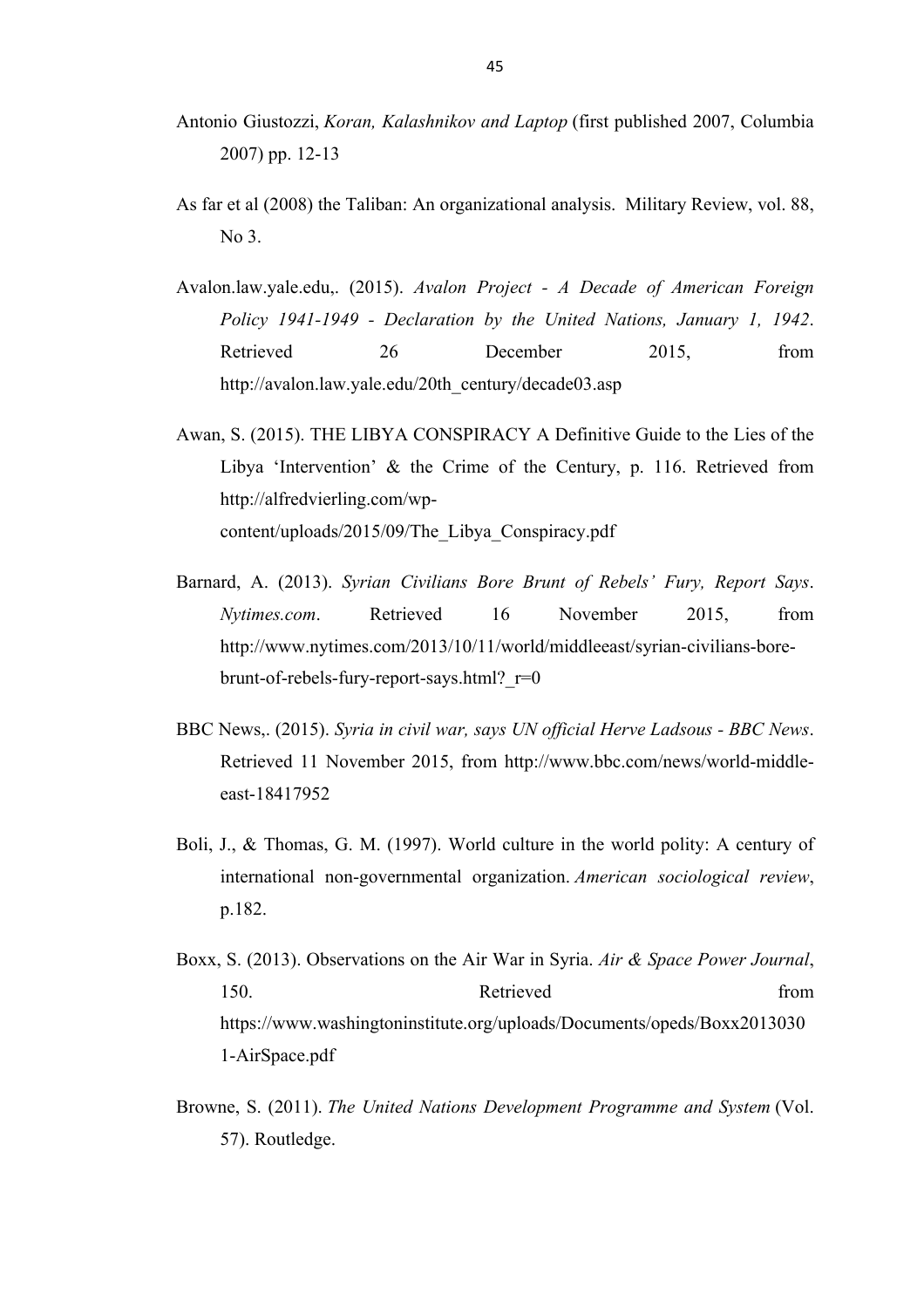- Byers, Michael. "Terrorism, the use of force and international law after 11 September." International Relations 16, no. 2 (2002): 155-170.
- *Casting shadows*: *War Crimes And Crimes Against Humanity 1978-2001* (Kabul: Afghanistan justice project 2005).
- CNN (2001). *U.S. Rejects Taliban offer to try to bin Laden*, Retreived 9 October 2015 from http://Achieves.CNN.Com/2001/us/10/07/net.us.Taliban
- Cohn, M. (2008). *Afghanistan: The Other Illegal War*. *Alternet*. Retrieved 11 October 2015, from http://www.alternet.org/story/93473/afghanistan%3A the other illegal war
- Dinstein, Yoram. *War, aggression and self-defence*. Cambridge University Press, 2011 p. 92.
- Edersheim, Alfred. The Temple: Its Ministry and Services, as They Were at the Time of Jesus Christ. Religious Tract Society, 1874, p. 412. <http://www.nomanszone.org/pdf/Temple\_Service-Alfred\_Edersheim.pdf> accessed 24 November 2015
- ERIKA, S. (2015). *Dozens dead as Assad's forces storm Syrian coastal village*. *Reuters India*. Retrieved 17 November 2015, from http://in.reuters.com/article/syria-crisis-idINDEE9410H020130502
- Fox News,. (2012). *Syria says 10 dead mortar attack on school | Fox News*. Retrieved 21 November 2015, from http://www.foxnews.com/world/2012/12/04/2-students-reportedly-killedwhen-mortar-slams-into-syrian-school.html

Fraser, I. (2015). *Molenbeek mayor received terror suspects list including on-the-run Salah Abdeslam one month before Paris attacks*. *Telegraph.co.uk*. Retrieved 14 November 2015, from the contract of the contract of the contract of the contract of the contract of the contract of the contract of the contract of the contract of the contract of the contract of the contract of the contra http://www.telegraph.co.uk/news/worldnews/europe/belgium/12015522/Manh unt-for-Salah-Abdeslam-as-Brussels-reopens-after-Paris-attacks-lockdown-Wednesday-live.html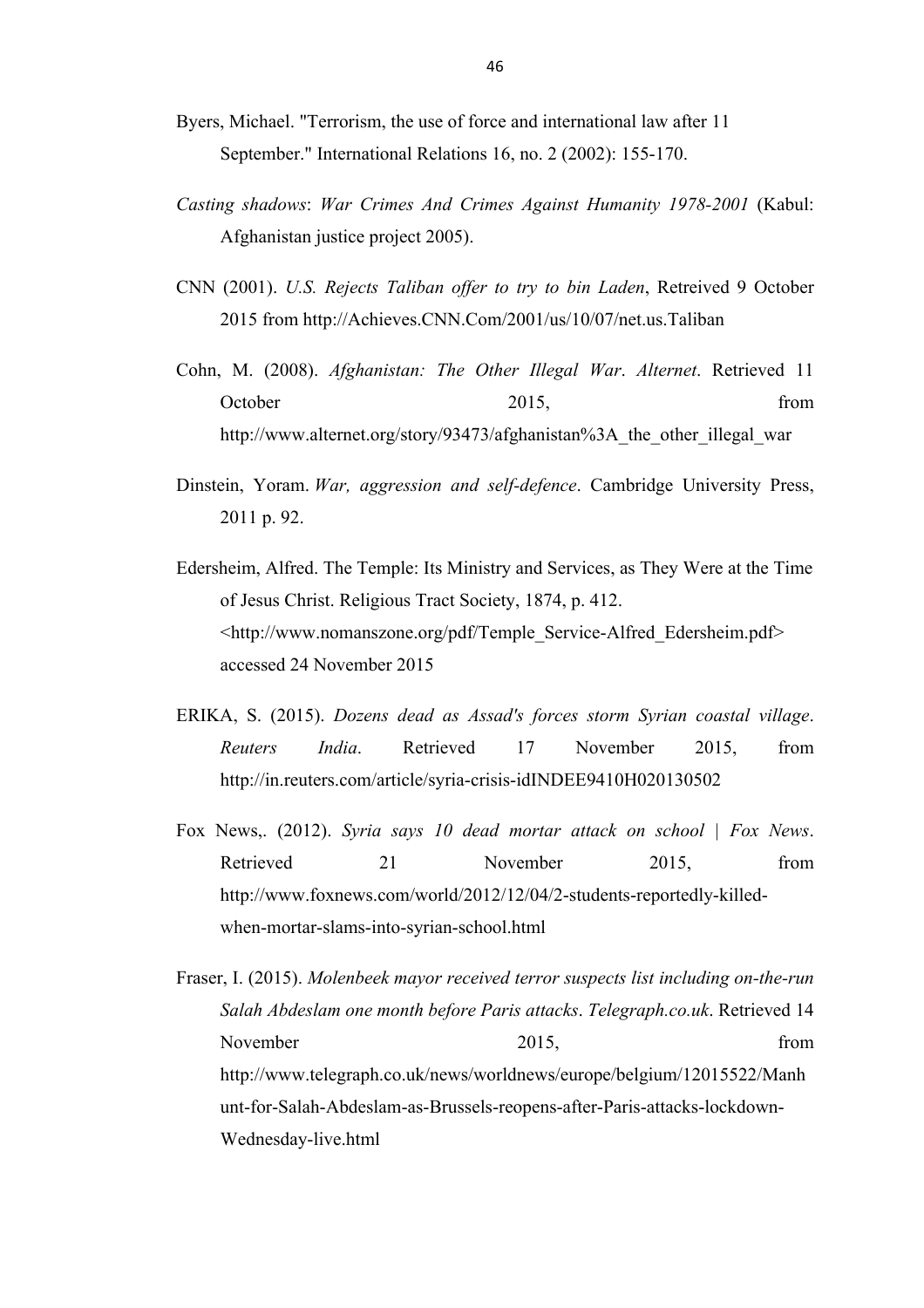- Frohnen, Bruce, ed. The American nation: primary sources. Liberty Fund Inc., 2008. <http://oll.libertyfund.org/titles/frohnen-the-american-nation-primarysources/simple> accessed 24 November 2015
- Garwood-Gowers, A. (2012). Book review: Olivier Corten, The Law Against War. *Queensland University of Technology Law and Justice Journal*, *12*(2), p 130.
- Globalpolicy.org,. (2015). *UN Involvement Against Terrorism*. Retrieved 8 October 2015, from https://www.globalpolicy.org/us-un-and-international-law-8-24/uninvolvement-against-terrorism.html
- Goldstein, Joshua S., and Jon C. Pevehouse. "International relations." Iaçi: Romanian edition, Polirom Publishinghouse (2008).
- Griffiths, J. C. (2009). *Afghanistan: land of conflict and beauty*. Andre Deutsch Limited, ch. 13.
- Guardian, (2001) Bush rejects Taliban offer to hard Bin Laden over, www. Guardian co.uk/world/2001/oct6/14/afghansitan. Terrorism.5.
- Icj-cij.org,. (2015). *Charter of the United Nations | International Court of Justice*. Retrieved 17 October 2015, from http://www.icjcij.org/documents/index.php?p1=4&p2=1&
- Johnson, R. (2011). *The Afghan way of war: how and why they fight,* p. 245. Oxford University Press, USA.
- Jonathan, M. (2015). *Hidden Origins of Syria's Civil War | Consortiumnews*. *Consortiumnews.com*. Retrieved 7 November 2015, from https://consortiumnews.com/2015/07/20/hidden-origins-of-syrias-civil-war/
- Khalid, Iram. "Politics of Intervention: A Case of Kosovo, Afghanistan and Iraq." International Journal of Business and Social Science (2011) Vol. 2, no. 11, p. 76.
- Kofi Annan,. (2011). Kofi Annan: Despite flaws, UN Human Rights Council can bring progress. The Christian Science Monitor. Retrieved 1 December 2015,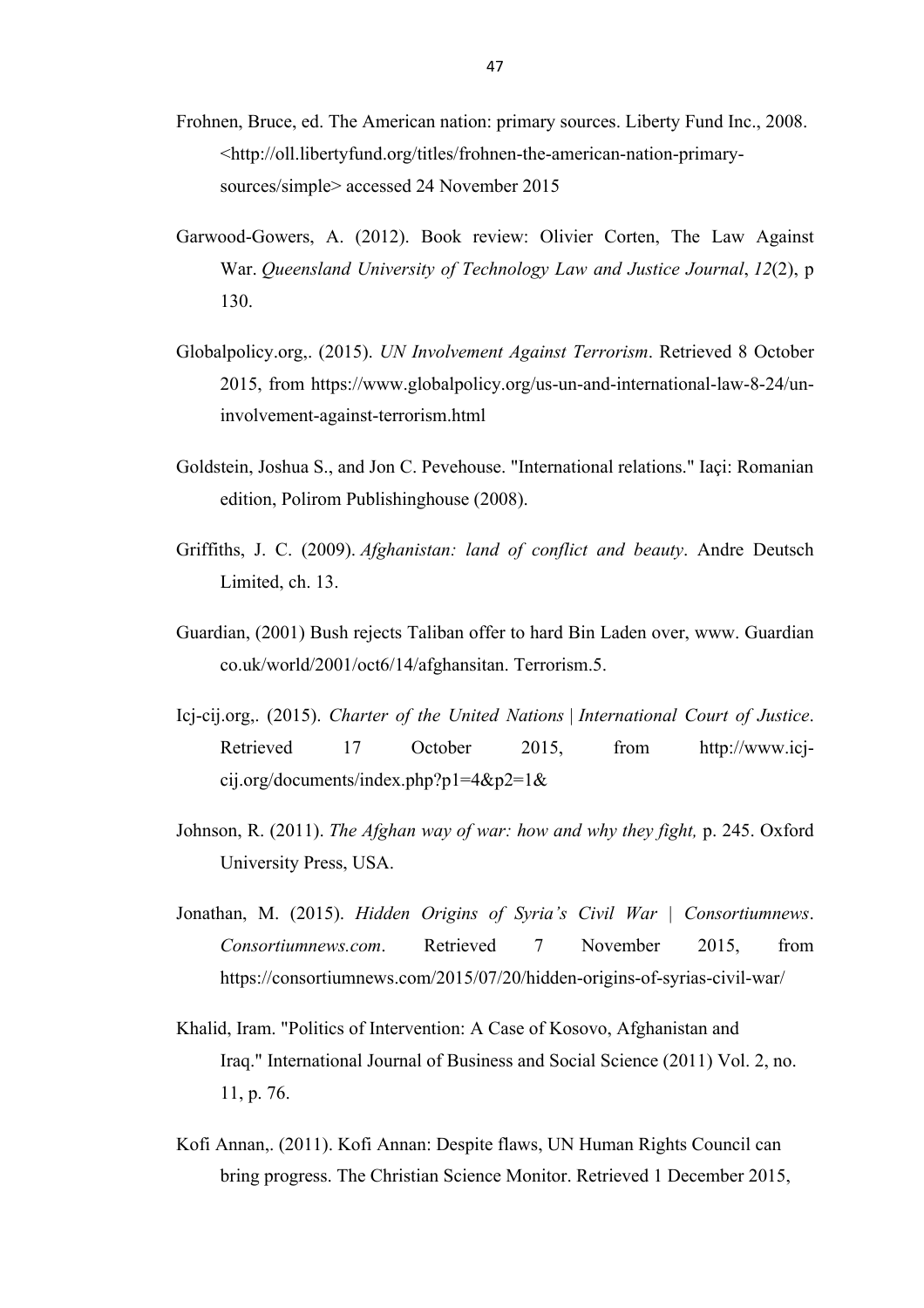from http://www.csmonitor.com/Commentary/Opinion/2011/1208/Kofi-Annan-Despite-flaws-UN-Human-Rights-Council-can-bring-progress

- Logue, J. (2015). *A More Effective United Nations - World Beyond Borders*. *Worldbeyondborders.org*. Retrieved 20 November 2015, from http://www.worldbeyondborders.org/effectiveun.htm
- Logue, J. (2015). *A More Effective United Nations - World Beyond Borders*. *Worldbeyondborders.org*. Retrieved 20 November 2015, from http://www.worldbeyondborders.org/effectiveun.htm
- Mail Online,. (2015). *France delivered weapons to Syria rebels, book reveals*. Retrieved 6 November 2015, from http://www.dailymail.co.uk/wires/afp/article-3070734/France-deliveredweapons-Syria-rebels-book-reveals.html
- Medals.nzdf.mil.nz, "Archived Medals News 2006" (2006) <http://medals.nzdf.mil.nz/news/archive2006.html> accessed 24 November 2015
- Meewasin Valley United,. (2015). Recent Gatherings l Meewasin Valley United l Saskatoon. Retrieved 2 December 2015, from http://meewasinvalleyunited.com/recent-gatherings/
- Miller, C. (2015). *Why NATO Intervened in Libya, but Not Syria*. *Cicero Magazine | Ideas on War & Peace*. Retrieved 9 November 2015, from http://ciceromagazine.com/features/why-nato-intervened-in-libya-but-notsyria/
- Miller, C. (2015). Why NATO Intervened in Libya, but Not Syria. Cicero Magazine | Ideas on War & Peace. Retrieved 2 December 2015, from http://ciceromagazine.com/features/why-nato-intervened-in-libya-but-notsyria/
- Morgan Edwards, Lucy. "How the 'entry'defines the 'exit': contradictions between the political and military strategies adopted in 2001 and how they have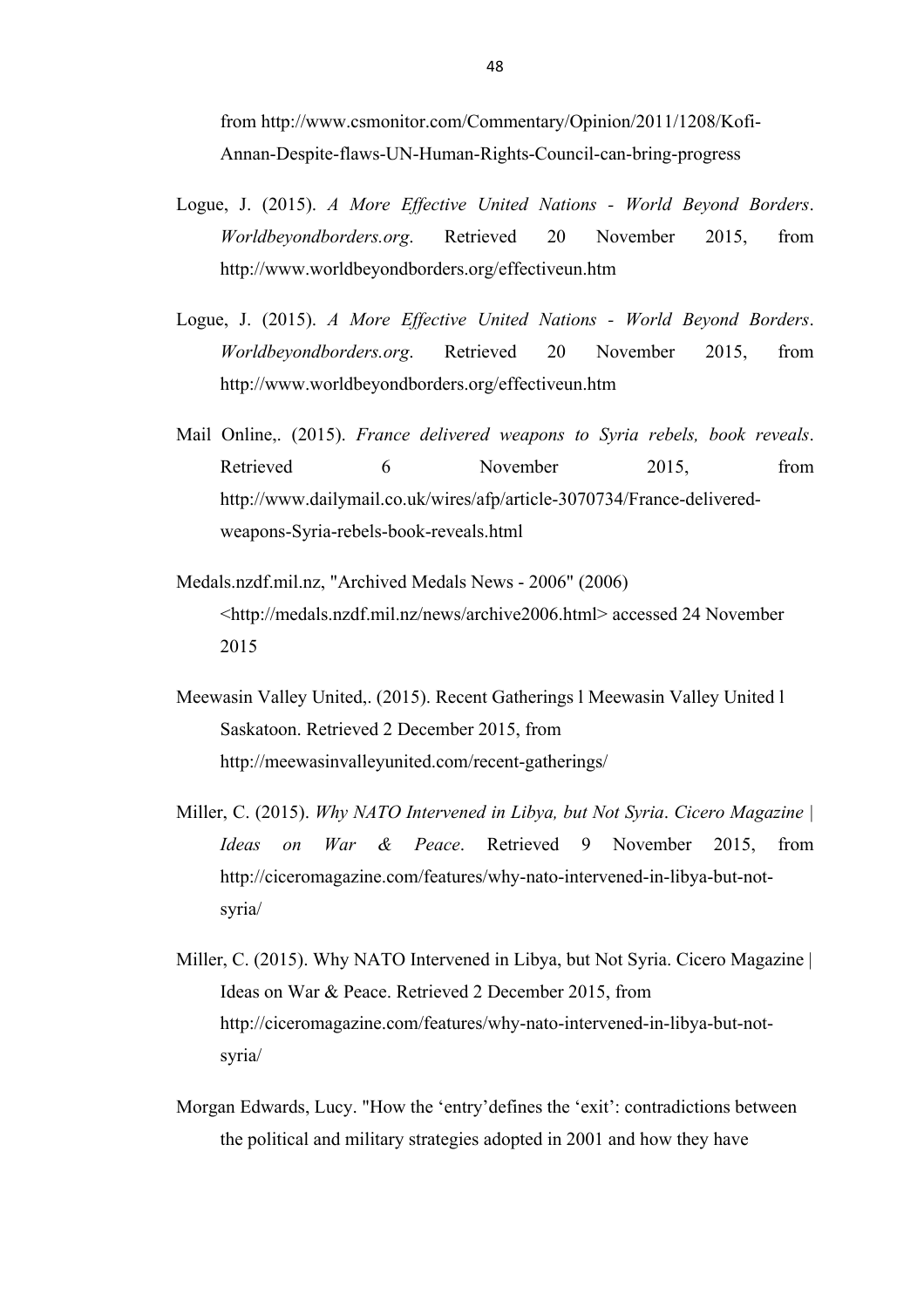deleteriously affected the longer-term possibilities for stabilisation in Afghanistan."Conflict, Security & Development 14, no. 5 (2014): p.599.

- Nebehay, S. (2015). *UN Details Rampant War Crimes By ISIS And Assad's Regime*. *Business Insider*. Retrieved 8 November 2015, from http://www.businessinsider.com/r-islamic-state-and-syrian-governmentcommitting-war-crimes-un-2014-8
- Outreach.un.org,. (2015). *» History of the United NationsModel United Nations Workshop*. Retrieved 26 December 2015, from http://outreach.un.org/mun/guidebook/introduction/un-at-a-glance/history/
- PAPHITI, A. (2015). *Intervention in the Internal Affairs of States*. *E-International Relations*. Retrieved 8 September 2015, from http://www.eir.info/2011/10/25/intervention-in-the-internal-affairs-of-states/
- Peter Cole & Brian MC Quinn (2015) the Libyan Revolution and its Aftermath UK, Oxford university press.
- Pilkington, E., & Black, I. (2009). *UN general assembly: 100 minutes in the life of Muammar Gaddafi*. *the Guardian*. Retrieved 15 October 2015, from http://www.theguardian.com/world/2009/sep/23/gaddafi-un-speech
- Quashigah, E. K., & Okafor, O. C. (Eds.). (1999). *Legitimate governance in Africa: international and domestic legal perspectives*. Martinus Nijhoff Publishers
- The September II sourcebooks, volume VII. The Taliban fell. George Washington University (2003). Retrieved 12 November 2015 from http://www.gwu.edu/~nsarchiv/NSAEBB/NSAEBB97/index.htm
- The Times of Israel,. (2015). *The Times of Israel | News from Israel, the Middle East and the Jewish World*. Retrieved 10 November 2015, from http://www.timesofisrael.com/
- Theguardian.com,. (2015). *Latest news and comment on the Middle East and North Africa from the Guardian | World news | The Guardian*. Retrieved 13 November 2015, from http://www.theguardian.com/world/middleeast/roundup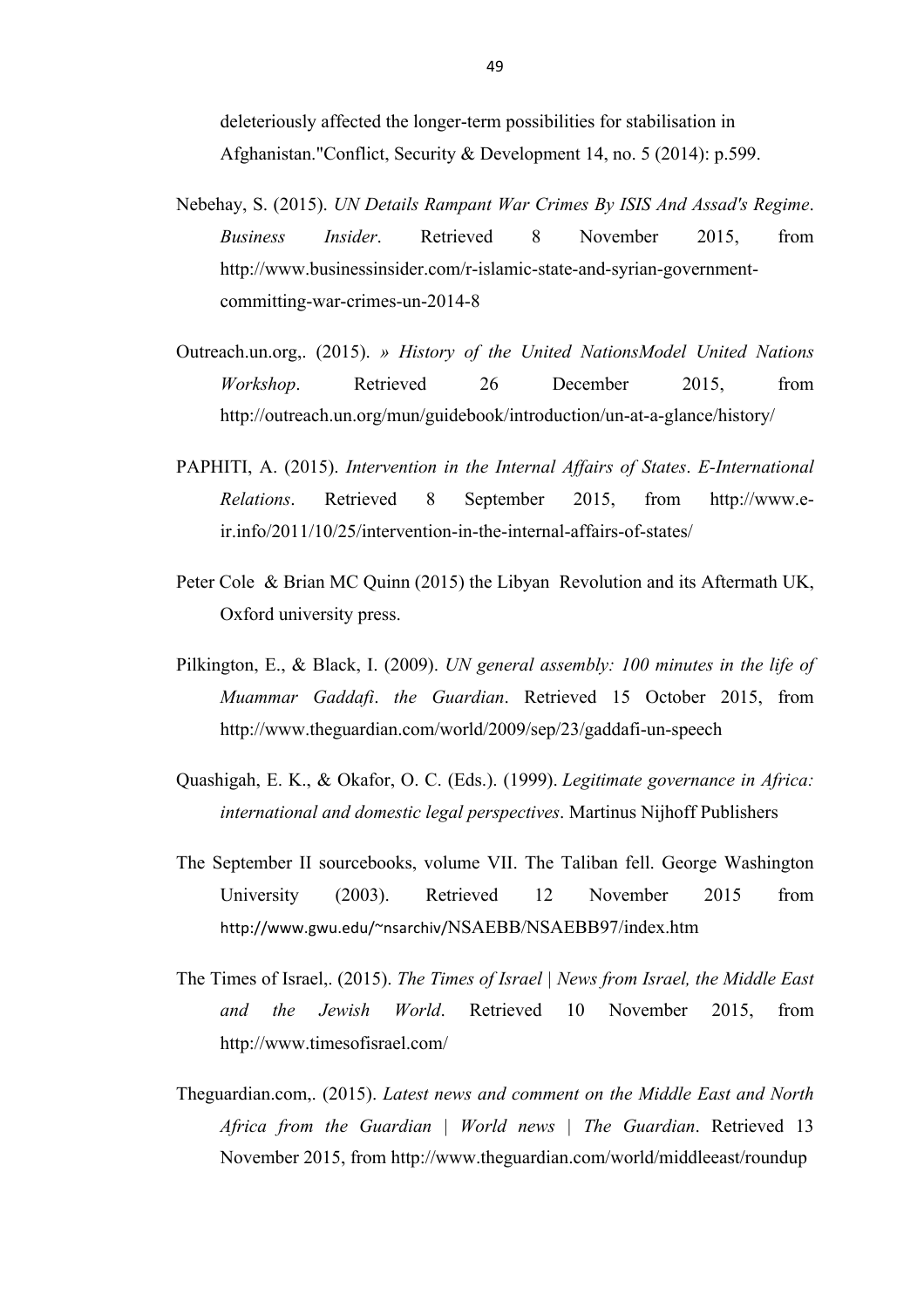- Thewillnigeria.com,. (2015). *The Libyan Conflict In Perspective*. *TheNigerianVoice*. Retrieved 13 October 2015, from http://www.thenigerianvoice.com/news/47442/1/the-libyan-conflict-inperspective.html
- UN Department of Public Information (2004). Basic Facts About the United Nations.
- Un.org,. (2015). *1941: The Declaration of St. James' Palace | United Nations*. Retrieved 7 September 2015, from http://www.un.org/en/sections/historyunited-nations-charter/1941-declaration-st-james-palace/index.html
- Un.org,. (2015). *1943: Moscow and Teheran Conferences | United Nations*. Retrieved 11 September 2015, from http://www.un.org/en/sections/historyunited-nations-charter/1943-moscow-and-teheran-conferences/index.html
- Un.org,. (2015). *1944-1945: Dumbarton Oaks and Yalta | United Nations*. Retrieved 14 September 2015, from http://www.un.org/en/sections/history/1944-1945 dumbarton-oaks-and-yalta/index.html
- Un.org,. (2015). *1944-1945: Dumbarton Oaks and Yalta | United Nations*. Retrieved 26 October 2015, from http://www.un.org/en/sections/history-united-nationscharter/1944-1945-dumbarton-oaks-and-yalta/index.html
- Un.org,. (2015). *Chapter I | United Nations*. Retrieved 9 October 2015, from http://www.un.org/en/sections/un-charter/chapter-i/index.html
- Un.org,. (2015). *History of the United Nations Charter*. Retrieved 26 December 2015, from http://www.un.org/en/aboutun/charter/history/dumbarton.shtml
- Un.org,. (2015). *United Nations Conferences, Meetings and Events*. Retrieved 15 November 2015, from http://www.un.org/en/events/pastevents/in\_larger\_freedom.shtml
- Un.org,. (2015). *Welcome to the United Nations: It's Your World*. Retrieved 9 September 2015, from http://www.un.org/